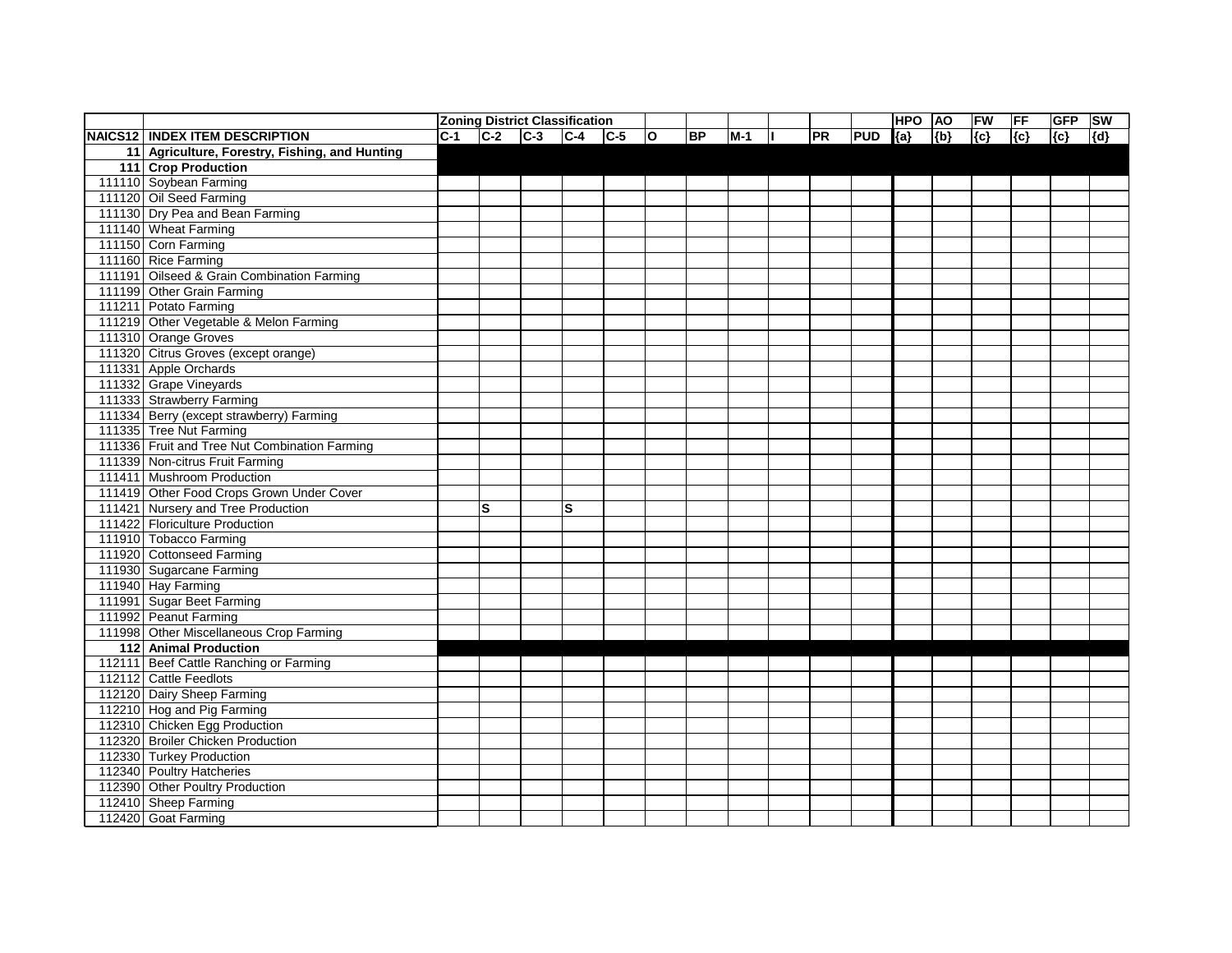|     |                                                        |       |       | <b>Zoning District Classification</b> |         |         |     |           |       |           |            | <b>HPO</b> | <b>AO</b> | FW    | <b>FF</b> | <b>GFP</b> | <b>SW</b> |
|-----|--------------------------------------------------------|-------|-------|---------------------------------------|---------|---------|-----|-----------|-------|-----------|------------|------------|-----------|-------|-----------|------------|-----------|
|     | <b>NAICS12   INDEX ITEM DESCRIPTION</b>                | $C-1$ | $C-2$ | $C-3$                                 | $ C-4 $ | $ C-5 $ | lO. | <b>BP</b> | $M-1$ | <b>PR</b> | <b>PUD</b> | ${a}$      | ${b}$     | ${c}$ | {c}       | ${c}$      | ${d}$     |
|     | 112511 Finfish Farming and Fish Hatcheries             |       |       |                                       |         |         |     |           |       |           |            |            |           |       |           |            |           |
|     | 112512 Shellfish Hatcheries                            |       |       |                                       |         |         |     |           |       |           |            |            |           |       |           |            |           |
|     | 112519 Other Animal Aquaculture                        |       |       |                                       |         |         |     |           |       |           |            |            |           |       |           |            |           |
|     | 112910 Apiculture (i.e. raising bees)                  |       |       |                                       |         |         |     |           |       |           |            |            |           |       |           |            |           |
|     | 112920 Horses and Other Equine Production              |       |       |                                       |         |         |     |           |       |           |            |            |           |       |           |            |           |
|     | 112930 Fur-bearing Animal & Rabbit Production          |       |       |                                       |         |         |     |           |       |           |            |            |           |       |           |            |           |
|     | 112990 All Other Animal Production                     |       |       |                                       |         |         |     |           |       |           |            |            |           |       |           |            |           |
|     | 113 Forestry and Logging                               |       |       |                                       |         |         |     |           |       |           |            |            |           |       |           |            |           |
|     | 113110 Timber Tract Operations                         |       |       |                                       |         |         |     |           |       |           |            |            |           |       |           |            |           |
|     | 113210 Forest Nurseries & Gathering of Forest Products |       |       |                                       |         |         |     |           |       |           |            |            |           |       |           |            |           |
|     | 113310 Logging                                         |       |       |                                       |         |         |     |           |       |           |            |            |           |       |           |            |           |
|     | 114 Fishing, Hunting, and Trapping                     |       |       |                                       |         |         |     |           |       |           |            |            |           |       |           |            |           |
|     | 114111 Finfish Fishing                                 |       |       |                                       |         |         |     |           |       |           |            |            |           |       |           |            |           |
|     | 114112 Shellfish Fishing                               |       |       |                                       |         |         |     |           |       |           |            |            |           |       |           |            |           |
|     | 114119 Other Marine Fishing                            |       |       |                                       |         |         |     |           |       |           |            |            |           |       |           |            |           |
|     | 114210 Hunting and Trapping                            |       |       |                                       |         |         |     |           |       |           |            |            |           |       |           |            |           |
|     | 115 Support Activities for Agriculture & Forestry      |       |       |                                       |         |         |     |           |       |           |            |            |           |       |           |            |           |
|     | 115111 Cotton Ginning                                  |       |       |                                       |         |         |     |           |       |           |            |            |           |       |           |            |           |
|     | 115112 Soil Preparation, Planting, & Cultivating       |       |       |                                       |         |         |     |           |       |           |            |            |           |       |           |            |           |
|     | 115113 Crop Harvesting - Primarily by Machine          |       |       |                                       |         |         |     |           |       |           |            |            |           |       |           |            |           |
|     | 115114 Postharvest Crop Activities                     |       |       |                                       |         |         |     |           |       |           |            |            |           |       |           |            |           |
|     | 115115 Farm Labor Contractors & Crew Leaders           |       |       |                                       |         |         |     |           |       |           |            |            |           |       |           |            |           |
|     | 115116 Farm Management Services                        |       |       |                                       |         |         |     |           |       |           |            |            |           |       |           |            |           |
|     | 115210 Support Activities for Animal Production        |       |       |                                       |         |         |     |           |       |           |            |            |           |       |           |            |           |
|     | 115310 Support Activities for Forestry                 |       |       |                                       |         |         |     |           |       |           |            |            |           |       |           |            |           |
|     | 21 Mining, Quarrying, and Oil and Gas Extraction       |       |       |                                       |         |         |     |           |       |           |            |            |           |       |           |            |           |
| 211 | <b>Oil and Gas Extraction</b>                          |       |       |                                       |         |         |     |           |       |           |            |            |           |       |           |            |           |
|     | 211111 Crude Petroleum & Natural Gas Extraction        |       |       |                                       |         |         |     |           |       |           |            |            |           |       |           |            |           |
|     | 211112 Natural Gas Liquid Extraction                   |       |       |                                       |         |         |     |           |       |           |            |            |           |       |           |            |           |
|     | 212 Mining (Except Oil and Gas)                        |       |       |                                       |         |         |     |           |       |           |            |            |           |       |           |            |           |
|     | 212111 Bituminous Coal & Lignite Surface Mining        |       |       |                                       |         |         |     |           |       |           |            |            |           |       |           |            |           |
|     | 212112 Bituminous Coal Underground Mining              |       |       |                                       |         |         |     |           |       |           |            |            |           |       |           |            |           |
|     | 212113 Anthracite Mining                               |       |       |                                       |         |         |     |           |       |           |            |            |           |       |           |            |           |
|     | 212210 Iron Ore Mining                                 |       |       |                                       |         |         |     |           |       |           |            |            |           |       |           |            |           |
|     | 212221 Gold Ore Mining                                 |       |       |                                       |         |         |     |           |       |           |            |            |           |       |           |            |           |
|     | 212222 Silver Ore Mining                               |       |       |                                       |         |         |     |           |       |           |            |            |           |       |           |            |           |
|     | 212231 Lead Ore and Zinc Ore Mining                    |       |       |                                       |         |         |     |           |       |           |            |            |           |       |           |            |           |
|     | 212234 Copper Ore & Nickel Ore Mining                  |       |       |                                       |         |         |     |           |       |           |            |            |           |       |           |            |           |
|     | 212291 Uranium-Radium-Vanadium Ore Mining              |       |       |                                       |         |         |     |           |       |           |            |            |           |       |           |            |           |
|     | 212299 Other Ore Mining                                |       |       |                                       |         |         |     |           |       |           |            |            |           |       |           |            |           |
|     | 212311 Stone, Dimension, Mining or Quarrying           |       |       |                                       |         |         |     |           |       |           |            |            |           |       |           |            |           |
|     | 212312 Crushed/Broken Limestone Mining & Quarrying     |       |       |                                       |         |         |     |           |       |           |            |            |           |       |           |            |           |
|     | 212313 Crushed/Broken Granite Mining & Quarrying       |       |       |                                       |         |         |     |           |       |           |            |            |           |       |           |            |           |
|     | 212319 Other Crushed/Broken Stone Mining & Quarrying   |       |       |                                       |         |         |     |           |       |           |            |            |           |       |           |            |           |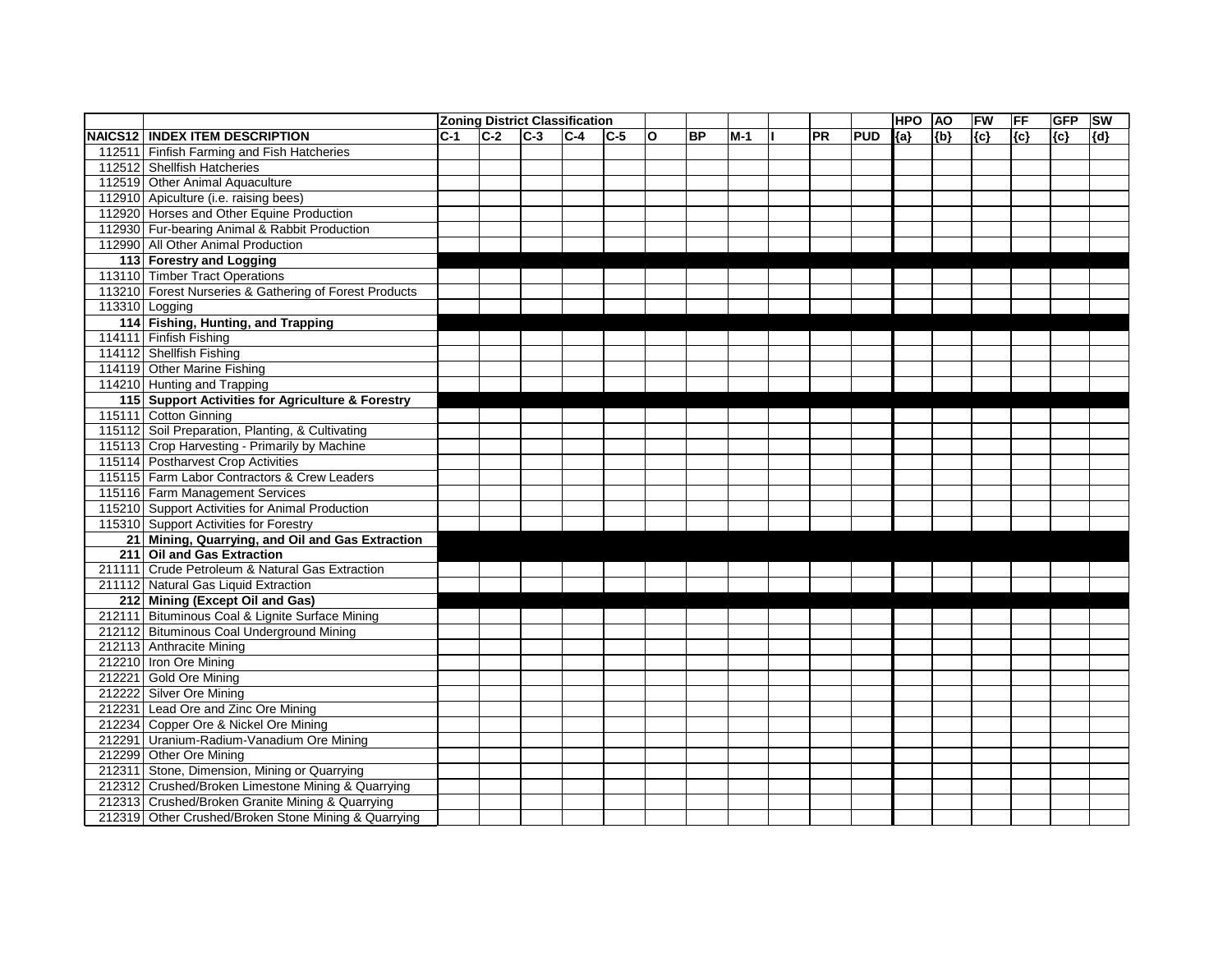|                                                        |       | <b>Zoning District Classification</b> |       |         |       |              |           |       |                         |    |            | <b>HPO</b> | <b>AO</b> | FW    | FF      | <b>GFP</b> | <b>SW</b> |
|--------------------------------------------------------|-------|---------------------------------------|-------|---------|-------|--------------|-----------|-------|-------------------------|----|------------|------------|-----------|-------|---------|------------|-----------|
| <b>NAICS12   INDEX ITEM DESCRIPTION</b>                | $C-1$ | $C-2$                                 | $C-3$ | $ C-4 $ | $C-5$ | $\mathbf{o}$ | <b>BP</b> | $M-1$ |                         | PR | <b>PUD</b> | ${a}$      | ${b}$     | ${c}$ | $\{c\}$ | ${c}$      | {d}       |
| 212321 Construction Sand and Gravel Mining             |       |                                       |       |         |       |              |           |       |                         |    |            |            |           |       |         |            |           |
| 212322 Industrial Sand Mining                          |       |                                       |       |         |       |              |           |       |                         |    |            |            |           |       |         |            |           |
| 212324 Kaolin and Ball Clay Mining                     |       |                                       |       |         |       |              |           |       |                         |    |            |            |           |       |         |            |           |
| 212325 Clay/Ceramic/Refractory Minerals Mining         |       |                                       |       |         |       |              |           |       |                         |    |            |            |           |       |         |            |           |
| 212391 Potash, Soda, & Borate Mining                   |       |                                       |       |         |       |              |           |       |                         |    |            |            |           |       |         |            |           |
| 212392 Phosphate Rock Mining                           |       |                                       |       |         |       |              |           |       |                         |    |            |            |           |       |         |            |           |
| 212393 Other Chemical & Fertilizer Mining              |       |                                       |       |         |       |              |           |       |                         |    |            |            |           |       |         |            |           |
| 212399 Other Nonmetallic Mineral Mining                |       |                                       |       |         |       |              |           |       |                         |    |            |            |           |       |         |            |           |
| 213 Support Activities for Mining                      |       |                                       |       |         |       |              |           |       |                         |    |            |            |           |       |         |            |           |
| 213111 Drilling Oil and Gas Wells                      |       |                                       |       |         |       |              |           |       |                         |    |            |            |           |       |         |            |           |
| 213112 Support Activities for Oil & Gas Operations     |       |                                       |       |         |       |              |           |       |                         |    |            |            |           |       |         |            |           |
| 213113 Support Activities for Coal Mining              |       |                                       |       |         |       |              |           |       |                         |    |            |            |           |       |         |            |           |
| 213114 Support Activities for Metal Mining             |       |                                       |       |         |       |              |           |       |                         |    |            |            |           |       |         |            |           |
| 213115 Support Activities for Nonmetallic Mining       |       |                                       |       |         |       |              |           |       |                         |    |            |            |           |       |         |            |           |
| 22 Utilities                                           |       |                                       |       |         |       |              |           |       |                         |    |            |            |           |       |         |            |           |
| 221 Utilities                                          |       |                                       |       |         |       |              |           |       |                         |    |            |            |           |       |         |            |           |
| 221111 Hydroelectric Power Generation                  |       |                                       |       |         |       |              |           |       |                         |    |            |            |           |       |         |            |           |
| 221112 Fossil Fuel Electric Power Generation           |       |                                       |       |         |       |              |           |       |                         |    |            |            |           |       |         |            |           |
| 221113 Nuclear Electric Power Generation               |       |                                       |       |         |       |              |           |       |                         |    |            |            |           |       |         |            |           |
| 221119 Other Electric Power Generation                 |       |                                       |       |         |       |              |           |       |                         |    |            |            |           |       |         |            |           |
| 221121 Electric Bulk Power Transmission & Control      |       |                                       |       |         |       |              |           |       | $\overline{\mathbf{s}}$ |    |            |            |           |       |         |            |           |
| 221122 Electric Power Distribution                     |       |                                       |       |         |       |              |           |       | S                       |    |            |            |           |       |         |            |           |
| 221210 Natural Gas Distribution Systems                |       |                                       |       |         |       |              |           |       |                         |    |            |            |           |       |         |            |           |
| 221310 Water Supply and Irrigation Systems             |       |                                       |       |         |       |              |           |       | S                       |    |            |            |           |       |         |            |           |
| 221320 Sewage Treatment Plants or Facilities           |       |                                       |       |         |       |              |           |       |                         |    |            |            |           |       |         |            |           |
| 221330 Steam and Air-Conditioning Supply               |       |                                       |       |         |       |              |           |       |                         |    |            |            |           |       |         |            |           |
| 23 Construction                                        |       |                                       |       |         |       |              |           |       |                         |    |            |            |           |       |         |            |           |
| 236 Construction of Buildings                          |       |                                       |       |         |       |              |           |       |                         |    |            |            |           |       |         |            |           |
| 236115 New Single-Family Housing Construction          |       |                                       |       |         |       |              |           |       |                         |    |            |            |           |       |         |            |           |
| 236116 New Multifamily Housing Construction            |       |                                       |       |         |       |              |           |       |                         |    |            |            |           |       |         |            |           |
| 236117 New Housing Operative Builders                  |       |                                       |       |         |       |              |           |       |                         |    |            |            |           |       |         |            |           |
| 236118 Residential Remodelers                          |       |                                       |       |         |       |              |           |       |                         |    |            |            |           |       |         |            |           |
| 236210 Industrial Building Construction                |       |                                       |       |         |       |              |           |       |                         |    |            |            |           |       |         |            |           |
| 236220 Commercial/Institutional Building Construction  |       |                                       |       |         |       |              |           |       |                         |    |            |            |           |       |         |            |           |
| 237 Heavy and Civil Engineering Construction           |       |                                       |       |         |       |              |           |       |                         |    |            |            |           |       |         |            |           |
| 237110 Water & Sewer Line Construction                 |       |                                       |       |         |       |              |           |       |                         |    |            |            |           |       |         |            |           |
| 237120 Oil & Gas Pipeline Construction                 |       |                                       |       |         |       |              |           |       |                         |    |            |            |           |       |         |            |           |
| 237130 Power & Communication Line Construction         |       |                                       |       |         |       |              |           |       |                         |    |            |            |           |       |         |            |           |
| 237210 Land Subdivision                                |       |                                       |       |         |       |              |           |       |                         |    |            |            |           |       |         |            |           |
| 237310 Highway, Street, & Bridge Construction          |       |                                       |       |         |       |              |           |       |                         |    |            |            |           |       |         |            |           |
| 237990 Other Heavy & Civil Engineering Construction    |       |                                       |       |         |       |              |           |       |                         |    |            |            |           |       |         |            |           |
| 238 Specialty Trade Contractors                        |       |                                       |       |         |       |              |           |       |                         |    |            |            |           |       |         |            |           |
| 238110 Poured Concrete Foundation & Structure Contrac. |       |                                       |       |         |       |              |           |       |                         |    |            |            |           |       |         |            |           |
| 238120 Structural Steel & Precast Concrete Contractors |       |                                       |       |         |       |              |           |       |                         |    |            |            |           |       |         |            |           |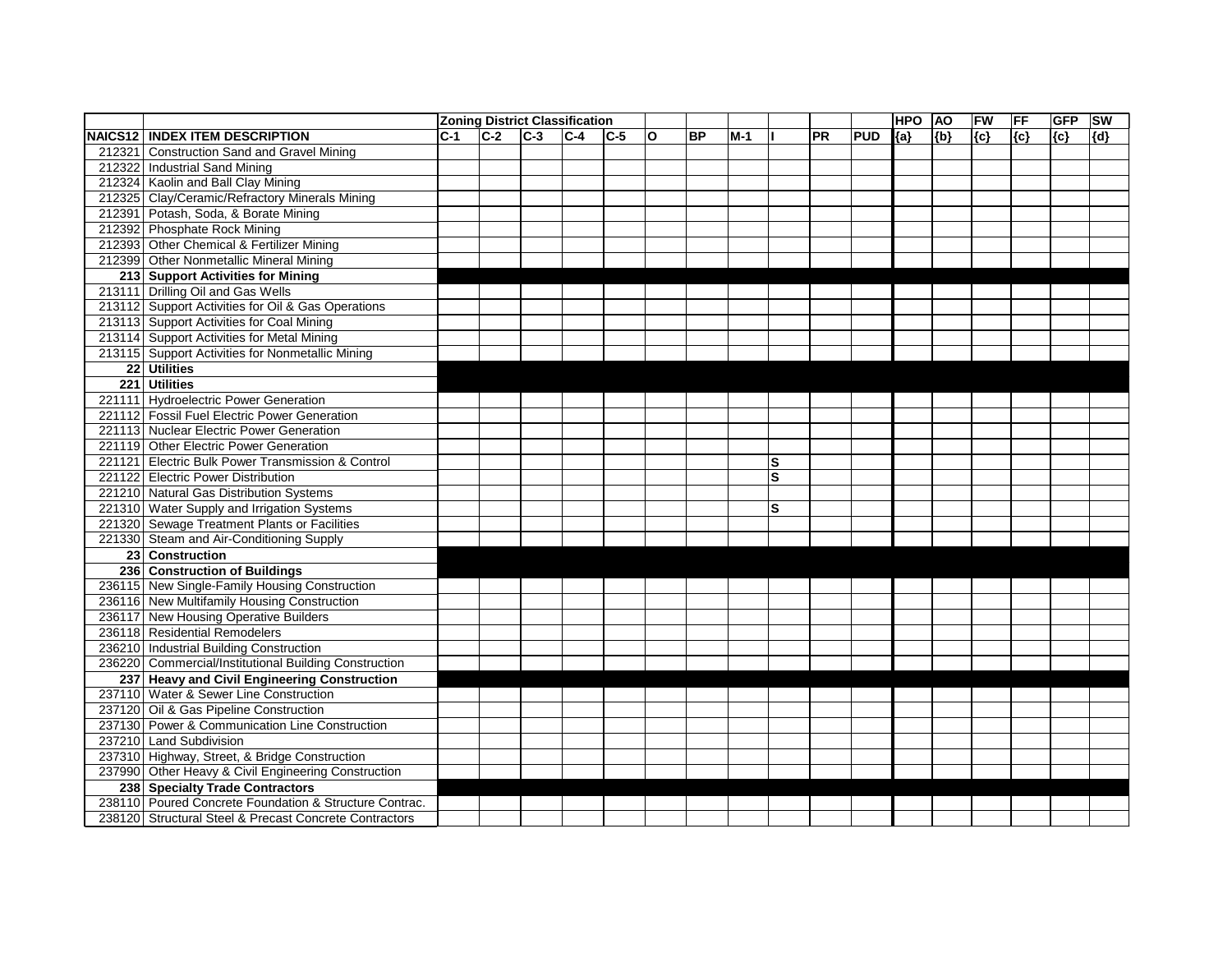|                                                         |       |       |       | <b>Zoning District Classification</b> |              |   |           |                         |    |            | <b>HPO</b> | <b>AO</b> | FW    | FF  | <b>GFP</b> | <b>SW</b> |
|---------------------------------------------------------|-------|-------|-------|---------------------------------------|--------------|---|-----------|-------------------------|----|------------|------------|-----------|-------|-----|------------|-----------|
| <b>NAICS12   INDEX ITEM DESCRIPTION</b>                 | $C-1$ | $C-2$ | $C-3$ | $C-4$                                 | $C-5$        | O | <b>BP</b> | $M-1$                   | PR | <b>PUD</b> | ${a}$      | ${b}$     | ${c}$ | {c} | ${c}$      | ${d}$     |
| 238130 Framing Contractors                              |       |       |       |                                       |              |   |           |                         |    |            |            |           |       |     |            |           |
| 238140 Masonry Contractors                              |       |       |       |                                       |              |   |           |                         |    |            |            |           |       |     |            |           |
| 238150 Glazing Contractors                              |       |       |       | S                                     | $\mathbf s$  |   |           | lS                      |    |            |            |           |       |     |            |           |
| 238160 Roofing Contractors                              |       |       |       | $\overline{\mathbf{s}}$               | $\mathbf{s}$ |   |           | ΙS                      |    |            |            |           |       |     |            |           |
| 238170 Siding Contractors                               |       |       |       | ${\mathbf S}$                         | $\mathbf s$  |   |           | ls                      |    |            |            |           |       |     |            |           |
| 238190 Other Foundation & Building Exterior Contractors |       |       |       | ${\bf S}$                             | $\mathbf{s}$ |   |           | ls                      |    |            |            |           |       |     |            |           |
| 238210 Electric Contracting                             |       |       |       | ${\mathbf S}$                         | S            |   |           | <b>S</b>                |    |            |            |           |       |     |            |           |
| 238220 Plumbing and Heating Contractors                 |       |       |       | ${\mathbf S}$                         | $\mathbf s$  |   |           | s                       |    |            |            |           |       |     |            |           |
| 238290 Other Building Equipment contractors             |       |       |       | $\mathbf s$                           | $\mathbf{s}$ |   |           | ls                      |    |            |            |           |       |     |            |           |
| 238310 Drywall and Insulation Contractors               |       |       |       | ${\mathbf S}$                         | $\mathbf s$  |   |           | ls                      |    |            |            |           |       |     |            |           |
| 238320 Painting and Wall Covering Contractors           |       |       |       | ${\mathbf S}$                         | $\mathbf s$  |   |           | S                       |    |            |            |           |       |     |            |           |
| 238330 Flooring Contractors                             |       |       |       | ${\mathbf S}$                         | $\mathbf{s}$ |   |           | ls                      |    |            |            |           |       |     |            |           |
| 238340 Tile and Terrazzo Contractors                    |       |       |       | ${\mathbf S}$                         | $\mathbf{s}$ |   |           | S                       |    |            |            |           |       |     |            |           |
| 238350 Finish Carpentry Contractors                     |       |       |       | ${\mathbf S}$                         | ${\bf S}$    |   |           | S                       |    |            |            |           |       |     |            |           |
| 238390 Other Building Finishing Contractors             |       |       |       | $\mathbf s$                           | $\mathbf{s}$ |   |           | ΙS                      |    |            |            |           |       |     |            |           |
| 238910 Site Preparation Contractors                     |       |       |       |                                       |              |   |           |                         |    |            |            |           |       |     |            |           |
| 238990 Other Specialty Trade Contractors                |       |       |       |                                       |              |   |           |                         |    |            |            |           |       |     |            |           |
| 31 Manufacturers                                        |       |       |       |                                       |              |   |           |                         |    |            |            |           |       |     |            |           |
| 311 Food Manufacturers                                  |       |       |       |                                       |              |   |           |                         |    |            |            |           |       |     |            |           |
| 311111 Dog and Cat Food Manufacturing                   |       |       |       |                                       |              |   |           |                         |    |            |            |           |       |     |            |           |
| 311119 Other Animal Food Manufacturing                  |       |       |       |                                       |              |   |           |                         |    |            |            |           |       |     |            |           |
| 311211 Flour Milling                                    |       |       |       |                                       |              |   |           |                         |    |            |            |           |       |     |            |           |
| 311212 Rice Milling                                     |       |       |       |                                       |              |   |           |                         |    |            |            |           |       |     |            |           |
| 311213 Malt Manufacturing                               |       |       |       |                                       |              |   |           |                         |    |            |            |           |       |     |            |           |
| 311221 Wet Corn Milling                                 |       |       |       |                                       |              |   |           |                         |    |            |            |           |       |     |            |           |
| 311222 Soybean Processing                               |       |       |       |                                       |              |   |           |                         |    |            |            |           |       |     |            |           |
| 311223 Other Oilseed Processing                         |       |       |       |                                       |              |   |           |                         |    |            |            |           |       |     |            |           |
| 311225 Fats and Oils Refining and Blending              |       |       |       |                                       |              |   |           |                         |    |            |            |           |       |     |            |           |
| 311230 Breakfast cereals Manufacturing                  |       |       |       |                                       |              |   |           |                         |    |            |            |           |       |     |            |           |
| 311311 Sugarcane Mills                                  |       |       |       |                                       |              |   |           |                         |    |            |            |           |       |     |            |           |
| 311312 Cane Sugar Refining                              |       |       |       |                                       |              |   |           |                         |    |            |            |           |       |     |            |           |
| 311313 Beet Sugar Manufacturing                         |       |       |       |                                       |              |   |           |                         |    |            |            |           |       |     |            |           |
| 311320 Chocolate & Confectionery Mfg. fm. Cacao Beans   |       |       |       |                                       |              |   |           |                         |    |            |            |           |       |     |            |           |
| 311330 Confectionery Mfg. from Purchased Chocolate      |       |       |       |                                       |              |   |           | ls                      |    |            |            |           |       |     |            |           |
| 311340 NonChocolate Confectionary Manufacturing         |       |       |       |                                       |              |   |           | ls                      |    |            |            |           |       |     |            |           |
| 311411 Frozen Fruit, Juice, & Vegetable Manufacturing   |       |       |       |                                       |              |   |           | S                       |    |            |            |           |       |     |            |           |
| 311412 Frozen Specialty Food Mfg.                       |       |       |       |                                       |              |   |           | S                       |    |            |            |           |       |     |            |           |
| 311421 Fruit and Vegetable Canning                      |       |       |       |                                       |              |   |           | S                       |    |            |            |           |       |     |            |           |
| 311422 Specialty Canning                                |       |       |       |                                       |              |   |           | S                       |    |            |            |           |       |     |            |           |
| 311423 Dried & Dehydrated Food Manufacturing            |       |       |       |                                       |              |   |           | $\mathbf{s}$            |    |            |            |           |       |     |            |           |
| 311511 Fluid Milk Manufacturing                         |       |       |       |                                       |              |   |           | S                       |    |            |            |           |       |     |            |           |
| 311512 Creamery butter Manufacturing                    |       |       |       |                                       |              |   |           | S                       |    |            |            |           |       |     |            |           |
| 311513 Cheese Manufacturing                             |       |       |       |                                       |              |   |           | $\overline{\mathsf{s}}$ |    |            |            |           |       |     |            |           |
| 311514 Dry/Condensed/Evaporated Dairy Product Mfg.      |       |       |       |                                       |              |   |           | $\overline{\mathbf{s}}$ |    |            |            |           |       |     |            |           |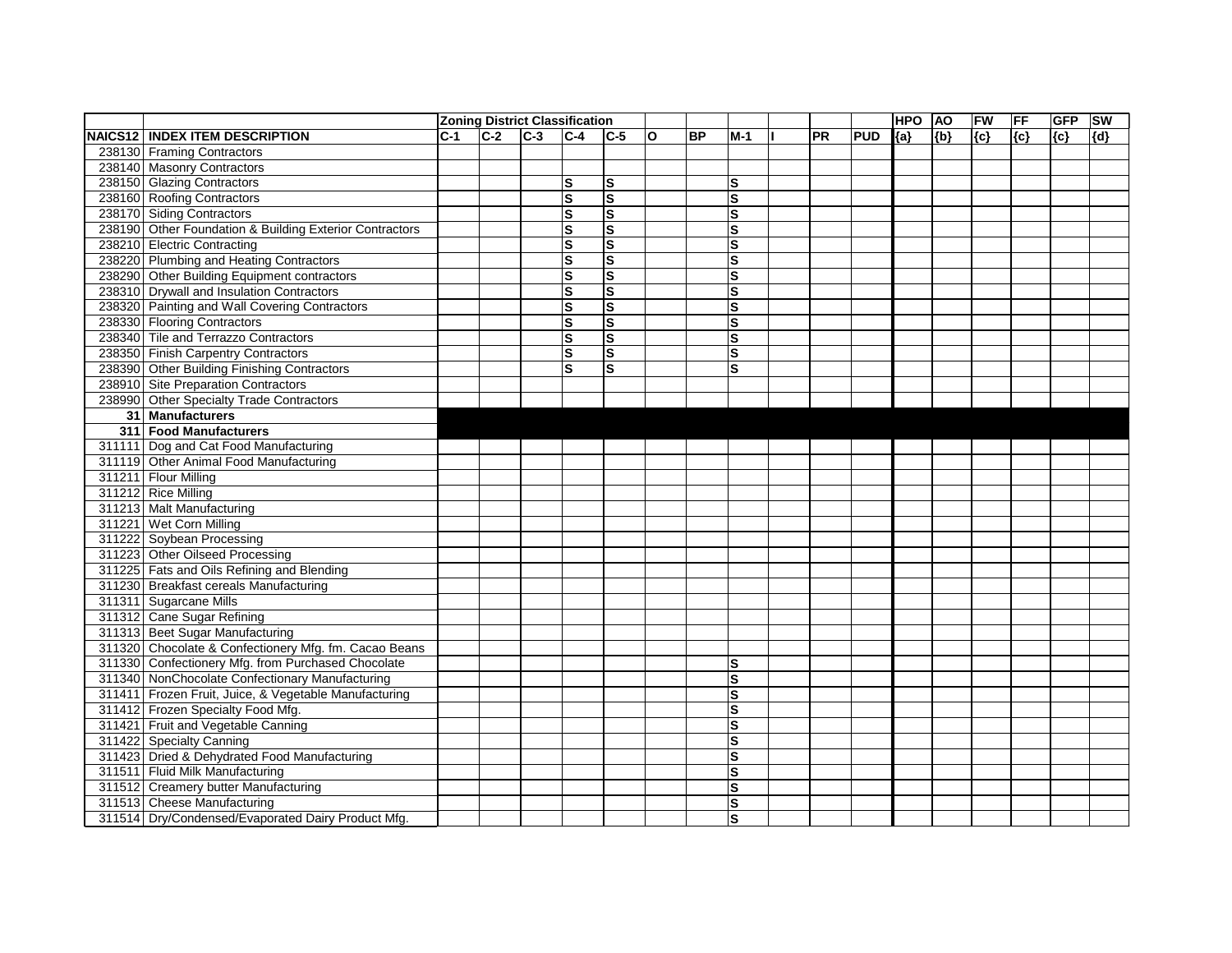|                                                      |         |       |       | <b>Zoning District Classification</b> |       |   |           |                         |    |            | <b>HPO</b> | <b>AO</b> | FW    | FF    | <b>GFP</b> | <b>SW</b> |
|------------------------------------------------------|---------|-------|-------|---------------------------------------|-------|---|-----------|-------------------------|----|------------|------------|-----------|-------|-------|------------|-----------|
| <b>NAICS12   INDEX ITEM DESCRIPTION</b>              | $ C-1 $ | $C-2$ | $C-3$ | $C-4$                                 | $C-5$ | O | <b>BP</b> | $M-1$                   | PR | <b>PUD</b> | ${a}$      | ${b}$     | ${c}$ | ${c}$ | ${c}$      | {d}       |
| 311520 Ice Cream & Frozen Dessert Manufacturing      |         |       |       |                                       |       |   |           | S                       |    |            |            |           |       |       |            |           |
| 311611 Animal Slaughtering except Poultry            |         |       |       |                                       |       |   |           |                         |    |            |            |           |       |       |            |           |
| 311612 Meat Processed from Carcasses                 |         |       |       |                                       |       |   |           |                         |    |            |            |           |       |       |            |           |
| 311613 Rendering and Meat Byproduct Processing       |         |       |       |                                       |       |   |           |                         |    |            |            |           |       |       |            |           |
| 311615 Poultry Processing                            |         |       |       |                                       |       |   |           |                         |    |            |            |           |       |       |            |           |
| 311711 Seafood Canning                               |         |       |       |                                       |       |   |           |                         |    |            |            |           |       |       |            |           |
| 311712 Fresh and Frozen Seafood Processing           |         |       |       |                                       |       |   |           |                         |    |            |            |           |       |       |            |           |
| 311811 Retail Bakeries                               |         |       |       |                                       |       |   |           | S                       |    |            |            |           |       |       |            |           |
| 311812 Commercial Bakeries                           |         |       |       |                                       |       |   |           | $\mathbf{s}$            |    |            |            |           |       |       |            |           |
| 311813 Frozen Cakes, Pies, and Other Pastries Mfg.   |         |       |       |                                       |       |   |           | ${\bf S}$               |    |            |            |           |       |       |            |           |
| 311821 Cookie and Cracker Manufacturing              |         |       |       |                                       |       |   |           | $\mathbf{s}$            |    |            |            |           |       |       |            |           |
| 311822 Flour Mixes & Dough Mfg. from Purchased Flour |         |       |       |                                       |       |   |           | $\mathbf{s}$            |    |            |            |           |       |       |            |           |
| 311823 Dry pasta Manufacturing                       |         |       |       |                                       |       |   |           | $\mathbf s$             |    |            |            |           |       |       |            |           |
| 311830 Tortillas Manufacturing                       |         |       |       |                                       |       |   |           | Ω                       |    |            |            |           |       |       |            |           |
| 311911 Roasted Nuts & Peanut Butter Mfg.             |         |       |       |                                       |       |   |           | $\vert$ S               |    |            |            |           |       |       |            |           |
| 311919 Other Snack food Manufacturing                |         |       |       |                                       |       |   |           | $\mathbf s$             |    |            |            |           |       |       |            |           |
| 311920 Coffee and Tea Manufacturing                  |         |       |       |                                       |       |   |           | $\vert$ S               |    |            |            |           |       |       |            |           |
| 311930 Flavpromg Syrup & Concentrate Manufacturing   |         |       |       |                                       |       |   |           | $\vert$ S               |    |            |            |           |       |       |            |           |
| 311941 Mayonnaise/Dressing/Other Prepared Sauce Mfg. |         |       |       |                                       |       |   |           | $\mathbf{s}$            |    |            |            |           |       |       |            |           |
| 311942 Spice and Extract Manufacturing               |         |       |       |                                       |       |   |           | $\mathbf s$             |    |            |            |           |       |       |            |           |
| 311991 Perishable Food Manufacturing                 |         |       |       |                                       |       |   |           | Ω                       |    |            |            |           |       |       |            |           |
| 311999 All Other Miscellaneous Food Manufacturing    |         |       |       |                                       |       |   |           | $\vert$ S               |    |            |            |           |       |       |            |           |
| 312 Beverage & Tobacco Product Manufacturing         |         |       |       |                                       |       |   |           |                         |    |            |            |           |       |       |            |           |
| 312111 Soft Drinks Manufacturing                     |         |       |       |                                       |       |   |           | lS                      |    |            |            |           |       |       |            |           |
| 312112 Bottled Water Manufacturing                   |         |       |       |                                       |       |   |           | $\vert s$               |    |            |            |           |       |       |            |           |
| 312113 Ice Manufacturing                             |         |       |       |                                       |       |   |           | $\overline{\mathbf{s}}$ |    |            |            |           |       |       |            |           |
| 312120 Breweries                                     |         |       |       |                                       |       |   |           | Ω                       |    |            |            |           |       |       |            |           |
| 312130 Wineries                                      |         |       |       |                                       |       |   |           | $\vert$ S               |    |            |            |           |       |       |            |           |
| 312140 Distilleries                                  |         |       |       |                                       |       |   |           | ls                      |    |            |            |           |       |       |            |           |
| 312210 Tobacco Stemming & Redrying                   |         |       |       |                                       |       |   |           |                         |    |            |            |           |       |       |            |           |
| 312221 Cigarettes Manufacturing                      |         |       |       |                                       |       |   |           |                         |    |            |            |           |       |       |            |           |
| 312229 Other Tobacco Product Manufacturing           |         |       |       |                                       |       |   |           |                         |    |            |            |           |       |       |            |           |
| 313 Textile Mills                                    |         |       |       |                                       |       |   |           |                         |    |            |            |           |       |       |            |           |
| 313111 Yarn Spinning Mills                           |         |       |       |                                       |       |   |           | ls                      |    |            |            |           |       |       |            |           |
| 313112 Yarn Texturing, Throwing, and Twisting Mills  |         |       |       |                                       |       |   |           | ls                      |    |            |            |           |       |       |            |           |
| 313113 Thread Mills                                  |         |       |       |                                       |       |   |           | S)                      |    |            |            |           |       |       |            |           |
| 313210 Broad woven Fabric Mills                      |         |       |       |                                       |       |   |           | S                       |    |            |            |           |       |       |            |           |
| 313221 Narrow Fabric Mills                           |         |       |       |                                       |       |   |           | Ø                       |    |            |            |           |       |       |            |           |
| 313222 Schiffli Machine Embroidery                   |         |       |       |                                       |       |   |           | Ω                       |    |            |            |           |       |       |            |           |
| 313230 Nonwoven Fabric Mills                         |         |       |       |                                       |       |   |           | $\vert$ S               |    |            |            |           |       |       |            |           |
| 313241 Wet Knit Fabric Mills                         |         |       |       |                                       |       |   |           | $\overline{\mathsf{s}}$ |    |            |            |           |       |       |            |           |
| 313249 Other Knit Fabric and Lace Mills              |         |       |       |                                       |       |   |           | ls                      |    |            |            |           |       |       |            |           |
| 313311 Broad woven Fabrics Finishing                 |         |       |       |                                       |       |   |           | $\vert$ S               |    |            |            |           |       |       |            |           |
| 313312 Textile Products Finishing                    |         |       |       |                                       |       |   |           | ls                      |    |            |            |           |       |       |            |           |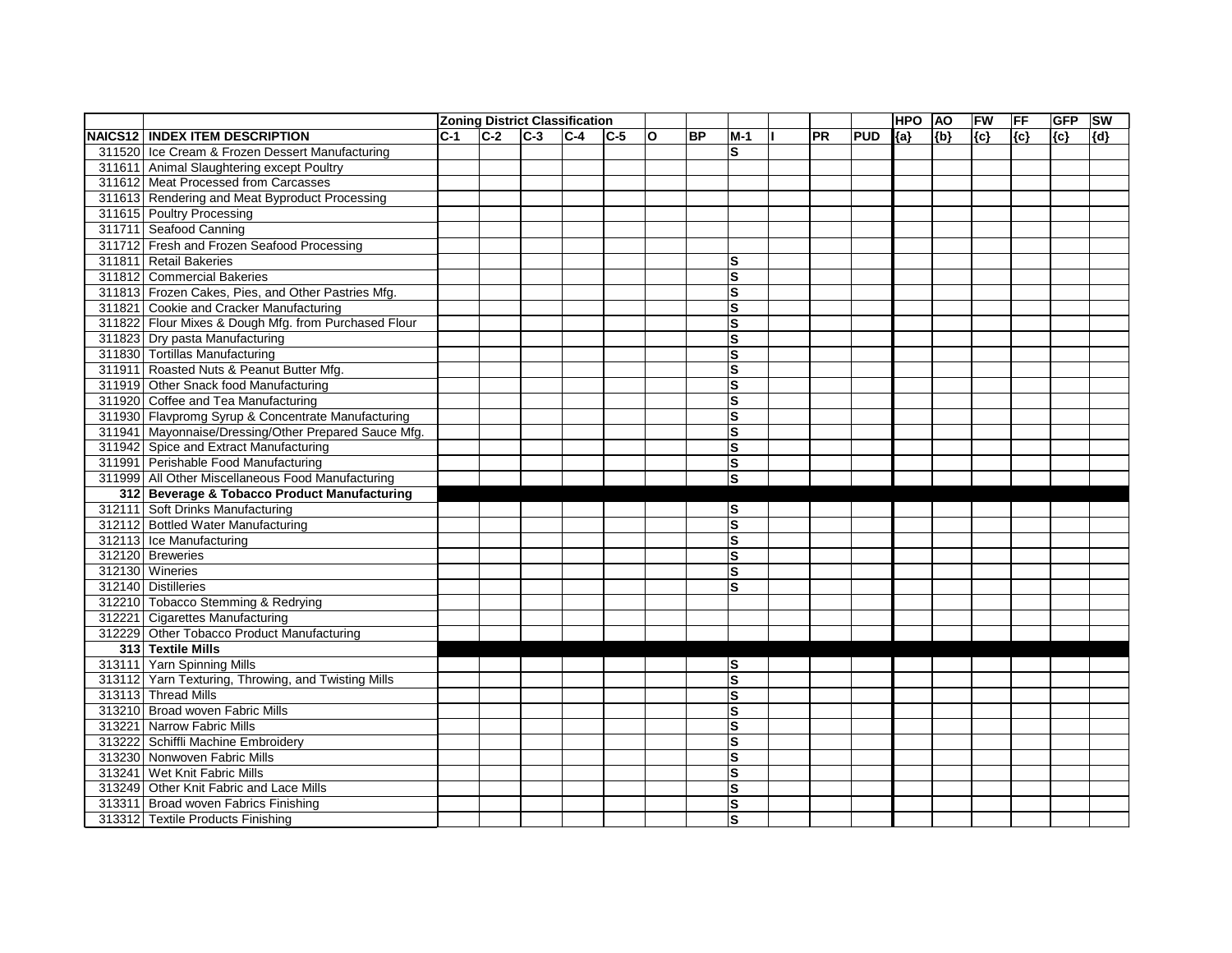|         |                                                         |       |       |       | <b>Zoning District Classification</b> |       |              |           |                         |           |            | <b>HPO</b> | <b>AO</b> | FW    | <b>FF</b> | <b>GFP</b> | <b>SW</b> |
|---------|---------------------------------------------------------|-------|-------|-------|---------------------------------------|-------|--------------|-----------|-------------------------|-----------|------------|------------|-----------|-------|-----------|------------|-----------|
| NAICS12 | <b>INDEX ITEM DESCRIPTION</b>                           | $C-1$ | $C-2$ | $C-3$ | $C-4$                                 | $C-5$ | $\mathbf{o}$ | <b>BP</b> | $M-1$                   | <b>PR</b> | <b>PUD</b> | ${a}$      | ${b}$     | ${c}$ | {c}       | ${c}$      | {d}       |
|         | 313320 Fabric Coating Mills                             |       |       |       |                                       |       |              |           | ls                      |           |            |            |           |       |           |            |           |
|         | 314 Textile Product Mills                               |       |       |       |                                       |       |              |           |                         |           |            |            |           |       |           |            |           |
|         | 314110 Carpet and Rug Mills                             |       |       |       |                                       |       |              |           | S                       |           |            |            |           |       |           |            |           |
|         | 314121 Curtain and Linen Mills                          |       |       |       |                                       |       |              |           | $\mathbf{s}$            |           |            |            |           |       |           |            |           |
|         | 314129 Other Household Textile Product Mills            |       |       |       |                                       |       |              |           | ls                      |           |            |            |           |       |           |            |           |
|         | 314911 Textile Bag Mills                                |       |       |       |                                       |       |              |           | S                       |           |            |            |           |       |           |            |           |
|         | 314912 Canvas & Related Product Mills                   |       |       |       |                                       |       |              |           | $\mathbf{s}$            |           |            |            |           |       |           |            |           |
|         | 314991 Rope, Cordage and Twine Mills                    |       |       |       |                                       |       |              |           | S                       |           |            |            |           |       |           |            |           |
| 314992  | Tire Cord and Tire Fabric Mills                         |       |       |       |                                       |       |              |           | ls                      |           |            |            |           |       |           |            |           |
|         | 314999 All Other Misc. Textile Product Mills            |       |       |       |                                       |       |              |           | S                       |           |            |            |           |       |           |            |           |
|         | 315 Apparel Manufacturing                               |       |       |       |                                       |       |              |           |                         |           |            |            |           |       |           |            |           |
|         | 315111 Sheer Hosiery Mills                              |       |       |       |                                       |       |              |           | lS                      |           |            |            |           |       |           |            |           |
|         | 315119 Other Hosiery and Sock Mills                     |       |       |       |                                       |       |              |           | $\mathbf{s}$            |           |            |            |           |       |           |            |           |
|         | 315191 Outerwear Knitting Mills                         |       |       |       |                                       |       |              |           | $\mathbf{s}$            |           |            |            |           |       |           |            |           |
|         | 315192 Underwear and Night ware Knitting Mills          |       |       |       |                                       |       |              |           | $\mathbf{s}$            |           |            |            |           |       |           |            |           |
|         | 315211 Men's and Boys', Cut and Sew Apparel Contractors |       |       |       |                                       |       |              |           | $\mathbf{s}$            |           |            |            |           |       |           |            |           |
|         | 315212 Women's, Girls, & Infants Cut/Sew Apparel Contr. |       |       |       |                                       |       |              |           | S                       |           |            |            |           |       |           |            |           |
|         | 315221 Men's/Boys Cut/Sew Underwear/Night ware Mfg.     |       |       |       |                                       |       |              |           | $\mathbf{s}$            |           |            |            |           |       |           |            |           |
|         | 315222 Men's/Boys Cut/Sew Suit/Coat/Overcoat Mfg.       |       |       |       |                                       |       |              |           | S                       |           |            |            |           |       |           |            |           |
|         | 315223 Men's/Boys Cut/Sew Shirt Mfg.                    |       |       |       |                                       |       |              |           | $\mathbf{s}$            |           |            |            |           |       |           |            |           |
|         | 315224 Men's/Boys Cut/Sew Trouser/Slack/Jean Mfg.       |       |       |       |                                       |       |              |           | S                       |           |            |            |           |       |           |            |           |
|         | 315225 Men's/Boys Cut/Sew Work Clothing Mfg.            |       |       |       |                                       |       |              |           | $\overline{\mathbf{s}}$ |           |            |            |           |       |           |            |           |
|         | 315228 Men's/Boys Cut/Sew Other Outerwear Mfg.          |       |       |       |                                       |       |              |           | $\mathbf{s}$            |           |            |            |           |       |           |            |           |
|         | 315231 Women's/Girls Cut/Sew Lingerie/Loungewear Mfg.   |       |       |       |                                       |       |              |           | $\mathbf{s}$            |           |            |            |           |       |           |            |           |
|         | 315232 Women's/Girls Cut/Sew Blouse/Shirt Mfg.          |       |       |       |                                       |       |              |           | $\mathbf{s}$            |           |            |            |           |       |           |            |           |
|         | 315233 Women's/Girls Cut/Sew Dress Mfg.                 |       |       |       |                                       |       |              |           | $\mathbf{s}$            |           |            |            |           |       |           |            |           |
|         | 315234 Women's/Girls Cut/Sew Suit/Coat/Jacket Mfg.      |       |       |       |                                       |       |              |           | $\mathbf{s}$            |           |            |            |           |       |           |            |           |
|         | 315239 Women's/Girls Cut/Sew Other Outerwear Mfg.       |       |       |       |                                       |       |              |           | S                       |           |            |            |           |       |           |            |           |
|         | 315291 Infants Cut & Sew Apparel Manufacturing          |       |       |       |                                       |       |              |           | $\mathbf{s}$            |           |            |            |           |       |           |            |           |
|         | 315292 Fur & Leather Apparel Manufacturing              |       |       |       |                                       |       |              |           | $\mathbf{s}$            |           |            |            |           |       |           |            |           |
|         | 315299 All Other Cut and Sew Apparel Manufacturing      |       |       |       |                                       |       |              |           | ls                      |           |            |            |           |       |           |            |           |
|         | 315991 Hat, Cap, and Millinery Mfg.                     |       |       |       |                                       |       |              |           | ls                      |           |            |            |           |       |           |            |           |
|         | 315992 Gloves and Mitten Manufacturing                  |       |       |       |                                       |       |              |           | $\mathbf{s}$            |           |            |            |           |       |           |            |           |
|         | 315993 Men's/Boys Neckwear Manufacturing                |       |       |       |                                       |       |              |           | ls                      |           |            |            |           |       |           |            |           |
|         | 315999 Other Apparel Accessories & Other Apparel Mfg.   |       |       |       |                                       |       |              |           | ls                      |           |            |            |           |       |           |            |           |
|         | 316 Leather and Allied Product Manufacturing            |       |       |       |                                       |       |              |           |                         |           |            |            |           |       |           |            |           |
|         | 316110 Leather Hide and Tanning                         |       |       |       |                                       |       |              |           |                         |           |            |            |           |       |           |            |           |
|         | 316211 Rubber and Plastics Footwear Manufacturing       |       |       |       |                                       |       |              |           |                         |           |            |            |           |       |           |            |           |
|         | 316212 House Slippers Manufacturing                     |       |       |       |                                       |       |              |           | lS                      |           |            |            |           |       |           |            |           |
|         | 316213 Men's Footwear (except Athletic) Manufacturing   |       |       |       |                                       |       |              |           | $\mathbf{s}$            |           |            |            |           |       |           |            |           |
|         | 316214 Women's Footwear (except Athletic) Mfg.          |       |       |       |                                       |       |              |           | S                       |           |            |            |           |       |           |            |           |
|         | 316219 Other Footwear Manufacturing                     |       |       |       |                                       |       |              |           | <b>S</b>                |           |            |            |           |       |           |            |           |
|         | 316991 Luggage Manufacturing                            |       |       |       |                                       |       |              |           | <b>S</b>                |           |            |            |           |       |           |            |           |
|         | 316992 Women's Handbag and Purse Manufacturing          |       |       |       |                                       |       |              |           | <b>S</b>                |           |            |            |           |       |           |            |           |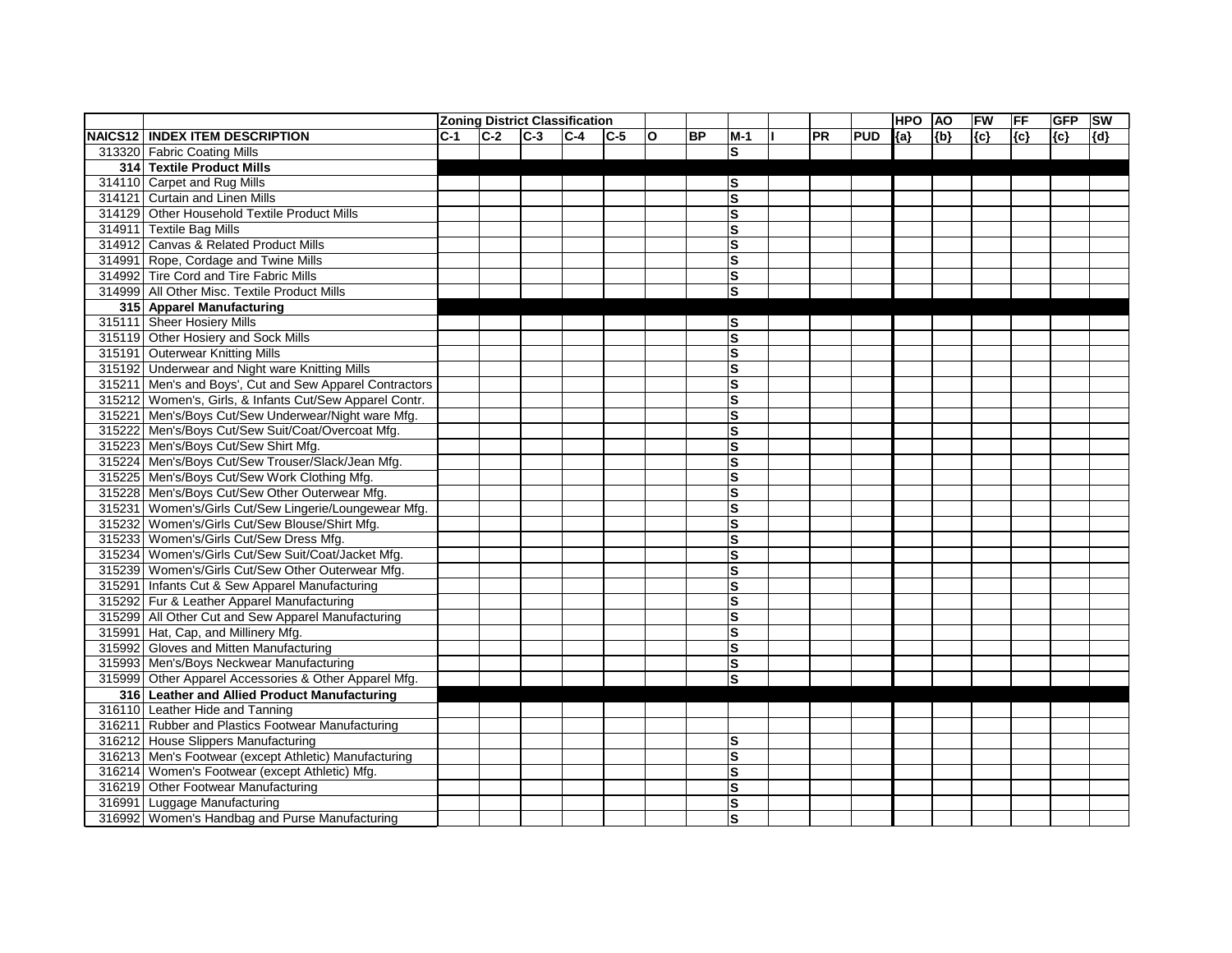|         |                                                         |       |                         | <b>Zoning District Classification</b> |                         |                |                |           |                         |           |            | <b>HPO</b> | <b>AO</b> | FW    | <b>FF</b> | <b>GFP</b> | <b>SW</b> |
|---------|---------------------------------------------------------|-------|-------------------------|---------------------------------------|-------------------------|----------------|----------------|-----------|-------------------------|-----------|------------|------------|-----------|-------|-----------|------------|-----------|
| NAICS12 | <b>INDEX ITEM DESCRIPTION</b>                           | $C-1$ | $C-2$                   | $C-3$                                 | $ C-4 $                 | $C-5$          | O              | <b>BP</b> | M-1                     | <b>PR</b> | <b>PUD</b> | ${a}$      | ${b}$     | ${c}$ | $\{c\}$   | ${c}$      | [{d}      |
|         | 316993 Personal Leather Goods Manufacturing             |       |                         |                                       |                         |                |                |           | ls                      |           |            |            |           |       |           |            |           |
|         | 316999 Other Leather Good Manufacturing                 |       |                         |                                       |                         |                |                |           | l<br>S                  |           |            |            |           |       |           |            |           |
|         | 321 Wood Product Manufacturing                          |       |                         |                                       |                         |                |                |           |                         |           |            |            |           |       |           |            |           |
|         | 321113 Sawmills                                         |       |                         |                                       |                         |                |                |           |                         |           |            |            |           |       |           |            |           |
|         | 321114 Wood Preservation                                |       |                         |                                       |                         |                |                |           |                         |           |            |            |           |       |           |            |           |
|         | 321211 Hardwood Veneer and Plywood Manufacturing        |       |                         |                                       |                         |                |                |           |                         |           |            |            |           |       |           |            |           |
|         | 321212 Softwood Veneer and Plywood Manufacturing        |       |                         |                                       |                         |                |                |           |                         |           |            |            |           |       |           |            |           |
|         | 321213 Engineered Wood Manufacturing                    |       |                         |                                       |                         |                |                |           |                         |           |            |            |           |       |           |            |           |
|         | 321214 Truss Manufacturing                              |       |                         |                                       |                         |                |                |           |                         |           |            |            |           |       |           |            |           |
|         | 321219 Reconstituted Wood Manufacturing                 |       |                         |                                       |                         |                |                |           |                         |           |            |            |           |       |           |            |           |
| 321911  | Wood Window and Door Manicuring                         |       |                         |                                       |                         |                |                |           | lS                      |           |            |            |           |       |           |            |           |
|         | 321912 Cut Stock, Resawing Lumber, and Planning         |       |                         |                                       |                         |                |                |           |                         |           |            |            |           |       |           |            |           |
|         | 321918 Other Millwork                                   |       |                         |                                       |                         |                |                |           |                         |           |            |            |           |       |           |            |           |
|         | 321920 Wood Container and Pallet Manufacturing          |       |                         |                                       |                         |                |                |           |                         |           |            |            |           |       |           |            |           |
|         | 321991 Manufactured Home (mobile home) Mfg.             |       |                         |                                       |                         |                |                |           |                         |           |            |            |           |       |           |            |           |
|         | 321992 Prefabricated Wood Buildings Manufacturing       |       |                         |                                       |                         |                |                |           |                         |           |            |            |           |       |           |            |           |
|         | 321999 All Other Misc. Wood Product Manufacturing       |       |                         |                                       |                         |                |                |           |                         |           |            |            |           |       |           |            |           |
|         | 322 Paper Manufacturing                                 |       |                         |                                       |                         |                |                |           |                         |           |            |            |           |       |           |            |           |
|         | 322110 Pulp Mills                                       |       |                         |                                       |                         |                |                |           |                         |           |            |            |           |       |           |            |           |
|         | 322121 Paper Mills (except newsprint)                   |       |                         |                                       |                         |                |                |           |                         |           |            |            |           |       |           |            |           |
|         | 322122 Newsprint Mills                                  |       |                         |                                       |                         |                |                |           |                         |           |            |            |           |       |           |            |           |
|         | 322130 Paperboard Mills                                 |       |                         |                                       |                         |                |                |           |                         |           |            |            |           |       |           |            |           |
|         | 322211 Corrugated & Solid Fiber Box Mfg.                |       |                         |                                       |                         |                |                |           | ls                      |           |            |            |           |       |           |            |           |
|         | 322212 Folding Paperboard Box Mfg.                      |       |                         |                                       |                         |                |                |           | ls                      |           |            |            |           |       |           |            |           |
|         | 322213 Set-up Paperboard Box Mfg.                       |       |                         |                                       |                         |                |                |           | $\vert$ S               |           |            |            |           |       |           |            |           |
|         | 322214 Fiber Can, Tube, Drum, & Similar Products Mfg.   |       |                         |                                       |                         |                |                |           | S                       |           |            |            |           |       |           |            |           |
|         | 322215 Nonfolding Sanitary Food Container Manufacturing |       |                         |                                       |                         |                |                |           | ls                      |           |            |            |           |       |           |            |           |
|         | 322221 Coated & Laminated Packaging Paper Mfg.          |       |                         |                                       |                         |                |                |           | ls                      |           |            |            |           |       |           |            |           |
|         | 322222 Coated & Laminated Paper Mfg.                    |       |                         |                                       |                         |                |                |           | s                       |           |            |            |           |       |           |            |           |
|         | 322223 Coated Paper Bag and Pouch Mfg.                  |       |                         |                                       |                         |                |                |           | ls                      |           |            |            |           |       |           |            |           |
|         | 322224 Uncoated Paper & Multiwall Bag Mfg.              |       |                         |                                       |                         |                |                |           | ls                      |           |            |            |           |       |           |            |           |
|         | 322225 Laminated Aluminum Foil Mfg. for Flexible Uses   |       |                         |                                       |                         |                |                |           | ls                      |           |            |            |           |       |           |            |           |
|         | 322226 Surface Coated Paperboard mfg.                   |       |                         |                                       |                         |                |                |           | ls                      |           |            |            |           |       |           |            |           |
|         | 322231 Die-cut paper & paperboard office supplies mfg.  |       |                         |                                       |                         |                |                |           | ls                      |           |            |            |           |       |           |            |           |
|         | 322232 Envelope Manufacturing                           |       |                         |                                       |                         |                |                |           | ls                      |           |            |            |           |       |           |            |           |
|         | 322233 Stationery, Tablet & Related Product Mfg.        |       |                         |                                       |                         |                |                |           | $\overline{\mathbf{s}}$ |           |            |            |           |       |           |            |           |
|         | 322291 Sanitary Paper Product Mfg.                      |       |                         |                                       |                         |                |                |           | $\overline{\mathbf{s}}$ |           |            |            |           |       |           |            |           |
|         | 322299 All Other Converted Paper Product Mfg.           |       |                         |                                       |                         |                |                |           | S                       |           |            |            |           |       |           |            |           |
|         | 323 Printing and Related Support Activities             |       |                         |                                       |                         |                |                |           |                         |           |            |            |           |       |           |            |           |
|         | 323111 Commercial Printing (except Screen and Books)    | P     | P                       | P                                     | P                       | P              | P              | P         | P                       |           | P          |            |           |       |           |            |           |
|         | 323113 Commercial Screen Printing                       | lP.   | $\overline{\mathsf{P}}$ | P                                     | $\overline{P}$          | $\mathsf{P}$   | $\overline{P}$ | P         | $\overline{P}$          |           | lР         |            |           |       |           |            |           |
| 323117  | <b>Books Printing</b>                                   | ΙP    | P                       | $\mathsf{P}$                          | <b>P</b>                | $\mathsf{P}$   | IР             | P         | $\overline{\mathsf{P}}$ |           | ΙP         |            |           |       |           |            |           |
|         | 323120 Support Activities for Printing                  | lP.   | P                       | $\overline{\mathsf{P}}$               | $\overline{\mathsf{P}}$ | $\overline{P}$ | P              | P         | $ {\mathsf P} $         |           | P          |            |           |       |           |            |           |
|         | 324 Petroleum and Coal Products Manufacturing           |       |                         |                                       |                         |                |                |           |                         |           |            |            |           |       |           |            |           |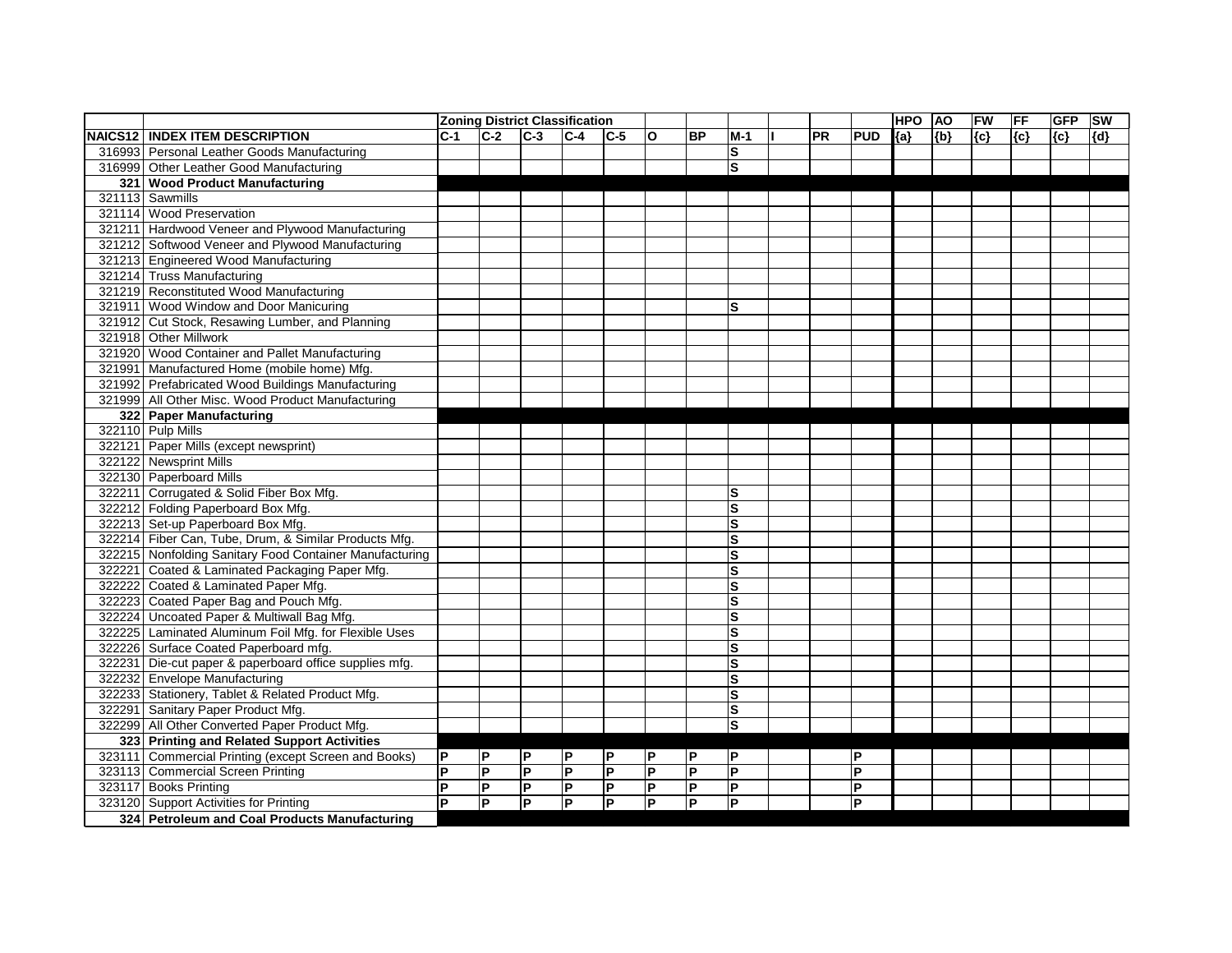|                |                                                        |       |       |       | <b>Zoning District Classification</b> |       |              |           |              |           |            | <b>HPO</b> | <b>AO</b> | FW    | <b>FF</b> | <b>GFP</b> | <b>SW</b> |
|----------------|--------------------------------------------------------|-------|-------|-------|---------------------------------------|-------|--------------|-----------|--------------|-----------|------------|------------|-----------|-------|-----------|------------|-----------|
| <b>NAICS12</b> | <b>INDEX ITEM DESCRIPTION</b>                          | $C-1$ | $C-2$ | $C-3$ | $C-4$                                 | $C-5$ | $\mathbf{o}$ | <b>BP</b> | $M-1$        | <b>PR</b> | <b>PUD</b> | ${a}$      | ${b}$     | ${c}$ | {c}       | ${c}$      | ${d}$     |
|                | 324110 Petroleum Refineries                            |       |       |       |                                       |       |              |           |              |           |            |            |           |       |           |            |           |
|                | 324121 Asphalt Paving Mixture & Block Mfg.             |       |       |       |                                       |       |              |           |              |           |            |            |           |       |           |            |           |
|                | 324122 Asphalt Shingle & Coating Materials Mfg.        |       |       |       |                                       |       |              |           |              |           |            |            |           |       |           |            |           |
|                | 324191 Petroleum Lubricating Oil & Grease Mfg.         |       |       |       |                                       |       |              |           |              |           |            |            |           |       |           |            |           |
|                | 324199 All Other Petroleum & Coal Products Mfg.        |       |       |       |                                       |       |              |           |              |           |            |            |           |       |           |            |           |
|                | 325 Chemical Manufacturing                             |       |       |       |                                       |       |              |           |              |           |            |            |           |       |           |            |           |
|                | 325110 Petrochemical Manufacturing                     |       |       |       |                                       |       |              |           |              |           |            |            |           |       |           |            |           |
|                | 325120 Industrial Gas Manufacturing                    |       |       |       |                                       |       |              |           |              |           |            |            |           |       |           |            |           |
|                | 325131 Inorganic Dye & Pigments Manufacturing          |       |       |       |                                       |       |              |           |              |           |            |            |           |       |           |            |           |
|                | 325132 Synthetic Organic Dye & Pigment Mfg.            |       |       |       |                                       |       |              |           |              |           |            |            |           |       |           |            |           |
|                | 325181 Alkalis & Chlorine Manufacturing                |       |       |       |                                       |       |              |           |              |           |            |            |           |       |           |            |           |
|                | 325182 Carbon Black Manufacturing                      |       |       |       |                                       |       |              |           |              |           |            |            |           |       |           |            |           |
|                | 325188 All Other Basic Inorganic Chemical Mfg.         |       |       |       |                                       |       |              |           |              |           |            |            |           |       |           |            |           |
|                | 325191 Gum and wood chemicals Manufacturing            |       |       |       |                                       |       |              |           |              |           |            |            |           |       |           |            |           |
|                | 325192 Cyclic Crude & Intermediate Mfg.                |       |       |       |                                       |       |              |           |              |           |            |            |           |       |           |            |           |
|                | 325193 Ethyl Alcohol Manufacturing                     |       |       |       |                                       |       |              |           |              |           |            |            |           |       |           |            |           |
|                | 325199 All Other Basic Organic Chemical Manufacturing  |       |       |       |                                       |       |              |           |              |           |            |            |           |       |           |            |           |
|                | 325211 Plastics Materials and Resin Mfg.               |       |       |       |                                       |       |              |           |              |           |            |            |           |       |           |            |           |
|                | 325212 Synthetic Rubber Manufacturing                  |       |       |       |                                       |       |              |           |              |           |            |            |           |       |           |            |           |
|                | 325221 Cellulosic Organic Fiber Manufacturing          |       |       |       |                                       |       |              |           |              |           |            |            |           |       |           |            |           |
|                | 325222 Noncellulosic Organic Fiber Manufacturing       |       |       |       |                                       |       |              |           |              |           |            |            |           |       |           |            |           |
|                | 325311 Nitrogenous Fertilizer Manufacturing            |       |       |       |                                       |       |              |           |              |           |            |            |           |       |           |            |           |
|                | 325312 Phosphate Fertilizer Manufacturing              |       |       |       |                                       |       |              |           |              |           |            |            |           |       |           |            |           |
|                | 325314 Fertilizers (mixing only) Manufacturing         |       |       |       |                                       |       |              |           |              |           |            |            |           |       |           |            |           |
|                | 325320 Pesticides & Other Agricultural Chemical Mfg.   |       |       |       |                                       |       |              |           |              |           |            |            |           |       |           |            |           |
| 325411         | Medicinal & Botanical Manufacturing                    |       |       |       |                                       |       |              |           | S            |           |            |            |           |       |           |            |           |
|                | 325412 Pharmaceutical Preparation Manufacturing        |       |       |       |                                       |       |              |           | $\mathbf{s}$ |           |            |            |           |       |           |            |           |
|                | 325413 In-vitro Diagnostic Substances Manufacturing    |       |       |       |                                       |       |              |           | ls           |           |            |            |           |       |           |            |           |
| 325414         | <b>Biological Product Manufacturing</b>                |       |       |       |                                       |       |              |           |              |           |            |            |           |       |           |            |           |
|                | 325510 Paint and Coating Manufacturing                 |       |       |       |                                       |       |              |           |              |           |            |            |           |       |           |            |           |
|                | 325520 Adhesives Manufacturing                         |       |       |       |                                       |       |              |           |              |           |            |            |           |       |           |            |           |
|                | 325611 Soaps & Other Manufacturing                     |       |       |       |                                       |       |              |           |              |           |            |            |           |       |           |            |           |
|                | 325612 Polish & Other Sanitation Manufacturing         |       |       |       |                                       |       |              |           |              |           |            |            |           |       |           |            |           |
|                | 325613 Surface Active Agents Manufacturing             |       |       |       |                                       |       |              |           |              |           |            |            |           |       |           |            |           |
| 325620         | <b>Toilet Preparation Manufacturing</b>                |       |       |       |                                       |       |              |           |              |           |            |            |           |       |           |            |           |
|                | 325910 Printing Ink Manufacturing                      |       |       |       |                                       |       |              |           |              |           |            |            |           |       |           |            |           |
|                | 325920 Explosives Manufacturing                        |       |       |       |                                       |       |              |           |              |           |            |            |           |       |           |            |           |
|                | 325991 Custom Compounding of Purchased Resins          |       |       |       |                                       |       |              |           |              |           |            |            |           |       |           |            |           |
|                | 325992 Photographic Film, Paper, Plate & Chemical Mfg. |       |       |       |                                       |       |              |           | $\mathbf{s}$ |           |            |            |           |       |           |            |           |
|                | 325998 All Other Misc. Chemical Product & Prep. Mfg.   |       |       |       |                                       |       |              |           |              |           |            |            |           |       |           |            |           |
|                | 326 Plastics and Rubber Products Manufacturing         |       |       |       |                                       |       |              |           |              |           |            |            |           |       |           |            |           |
|                | 326111 Plastics Bag and Pouch Manufacturing            |       |       |       |                                       |       |              |           | <b>S</b>     |           |            |            |           |       |           |            |           |
|                | 326112 Plastics Packaging Film and Sheet Mfg.          |       |       |       |                                       |       |              |           | <b>S</b>     |           |            |            |           |       |           |            |           |
|                | 326113 Unlaminated Plastics Film and Sheet Mfg.        |       |       |       |                                       |       |              |           | <b>S</b>     |           |            |            |           |       |           |            |           |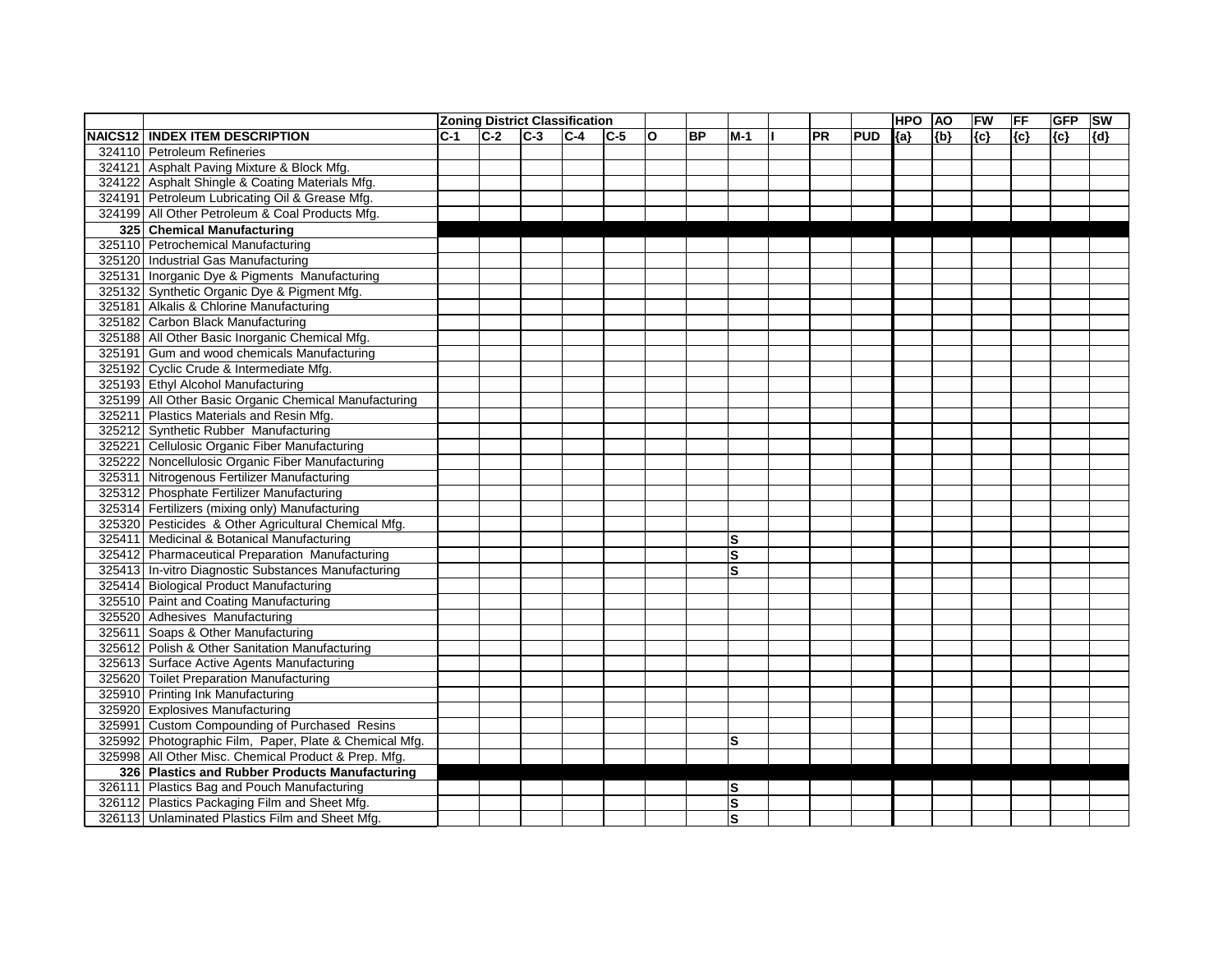|        |                                                         |            |       |       | <b>Zoning District Classification</b> |         |              |           |       |           |            | <b>HPO</b> | <b>AO</b> | FW    | <b>FF</b> | <b>GFP</b> | SW  |
|--------|---------------------------------------------------------|------------|-------|-------|---------------------------------------|---------|--------------|-----------|-------|-----------|------------|------------|-----------|-------|-----------|------------|-----|
|        | <b>NAICS12 INDEX ITEM DESCRIPTION</b>                   | <b>C-1</b> | $C-2$ | $C-3$ | $C-4$                                 | $ C-5 $ | $\mathbf{o}$ | <b>BP</b> | $M-1$ | <b>PR</b> | <b>PUD</b> | ${a}$      | ${b}$     | ${c}$ | {c}       | ${c}$      | {d} |
|        | 326121 Unlaminated Plastics Profile Shape Mfg.          |            |       |       |                                       |         |              |           | lS    |           |            |            |           |       |           |            |     |
|        | 326122 Plastics Pipe and Pipe Fitting Manufacturing     |            |       |       |                                       |         |              |           | ls    |           |            |            |           |       |           |            |     |
|        | 326130 Laminated Plastics Plate, Sheet, & Shape Mfg.    |            |       |       |                                       |         |              |           | ls    |           |            |            |           |       |           |            |     |
|        | 326140 Polystyrene Foam Product Manufacturing           |            |       |       |                                       |         |              |           | lS    |           |            |            |           |       |           |            |     |
|        | 326150 Urethane and Other Foam Product Mfg.             |            |       |       |                                       |         |              |           | lS    |           |            |            |           |       |           |            |     |
|        | 326160 Plastics Bottle Manufacturing                    |            |       |       |                                       |         |              |           | ls    |           |            |            |           |       |           |            |     |
|        | 326191 Plastics Plumbing Fixture Manufacturing          |            |       |       |                                       |         |              |           | ls    |           |            |            |           |       |           |            |     |
|        | 326192 Resilient Floor Covering Manufacturing           |            |       |       |                                       |         |              |           | ls    |           |            |            |           |       |           |            |     |
|        | 326199 All Other Plastics Product Manufacturing         |            |       |       |                                       |         |              |           | S     |           |            |            |           |       |           |            |     |
| 326211 | Tire Manufacturing (except Retreading)                  |            |       |       |                                       |         |              |           |       |           |            |            |           |       |           |            |     |
| 326212 | <b>Tire Retreading</b>                                  |            |       |       |                                       |         |              |           |       |           |            |            |           |       |           |            |     |
|        | 326220 Rubber and Plastics Hoses and Belting Mfg.       |            |       |       |                                       |         |              |           |       |           |            |            |           |       |           |            |     |
|        | 326291 Rubber Prodcut Mfg. for Mechanical Use           |            |       |       |                                       |         |              |           |       |           |            |            |           |       |           |            |     |
|        | 326299 All Other Rubber Product Manufacturing           |            |       |       |                                       |         |              |           |       |           |            |            |           |       |           |            |     |
|        | 327 Nonmetallic Mineral Product Manufacturing           |            |       |       |                                       |         |              |           |       |           |            |            |           |       |           |            |     |
|        | 327111 Plumbing Fixture & Bathroom Accessories Mfg.     |            |       |       |                                       |         |              |           |       |           |            |            |           |       |           |            |     |
|        | 327112 China/Earthenware/Other Pottery Product Mfg.     |            |       |       |                                       |         |              |           |       |           |            |            |           |       |           |            |     |
|        | 327113 Porcelain Electrical Supply Manufacturing        |            |       |       |                                       |         |              |           |       |           |            |            |           |       |           |            |     |
|        | 327121 Brick and Structural Clay Tile Manufacturing     |            |       |       |                                       |         |              |           |       |           |            |            |           |       |           |            |     |
|        | 327122 Ceramic Wall and Floor Tile Manufacturing        |            |       |       |                                       |         |              |           |       |           |            |            |           |       |           |            |     |
|        | 327123 Other Structural Clay Product Manufacturing      |            |       |       |                                       |         |              |           |       |           |            |            |           |       |           |            |     |
|        | 327124 Clay Refractory Manufacturing                    |            |       |       |                                       |         |              |           |       |           |            |            |           |       |           |            |     |
|        | 327125 Nonclay Refractory Manufacturing                 |            |       |       |                                       |         |              |           |       |           |            |            |           |       |           |            |     |
|        | 327211 Flat Glass Manufacturing                         |            |       |       |                                       |         |              |           |       |           |            |            |           |       |           |            |     |
|        | 327212 Other Pressed and Blown Glass Manufacturing      |            |       |       |                                       |         |              |           |       |           |            |            |           |       |           |            |     |
|        | 327213 Glass Container Manufacturing                    |            |       |       |                                       |         |              |           |       |           |            |            |           |       |           |            |     |
|        | 327215 Glass Product Mfg. Made of Purchased Glass       |            |       |       |                                       |         |              |           |       |           |            |            |           |       |           |            |     |
|        | 327310 Cement Manufacturing                             |            |       |       |                                       |         |              |           |       |           |            |            |           |       |           |            |     |
|        | 327320 Ready-Mix Concrete Manufacturing                 |            |       |       |                                       |         |              |           |       |           |            |            |           |       |           |            |     |
|        | 327331 Concrete Block and Brick Manufacturing           |            |       |       |                                       |         |              |           |       |           |            |            |           |       |           |            |     |
|        | 327332 Concrete Pipe Manufacturing                      |            |       |       |                                       |         |              |           |       |           |            |            |           |       |           |            |     |
|        | 327390 Other Concrete Product Manufacturing             |            |       |       |                                       |         |              |           |       |           |            |            |           |       |           |            |     |
|        | 327410 Lime Manufacturing                               |            |       |       |                                       |         |              |           |       |           |            |            |           |       |           |            |     |
|        | 327420 Gypsum Product Manufacturing                     |            |       |       |                                       |         |              |           |       |           |            |            |           |       |           |            |     |
|        | 327910 Abrasive Product Manufacturing                   |            |       |       |                                       |         |              |           |       |           |            |            |           |       |           |            |     |
|        | 327991 Cut Stone and Stone Product Manufacturing        |            |       |       |                                       |         |              |           |       |           |            |            |           |       |           |            |     |
|        | 327992 Ground or Treated Mineral and Earth Mfg.         |            |       |       |                                       |         |              |           |       |           |            |            |           |       |           |            |     |
|        | 327993 Mineral Wool Manufacturing                       |            |       |       |                                       |         |              |           |       |           |            |            |           |       |           |            |     |
|        | 327999 All Other Misc. Nonmetallic Mineral Product Mfg. |            |       |       |                                       |         |              |           |       |           |            |            |           |       |           |            |     |
|        | 331 Primary Metal Manufacturing                         |            |       |       |                                       |         |              |           |       |           |            |            |           |       |           |            |     |
|        | 331111 Iron and Steel Mills                             |            |       |       |                                       |         |              |           |       |           |            |            |           |       |           |            |     |
|        | 331112 Electrometallurgical Ferroalloy Product Mfg.     |            |       |       |                                       |         |              |           |       |           |            |            |           |       |           |            |     |
|        | 331210 Iron/Steel Pipe/Tube Mfg. from Purchased Steel   |            |       |       |                                       |         |              |           |       |           |            |            |           |       |           |            |     |
|        | 331221 Rolled Steel Shape Manufacturing                 |            |       |       |                                       |         |              |           |       |           |            |            |           |       |           |            |     |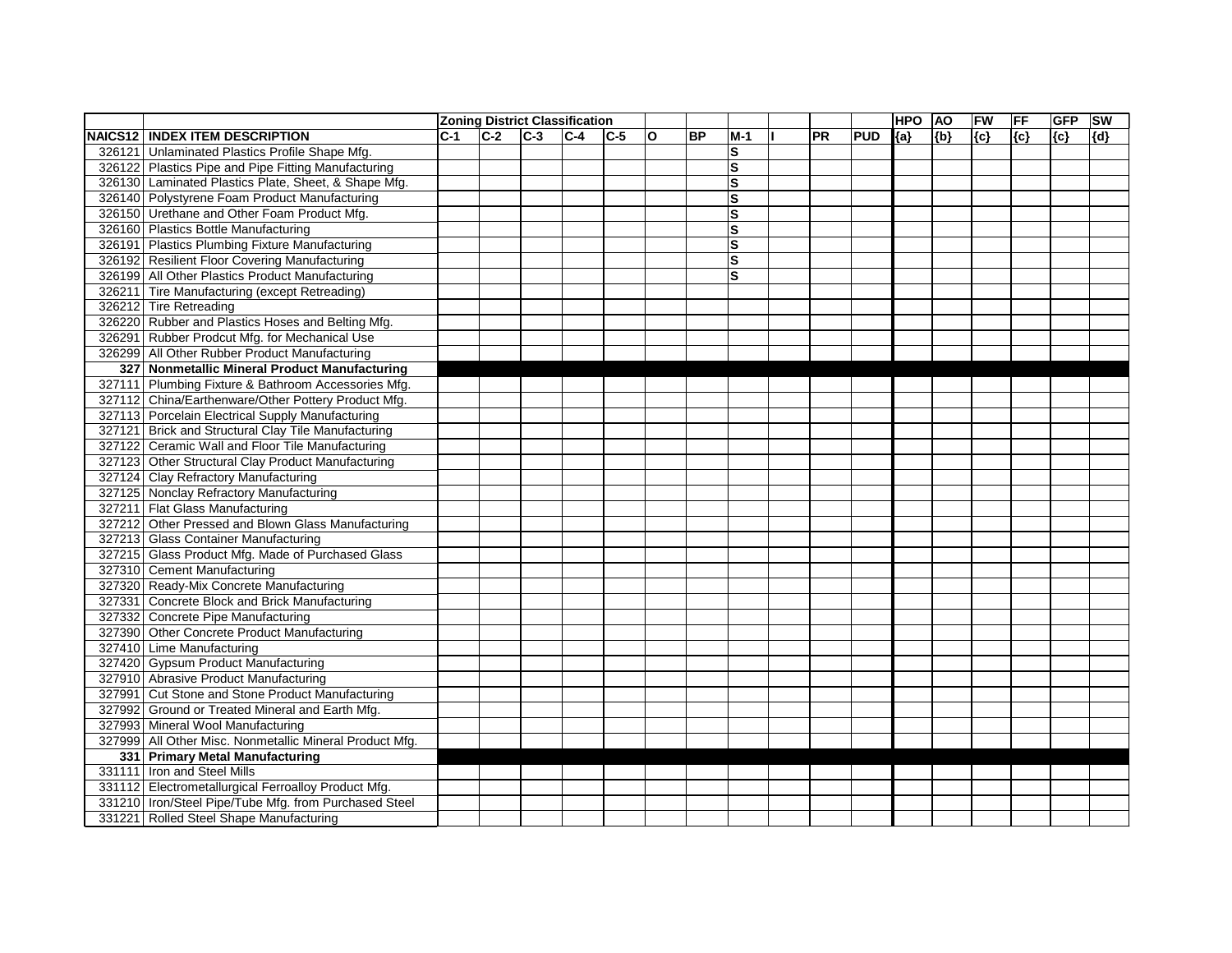|         |                                                        |       |       |       | <b>Zoning District Classification</b> |         |              |           |              |           |            | <b>HPO</b> | <b>AO</b> | FW    | FF  | <b>GFP</b> | SW  |
|---------|--------------------------------------------------------|-------|-------|-------|---------------------------------------|---------|--------------|-----------|--------------|-----------|------------|------------|-----------|-------|-----|------------|-----|
| NAICS12 | <b>INDEX ITEM DESCRIPTION</b>                          | $C-1$ | $C-2$ | $C-3$ | $ C-4 $                               | $ C-5 $ | $\mathbf{o}$ | <b>BP</b> | $M-1$        | <b>PR</b> | <b>PUD</b> | ${a}$      | ${b}$     | ${c}$ | {c} | ${c}$      | {d} |
|         | 331222 Steel Wire Drawing                              |       |       |       |                                       |         |              |           |              |           |            |            |           |       |     |            |     |
|         | 331311 Alumina Refining                                |       |       |       |                                       |         |              |           |              |           |            |            |           |       |     |            |     |
|         | 331312 Primary Aluminum Production                     |       |       |       |                                       |         |              |           |              |           |            |            |           |       |     |            |     |
|         | 331314 Secondary Smelting and Alloying of Aluminum     |       |       |       |                                       |         |              |           |              |           |            |            |           |       |     |            |     |
|         | 331315 Aluminum Sheet, Plate, and Foil Manufacturing   |       |       |       |                                       |         |              |           |              |           |            |            |           |       |     |            |     |
|         | 331316 Aluminum Extruded Product Manufacturing         |       |       |       |                                       |         |              |           |              |           |            |            |           |       |     |            |     |
|         | 331319 Other Aluminum Rolling and Drawing              |       |       |       |                                       |         |              |           |              |           |            |            |           |       |     |            |     |
|         | 331411 Primary Smelting & Refining of Copper           |       |       |       |                                       |         |              |           |              |           |            |            |           |       |     |            |     |
|         | 331419 Primary Smelting & Refining of Nonferrous Metal |       |       |       |                                       |         |              |           |              |           |            |            |           |       |     |            |     |
|         | 331421 Copper Rolling, Drawing, and Extruding          |       |       |       |                                       |         |              |           |              |           |            |            |           |       |     |            |     |
|         | 331422 Copper Wire (except Mechanical) Drawing         |       |       |       |                                       |         |              |           |              |           |            |            |           |       |     |            |     |
|         | 331423 Secondary Smelting/Refining/Alloying of Copper  |       |       |       |                                       |         |              |           |              |           |            |            |           |       |     |            |     |
|         | 331491 Nonferrous Metal Rolling, Drawing, & Extruding  |       |       |       |                                       |         |              |           |              |           |            |            |           |       |     |            |     |
|         | 331492 Smelting/Refining/Alloying of Nonferrous Metal  |       |       |       |                                       |         |              |           |              |           |            |            |           |       |     |            |     |
| 331511  | Iron Foundries                                         |       |       |       |                                       |         |              |           |              |           |            |            |           |       |     |            |     |
|         | 331512 Steel Investment Foundries                      |       |       |       |                                       |         |              |           |              |           |            |            |           |       |     |            |     |
|         | 331513 Steel Foundries (except Investment)             |       |       |       |                                       |         |              |           |              |           |            |            |           |       |     |            |     |
|         | 331523 Nonferrous Metal Die-Casting Foundries          |       |       |       |                                       |         |              |           |              |           |            |            |           |       |     |            |     |
|         | 331524 Aluminum Foundries (except Die-Casting)         |       |       |       |                                       |         |              |           |              |           |            |            |           |       |     |            |     |
|         | 331529 Other Nonferrous Foundries (except Die-Casting) |       |       |       |                                       |         |              |           |              |           |            |            |           |       |     |            |     |
|         | 332 Fabricated Metal Product Manufacturing             |       |       |       |                                       |         |              |           |              |           |            |            |           |       |     |            |     |
|         | 332111 Iron and Steel Forging                          |       |       |       |                                       |         |              |           |              |           |            |            |           |       |     |            |     |
|         | 332112 Nonferrous Forging                              |       |       |       |                                       |         |              |           |              |           |            |            |           |       |     |            |     |
|         | 332114 Custom Roll Forming                             |       |       |       |                                       |         |              |           |              |           |            |            |           |       |     |            |     |
|         | 332115 Crown and Closure Manufacturing                 |       |       |       |                                       |         |              |           |              |           |            |            |           |       |     |            |     |
|         | 332116 Metal Stamping                                  |       |       |       |                                       |         |              |           |              |           |            |            |           |       |     |            |     |
|         | 332117 Powder Metallurgy Part Manufacturing            |       |       |       |                                       |         |              |           |              |           |            |            |           |       |     |            |     |
|         | 332211 Cutlery and Flatware (except Precious) Mfg.     |       |       |       |                                       |         |              |           | S            |           |            |            |           |       |     |            |     |
|         | 332212 Hand and Edge Tool Manufacturing                |       |       |       |                                       |         |              |           | S            |           |            |            |           |       |     |            |     |
|         | 332213 Saw Blade and Handsaw Manufacturing             |       |       |       |                                       |         |              |           | $\mathbf{s}$ |           |            |            |           |       |     |            |     |
|         | 332214 Kitchen Utensil, Pot, and Pan Manufacturing     |       |       |       |                                       |         |              |           | S            |           |            |            |           |       |     |            |     |
|         | 332311 Prefabricated Metal Building & Component Mfg.   |       |       |       |                                       |         |              |           |              |           |            |            |           |       |     |            |     |
|         | 332312 Fabricated Structural Metal Manufacturing       |       |       |       |                                       |         |              |           |              |           |            |            |           |       |     |            |     |
|         | 332313 Plate Work Manufacturing                        |       |       |       |                                       |         |              |           |              |           |            |            |           |       |     |            |     |
|         | 332321 Metal Window and Door Manufacturing             |       |       |       |                                       |         |              |           | lS           |           |            |            |           |       |     |            |     |
|         | 332322 Sheet Metal Work Manufacturing                  |       |       |       |                                       |         |              |           | S            |           |            |            |           |       |     |            |     |
|         | 332323 Ornamental and Architectural Metal Work Mfg.    |       |       |       |                                       |         |              |           | ls           |           |            |            |           |       |     |            |     |
|         | 332410 Power Boiler & Heat Exchanger Manufacturing     |       |       |       |                                       |         |              |           |              |           |            |            |           |       |     |            |     |
|         | 332420 Metal Tank (Heavy Gauge) Manufacturing          |       |       |       |                                       |         |              |           |              |           |            |            |           |       |     |            |     |
|         | 332431 Metal Can Manufacturing                         |       |       |       |                                       |         |              |           |              |           |            |            |           |       |     |            |     |
|         | 332439 Other Metal Container Manufacturing             |       |       |       |                                       |         |              |           |              |           |            |            |           |       |     |            |     |
|         | 332510 Hardware Manufacturing                          |       |       |       |                                       |         |              |           | lS           |           |            |            |           |       |     |            |     |
|         | 332611 Spring (Heavy Gauge) Manufacturing              |       |       |       |                                       |         |              |           | <b>S</b>     |           |            |            |           |       |     |            |     |
|         | 332612 Spring (Light Gauge) Manufacturing              |       |       |       |                                       |         |              |           | ls           |           |            |            |           |       |     |            |     |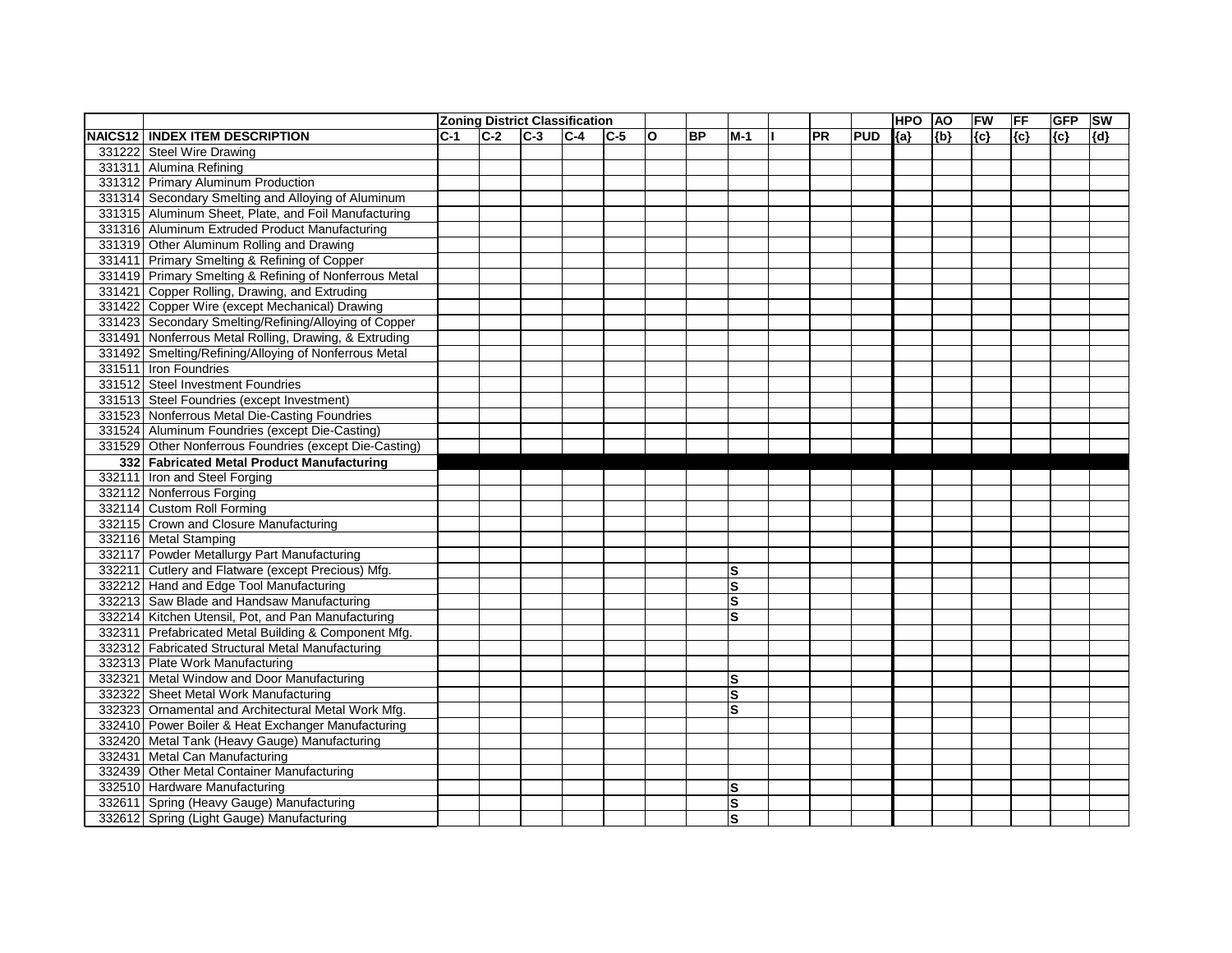|                                                           |      | <b>Zoning District Classification</b> |       |         |         |   |           |                         |           |            | <b>HPO</b> | <b>AO</b> | FW    | FF  | <b>GFP</b> | <b>SW</b> |
|-----------------------------------------------------------|------|---------------------------------------|-------|---------|---------|---|-----------|-------------------------|-----------|------------|------------|-----------|-------|-----|------------|-----------|
| <b>NAICS12 INDEX ITEM DESCRIPTION</b>                     | IC-1 | $C-2$                                 | $C-3$ | $ C-4 $ | $ C-5 $ | O | <b>BP</b> | $M-1$                   | <b>PR</b> | <b>PUD</b> | ${a}$      | ${b}$     | ${c}$ | {c} | ${c}$      | {d}       |
| 332618 Other Fabricated Wire Product Manufacturing        |      |                                       |       |         |         |   |           |                         |           |            |            |           |       |     |            |           |
| 332710 Machine Shops                                      |      |                                       |       |         |         |   |           | ls                      |           |            |            |           |       |     |            |           |
| 332721 Precision Turned Product Manufacturing             |      |                                       |       |         |         |   |           | ls                      |           |            |            |           |       |     |            |           |
| 332722 Bolt, Nut, Screw, Rivet, & Washer Manufacturing    |      |                                       |       |         |         |   |           | ls                      |           |            |            |           |       |     |            |           |
| 332811 Metal Heat Treating                                |      |                                       |       |         |         |   |           |                         |           |            |            |           |       |     |            |           |
| 332812 Metal Coating/Engraving/Allied Services to Mfg.    |      |                                       |       |         |         |   |           |                         |           |            |            |           |       |     |            |           |
| 332813 (Electro)plating, Polishing, Anodizing, & Coloring |      |                                       |       |         |         |   |           |                         |           |            |            |           |       |     |            |           |
| 332911 Industrial Valve Manufacturing                     |      |                                       |       |         |         |   |           | S                       |           |            |            |           |       |     |            |           |
| 332912 Fluid Power Valve and Hose Fitting Mfg.            |      |                                       |       |         |         |   |           | S                       |           |            |            |           |       |     |            |           |
| 332913 Plumbing Fixture Fitting and Trim Mfg.             |      |                                       |       |         |         |   |           | $\mathbf{s}$            |           |            |            |           |       |     |            |           |
| 332919 Other Metal Valve and Pipe Fitting Mfg.            |      |                                       |       |         |         |   |           | $\mathbf{s}$            |           |            |            |           |       |     |            |           |
| 332991 Ball and Roller Bearing Manufacturing              |      |                                       |       |         |         |   |           | S                       |           |            |            |           |       |     |            |           |
| 332992 Small Arms Ammunition Manufacturing                |      |                                       |       |         |         |   |           |                         |           |            |            |           |       |     |            |           |
| 332993 Ammunition (except Small Arms) Manufacturing       |      |                                       |       |         |         |   |           |                         |           |            |            |           |       |     |            |           |
| 332994 Small Arms Manufacturing                           |      |                                       |       |         |         |   |           |                         |           |            |            |           |       |     |            |           |
| 332995 Other Ordnance and Accessories Manufacturing       |      |                                       |       |         |         |   |           |                         |           |            |            |           |       |     |            |           |
| 332996 Fabricated Pipe and Pipe Fitting Manufacturing     |      |                                       |       |         |         |   |           | S                       |           |            |            |           |       |     |            |           |
| 332997 Industrial Pattern Manufacturing                   |      |                                       |       |         |         |   |           | $\mathbf{s}$            |           |            |            |           |       |     |            |           |
| 332998 Enameld Iron and Metal Sanitary Ware Mfg.          |      |                                       |       |         |         |   |           | ls                      |           |            |            |           |       |     |            |           |
| 332999 All Other Misc. Fabricated Metal Product Mfg.      |      |                                       |       |         |         |   |           | ls                      |           |            |            |           |       |     |            |           |
| 333 Machinery Manufacturing                               |      |                                       |       |         |         |   |           |                         |           |            |            |           |       |     |            |           |
| 333111 Farm Machinery and Equipment Manufacturing         |      |                                       |       |         |         |   |           |                         |           |            |            |           |       |     |            |           |
| 333112 Home Lawn and Garden Equipment Mfg.                |      |                                       |       |         |         |   |           |                         |           |            |            |           |       |     |            |           |
| 333120 Construction Machinery Manufacturing               |      |                                       |       |         |         |   |           |                         |           |            |            |           |       |     |            |           |
| 333131 Mining Machinary and Equipment Manufacturing       |      |                                       |       |         |         |   |           |                         |           |            |            |           |       |     |            |           |
| 333132 Oil & Gas Field Machinery and Equipment Mfg.       |      |                                       |       |         |         |   |           |                         |           |            |            |           |       |     |            |           |
| 333210 Sawmill and Woodworking Machinery Mfg.             |      |                                       |       |         |         |   |           |                         |           |            |            |           |       |     |            |           |
| 333220 Plastics and Rubber Industry Machinery Mfg.        |      |                                       |       |         |         |   |           | S                       |           |            |            |           |       |     |            |           |
| 333291 Paper Industry Machinery Manufacturing             |      |                                       |       |         |         |   |           | S                       |           |            |            |           |       |     |            |           |
| 333292 Textile Machinery Manufacturing                    |      |                                       |       |         |         |   |           | $\mathbf{s}$            |           |            |            |           |       |     |            |           |
| 333293 Printing Machinery & Equipment Manufacturing       |      |                                       |       |         |         |   |           | $\mathbf{s}$            |           |            |            |           |       |     |            |           |
| 333294 Food Product Machinery Manufacturing               |      |                                       |       |         |         |   |           | ls                      |           |            |            |           |       |     |            |           |
| 333295 Semiconductor Machinery Manufacturing              |      |                                       |       |         |         |   |           | ls                      |           |            |            |           |       |     |            |           |
| 333298 All Other Industrial Machinery Manufacturing       |      |                                       |       |         |         |   |           | ls                      |           |            |            |           |       |     |            |           |
| 333311 Automatic Vending Machine Manufacturing            |      |                                       |       |         |         |   |           | ls                      |           |            |            |           |       |     |            |           |
| 333312 Laundry, Dry-cleaning, & Pressing Machine Mfg.     |      |                                       |       |         |         |   |           |                         |           |            |            |           |       |     |            |           |
| 333313 Office Machinery Manufacturing                     |      |                                       |       |         |         |   |           | ls                      |           |            |            |           |       |     |            |           |
| 333314 Optical Instrument and Lens Manufacturing          |      |                                       |       |         |         |   |           | S                       |           |            |            |           |       |     |            |           |
| 333315 Photographic & Photocopying Equipment Mfg.         |      |                                       |       |         |         |   | <b>S</b>  | ls                      |           |            |            |           |       |     |            |           |
| 333319 Other Comm. & Service Industry Machinery Mfg.      |      |                                       |       |         |         |   | <b>S</b>  | $\mathbf{s}$            |           |            |            |           |       |     |            |           |
| 333411 Air Purification Equipment Manufacturing           |      |                                       |       |         |         |   | ls.       | S                       |           |            |            |           |       |     |            |           |
| 333412 Industrial and Commercial Fan and Blower Mfg.      |      |                                       |       |         |         |   | ΙS        | $\overline{\mathsf{s}}$ |           |            |            |           |       |     |            |           |
| 333414 Heating Equip. (except Warm Air Furnaces) Mfg.     |      |                                       |       |         |         |   | ls        | $\overline{\mathbf{s}}$ |           |            |            |           |       |     |            |           |
| 333415 AC/Heating/Comm. Refrigeration Equipment Mfg.      |      |                                       |       |         |         |   |           | $\overline{\mathbf{s}}$ |           |            |            |           |       |     |            |           |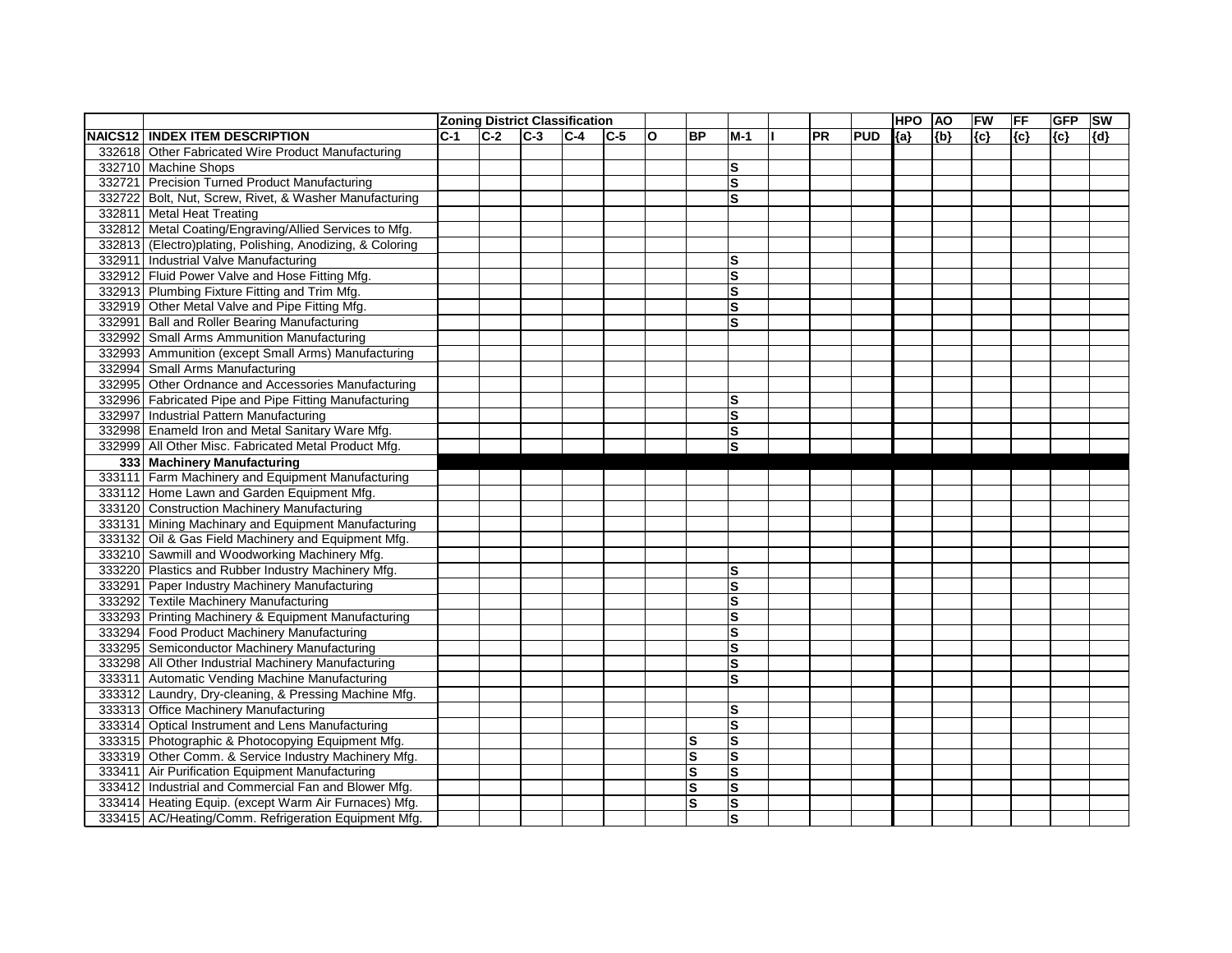|                                                           |       | <b>Zoning District Classification</b> |                         |                         |                         |   |              |                         |           |            | <b>HPO</b> | <b>AO</b> | FW    | FF  | <b>GFP</b> | SW  |
|-----------------------------------------------------------|-------|---------------------------------------|-------------------------|-------------------------|-------------------------|---|--------------|-------------------------|-----------|------------|------------|-----------|-------|-----|------------|-----|
| <b>NAICS12 INDEX ITEM DESCRIPTION</b>                     | $C-1$ | $C-2$                                 | $C-3$                   | $ C-4 $                 | $ C-5 $                 | O | <b>BP</b>    | $M-1$                   | <b>PR</b> | <b>PUD</b> | ${a}$      | ${b}$     | ${c}$ | {c} | ${c}$      | {d} |
| 333511 Industrial Mold Manufacturing                      |       |                                       |                         |                         |                         |   |              | S                       |           |            |            |           |       |     |            |     |
| 333512 Machine Tool (Metal Cutting Types) Mfg.            |       |                                       |                         |                         |                         |   |              | S                       |           |            |            |           |       |     |            |     |
| 333513 Machine Tool (Metal Forming Types) Mfg.            |       |                                       |                         |                         |                         |   |              | ls                      |           |            |            |           |       |     |            |     |
| 333514 Special Die & Tool, Die Set, Jig, & Fixture Mfg.   |       |                                       |                         |                         |                         |   |              | ls                      |           |            |            |           |       |     |            |     |
| 333515 Cutting Tool & Machine Tool Accessory Mfg.         |       |                                       |                         |                         |                         |   |              | S                       |           |            |            |           |       |     |            |     |
| 333516 Rolling Mill Machinery and Equipment Mfg.          |       |                                       |                         |                         |                         |   |              |                         |           |            |            |           |       |     |            |     |
| 333518 Other Metalworking Machinery Manufacturing         |       |                                       |                         |                         |                         |   |              |                         |           |            |            |           |       |     |            |     |
| 333611 Turbine and Turbine Generator Set Units Mfg.       |       |                                       |                         |                         |                         |   |              |                         |           |            |            |           |       |     |            |     |
| 333612 Speed Changer/Ind. High-Speed Drive/Gear Mfg.      |       |                                       |                         |                         |                         |   |              |                         |           |            |            |           |       |     |            |     |
| 333613 Mechanical Power Transmission Equip. Mfg.          |       |                                       |                         |                         |                         |   |              |                         |           |            |            |           |       |     |            |     |
| 333618 Other Engine Equipment Manufacturing               |       |                                       |                         |                         |                         |   |              |                         |           |            |            |           |       |     |            |     |
| 333911 Pump and Pumping Equipment Manufacturing           |       |                                       |                         |                         |                         |   |              | $\mathbf{s}$            |           |            |            |           |       |     |            |     |
| 333912 Air and Gas Compressor Manufacturing               |       |                                       |                         |                         |                         |   |              | $\overline{\mathbf{s}}$ |           |            |            |           |       |     |            |     |
| 333913 Measuring and Dispensing Pump Manufacturing        |       |                                       |                         |                         |                         |   |              | $\mathbf{s}$            |           |            |            |           |       |     |            |     |
| 333921 Elevator and Moving Stairway Manufacturing         |       |                                       |                         |                         |                         |   |              |                         |           |            |            |           |       |     |            |     |
| 333922 Conveyor and Conveying Equipment Mfg.              |       |                                       |                         |                         |                         |   |              |                         |           |            |            |           |       |     |            |     |
| 333923 Traveling Crane, Hoist, & Monorail System Mfg.     |       |                                       |                         |                         |                         |   |              |                         |           |            |            |           |       |     |            |     |
| 333924 Truck, Tractor, Trailer, & Stacker Machinery Mfg.  |       |                                       |                         |                         |                         |   |              |                         |           |            |            |           |       |     |            |     |
| 333991 Power-Driven Hand tool Manufacturing               |       |                                       |                         |                         |                         |   |              | ls                      |           |            |            |           |       |     |            |     |
| 333992 Welding & Soldering Equipment Manufacturing        |       |                                       |                         |                         |                         |   |              | S                       |           |            |            |           |       |     |            |     |
| 333993 Packaging Machinery Manufacturing                  |       |                                       |                         |                         |                         |   |              |                         |           |            |            |           |       |     |            |     |
| 333994 Industrial Process Furnace and Oven Mfg.           |       |                                       |                         |                         |                         |   |              |                         |           |            |            |           |       |     |            |     |
| 333995 Fluid Power Cylinder and Actuator Mfg.             |       |                                       |                         |                         |                         |   |              |                         |           |            |            |           |       |     |            |     |
| 333996 Fluid Power Pump and Motor Manufacturing           |       |                                       |                         |                         |                         |   |              | S                       |           |            |            |           |       |     |            |     |
| 333997 Scale and Balance Manufacturing                    |       |                                       |                         |                         |                         |   |              | S                       |           |            |            |           |       |     |            |     |
| 333999 All Other Misc. General Purpose Machinery Mfg.     |       |                                       |                         |                         |                         |   |              | S                       |           |            |            |           |       |     |            |     |
| 334 Computer & Electronic Product Manufacturing           |       |                                       |                         |                         |                         |   |              |                         |           |            |            |           |       |     |            |     |
| 334111 Electronic Computers Manufacturing                 |       | ${\bf S}$                             | $\vert$ S               | S                       | S                       |   | lS           | P                       |           |            |            |           |       |     |            |     |
| 334112 Computer Storage Device Manufacturing              |       | $\overline{\mathbf{s}}$               | $\overline{\mathbf{s}}$ | $\overline{\mathbf{s}}$ | $\overline{\mathbf{s}}$ |   | S            | $\overline{P}$          |           |            |            |           |       |     |            |     |
| 334113 Computer Terminal Manufacturing                    |       | ${\bf S}$                             | $\vert$ S               | $\mathbf S$             | ${\bf S}$               |   | $\mathbf{s}$ | <b>P</b>                |           |            |            |           |       |     |            |     |
| 334119 Other Computer Peripheral Equipment Mfg.           |       | $\mathbf s$                           | $\vert$ S               | $\overline{\mathbf{s}}$ | ${\bf S}$               |   | s            | $\overline{P}$          |           |            |            |           |       |     |            |     |
| 334210 Telephone Apparatus Manufacturing                  |       | ${\bf S}$                             | Ω                       | $\overline{\mathbf{s}}$ | Ω                       |   | ΙS           | $\overline{P}$          |           |            |            |           |       |     |            |     |
| 334220 Radio-TV Broadcast/Wireless Comm. Equip. Mfg.      |       | ls                                    | $\vert$ S               | ${\bf S}$               | $\vert$ S               |   | <b>S</b>     | $\mathsf{P}$            |           |            |            |           |       |     |            |     |
| 334290 Other Communications Equipment Manufacturing       |       | ${\bf S}$                             | Ω                       | $\overline{\mathbf{s}}$ | Ω                       |   | ΙS           | $\overline{\mathsf{P}}$ |           |            |            |           |       |     |            |     |
| 334310 Audio and Video Equipment Manufacturing            |       | lS                                    | S                       | ls                      | ls                      |   | ls           | P                       |           |            |            |           |       |     |            |     |
| 334411 Electron Tube Manufacturing                        |       |                                       |                         |                         |                         |   |              |                         |           |            |            |           |       |     |            |     |
| 334412 Bare Printed Circuit Board Manufacturing           |       |                                       |                         |                         |                         |   | <b>S</b>     | P                       |           |            |            |           |       |     |            |     |
| 334413 Semiconductor & Related Devices Manufacturing      |       |                                       |                         |                         |                         |   | <b>S</b>     | P                       |           |            |            |           |       |     |            |     |
| 334414 Electronic Capacitor Manufacturing                 |       |                                       |                         |                         |                         |   | <b>S</b>     | $\overline{\mathsf{P}}$ |           |            |            |           |       |     |            |     |
| 334415 Electronic Resistor Manufacturing                  |       |                                       |                         |                         |                         |   | $\mathbf{s}$ | lP.                     |           |            |            |           |       |     |            |     |
| 334416 Electronic Coil, Transformer & Other Inductor Mfg. |       |                                       |                         |                         |                         |   |              |                         |           |            |            |           |       |     |            |     |
| 334417 Electronic Connector Manufacturing                 |       |                                       |                         |                         |                         |   | lS           | P                       |           |            |            |           |       |     |            |     |
| 334418 Printed Circuit Assembly Manufacturing             |       |                                       |                         |                         |                         |   | <b>S</b>     | $\overline{\mathsf{P}}$ |           |            |            |           |       |     |            |     |
| 334419 Other Electronic Component Manufacturing           |       |                                       |                         |                         |                         |   | <b>S</b>     | P                       |           |            |            |           |       |     |            |     |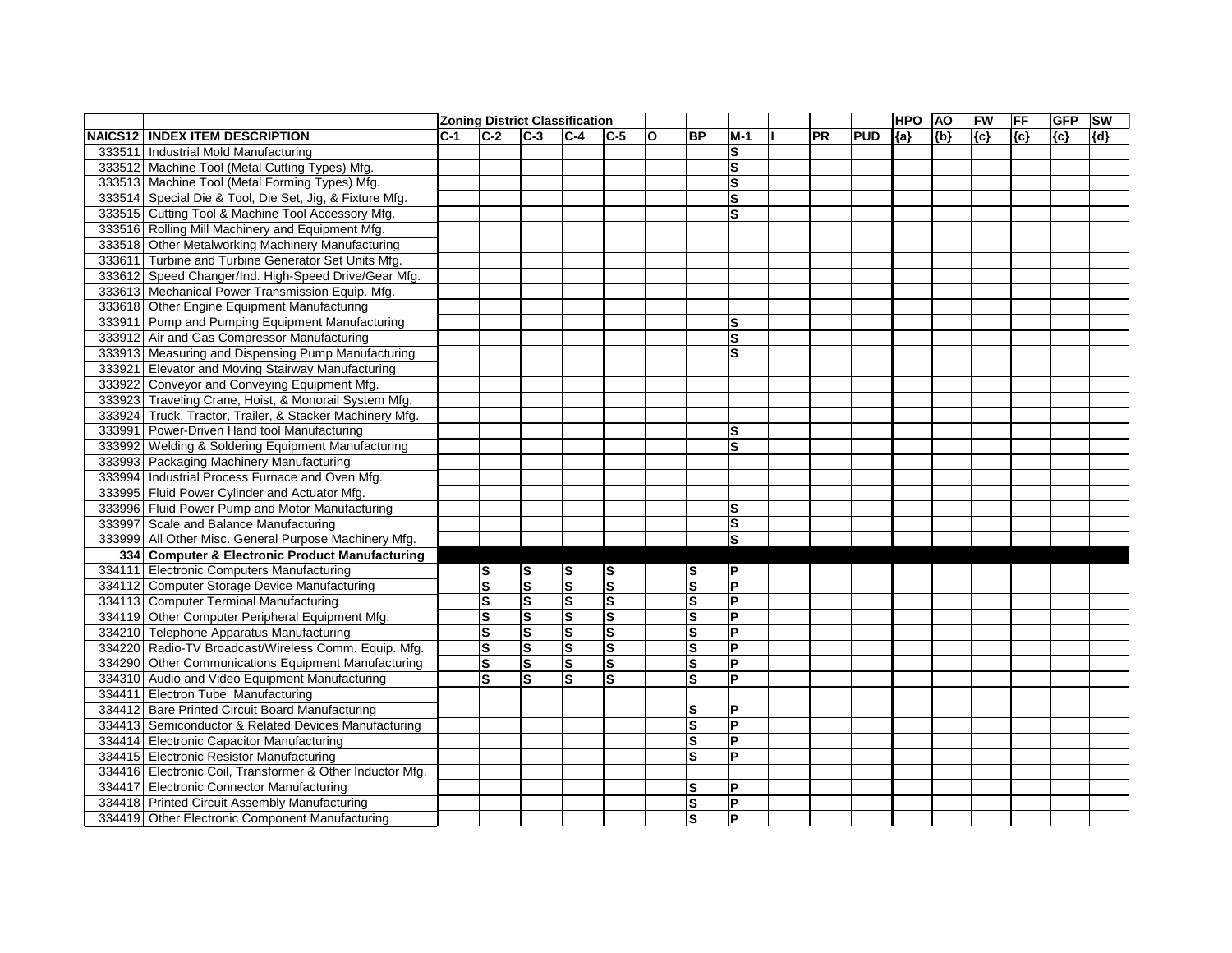|                                                           |       | <b>Zoning District Classification</b> |                |                |              |              |                         |                         |           |            | <b>HPO</b> | <b>AO</b> | FW    | <b>FF</b> | <b>GFP</b> | SW    |
|-----------------------------------------------------------|-------|---------------------------------------|----------------|----------------|--------------|--------------|-------------------------|-------------------------|-----------|------------|------------|-----------|-------|-----------|------------|-------|
| <b>NAICS12 INDEX ITEM DESCRIPTION</b>                     | $C-1$ | $C-2$                                 | $C-3$          | $C-4$          | $C-5$        | $\mathbf{o}$ | <b>BP</b>               | $M-1$                   | <b>PR</b> | <b>PUD</b> | ${a}$      | ${b}$     | ${c}$ | {c}       | ${c}$      | ${d}$ |
| 334510 Electro medical-Electrotherapeutic Apparatus Mfg.  |       |                                       |                |                |              |              | $\mathbf{s}$            | <b>P</b>                |           |            |            |           |       |           |            |       |
| 334511 Search, Detection, Navigation, Guidance Mfg.       |       |                                       |                |                |              |              | $\mathbf{s}$            | $\overline{P}$          |           |            |            |           |       |           |            |       |
| 334512 Automatic Environmental Control Manufacturing      |       |                                       |                |                |              |              | S                       | <b>P</b>                |           |            |            |           |       |           |            |       |
| 334513 Instruments & Related Prod. Mfg. - Indust. Proc    |       |                                       |                |                |              |              | S                       | <b>P</b>                |           |            |            |           |       |           |            |       |
| 334514 Totalizing Fluid Meter & Counting Device Mfg.      |       |                                       |                |                |              |              | ls                      | $\overline{P}$          |           |            |            |           |       |           |            |       |
| 334515 Instruments Mfg. - Measuring & Testing Electricity |       |                                       |                |                |              |              | $\mathbf{s}$            | <b>P</b>                |           |            |            |           |       |           |            |       |
| 334516 Analytical Laboratory Instrument Manufacturing     |       |                                       |                |                |              |              | $\mathbf{s}$            | $\mathsf{P}$            |           |            |            |           |       |           |            |       |
| 334517 Irradiation Apparatus Manufacturing                |       |                                       |                |                |              |              | S                       | $\overline{P}$          |           |            |            |           |       |           |            |       |
| 334518 Watch, Clock, and Part Manufacturing               |       |                                       |                |                |              |              | ls                      | <b>P</b>                |           |            |            |           |       |           |            |       |
| 334519 Other Measuring and Controlling Device Mfg.        |       |                                       |                |                |              |              | $\mathbf S$             | $\mathsf{P}$            |           |            |            |           |       |           |            |       |
| 334613 Magnetic & Optical Recording Media Mfg.            |       | P                                     | P              | P              | $\mathsf{P}$ |              | $\mathsf{P}$            | $\overline{\mathsf{P}}$ |           | Р          |            |           |       |           |            |       |
| 334614 Software & Other CD/Tape/Record Reproducing        |       | P                                     | $\overline{P}$ | $\overline{P}$ | ΙP           |              | $\overline{P}$          | $\overline{\mathsf{P}}$ |           | P          |            |           |       |           |            |       |
| 335 Electrical Equip./Appliance/Component Mfg.            |       |                                       |                |                |              |              |                         |                         |           |            |            |           |       |           |            |       |
| 335110 Electric Lamp Bulb and Part Manufacturing          |       |                                       |                |                |              |              | lS                      | ls                      |           |            |            |           |       |           |            |       |
| 335121 Residential Electric Lighting Fixtures Mfg.        |       |                                       |                |                |              |              | $\overline{\mathbf{s}}$ | S                       |           |            |            |           |       |           |            |       |
| 335122 Comm., Indust. & Institute. Elec. Light Fix. Mfg.  |       |                                       |                |                |              |              | $\mathbf{s}$            | <b>S</b>                |           |            |            |           |       |           |            |       |
| 335129 Other Lighting Equipment Manufacturing             |       |                                       |                |                |              |              | S                       | <b>S</b>                |           |            |            |           |       |           |            |       |
| 335211 Electric Housewares and Household Fan Mfg.         |       |                                       |                |                |              |              | ls                      | S                       |           |            |            |           |       |           |            |       |
| 335212 Household Vacuum Cleaner Manufacturing             |       |                                       |                |                |              |              | $\mathbf{s}$            | ls                      |           |            |            |           |       |           |            |       |
| 335221 Household Cooking Appliance Manufacturing          |       |                                       |                |                |              |              | $\mathbf{s}$            | <b>S</b>                |           |            |            |           |       |           |            |       |
| 335222 Household Refrigerator & Freezer Mfg.              |       |                                       |                |                |              |              | S                       | S                       |           |            |            |           |       |           |            |       |
| 335224 Household Laundry Equipment Manufacturing          |       |                                       |                |                |              |              | ls                      | S                       |           |            |            |           |       |           |            |       |
| 335228 Other Major Household Appliance Manufacturing      |       |                                       |                |                |              |              | S                       | S                       |           |            |            |           |       |           |            |       |
| 335311 Power, Distribution, & Specialty Transformer Mfg.  |       |                                       |                |                |              |              | $\mathbf S$             | S                       |           |            |            |           |       |           |            |       |
| 335312 Motor and Generator Manufacturing                  |       |                                       |                |                |              |              | ls                      | S                       |           |            |            |           |       |           |            |       |
| 335313 Switchgear & Switchgear Apparatus Mfg.             |       |                                       |                |                |              |              | $\mathbf{s}$            | S                       |           |            |            |           |       |           |            |       |
| 335314 Relay and Industrial Control Manufacturing         |       |                                       |                |                |              |              | S                       | <b>S</b>                |           |            |            |           |       |           |            |       |
| 335911 Storage Battery Manufacturing                      |       |                                       |                |                |              |              |                         | S                       |           |            |            |           |       |           |            |       |
| 335912 Primary Battery Manufacturing                      |       |                                       |                |                |              |              |                         | ls                      |           |            |            |           |       |           |            |       |
| 335921 Fiber Optic Cable Manufacturing                    |       |                                       |                |                |              |              |                         | $\mathbf{s}$            |           |            |            |           |       |           |            |       |
| 335929 Other Communication & Energy Wire Mfg.             |       |                                       |                |                |              |              |                         | ls                      |           |            |            |           |       |           |            |       |
| 335931 Current-Carrying Wiring Device Manufacturing       |       |                                       |                |                |              |              |                         | $\mathbf{s}$            |           |            |            |           |       |           |            |       |
| 335932 NonCurrent-Carrying Wiring Device Manufacturing    |       |                                       |                |                |              |              |                         | $\mathbf{s}$            |           |            |            |           |       |           |            |       |
| 335991 Carbon and Graphite Product Manufacturing          |       |                                       |                |                |              |              |                         | ls                      |           |            |            |           |       |           |            |       |
| 335999 Other Misc. Electrical Equip. & Component Mfg.     |       |                                       |                |                |              |              |                         | ls                      |           |            |            |           |       |           |            |       |
| 336 Transportation Equipment Manufacturing                |       |                                       |                |                |              |              |                         |                         |           |            |            |           |       |           |            |       |
| 336111 Automobile Manufacturing                           |       |                                       |                |                |              |              |                         |                         |           |            |            |           |       |           |            |       |
| 336112 Light Truck and Utility Vehicle Manufacturing      |       |                                       |                |                |              |              |                         |                         |           |            |            |           |       |           |            |       |
| 336120 Heavy Duty Truck Manufacturing                     |       |                                       |                |                |              |              |                         |                         |           |            |            |           |       |           |            |       |
| 336211 Motor Vehicle Body Manufacturing                   |       |                                       |                |                |              |              |                         |                         |           |            |            |           |       |           |            |       |
| 336212 Truck trailer Manufacturing                        |       |                                       |                |                |              |              |                         |                         |           |            |            |           |       |           |            |       |
| 336213 Motor Home Manufacturing                           |       |                                       |                |                |              |              |                         |                         |           |            |            |           |       |           |            |       |
| 336214 Travel Trailer and Camper Manufacturing            |       |                                       |                |                |              |              |                         |                         |           |            |            |           |       |           |            |       |
| 336311 Carburetors, Piston, Rings, Valves Manufacturing   |       |                                       |                |                |              |              |                         |                         |           |            |            |           |       |           |            |       |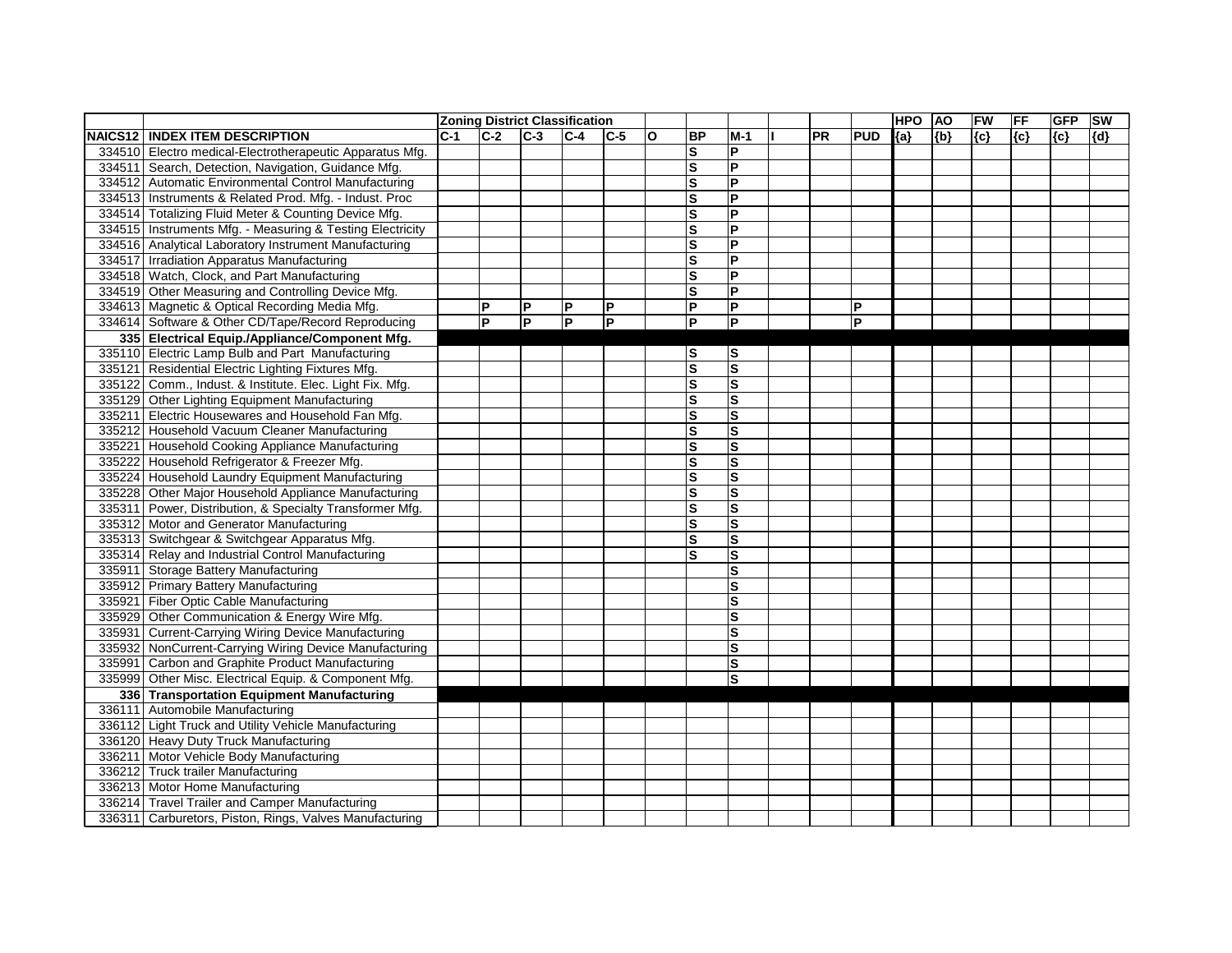|        |                                                         |                         |                         |           | <b>Zoning District Classification</b> |                         |              |           |                         |           |            | <b>HPO</b> | <b>AO</b> | FW    | <b>FF</b> | <b>GFP</b> | <b>SW</b> |
|--------|---------------------------------------------------------|-------------------------|-------------------------|-----------|---------------------------------------|-------------------------|--------------|-----------|-------------------------|-----------|------------|------------|-----------|-------|-----------|------------|-----------|
|        | <b>NAICS12 INDEX ITEM DESCRIPTION</b>                   | $C-1$                   | $C-2$                   | $C-3$     | $C-4$                                 | $C-5$                   | $\mathbf{o}$ | <b>BP</b> | $M-1$                   | <b>PR</b> | <b>PUD</b> | ${a}$      | ${b}$     | ${c}$ | {c}       | ${c}$      | {d}       |
|        | 336312 Gasoline Engine & Engine Parts Manufacturing     |                         |                         |           |                                       |                         |              |           |                         |           |            |            |           |       |           |            |           |
|        | 336321 Vehicular Lighting Fixtures Manufacturing        |                         |                         |           |                                       |                         |              |           |                         |           |            |            |           |       |           |            |           |
|        | 336322 Other Motor Vehicle Elect. Equipment Mfg.        |                         |                         |           |                                       |                         |              |           |                         |           |            |            |           |       |           |            |           |
|        | 336330 Vehicle Steering & Suspension Components Mfg.    |                         |                         |           |                                       |                         |              |           |                         |           |            |            |           |       |           |            |           |
|        | 336340 Motor Vehicle Brake System Manufacturing         |                         |                         |           |                                       |                         |              |           |                         |           |            |            |           |       |           |            |           |
|        | 336350 Vehicle Transmission & Power Train Parts Mfg.    |                         |                         |           |                                       |                         |              |           |                         |           |            |            |           |       |           |            |           |
|        | 336360 Motor Vehicle Seating & Interior Trim Mfg.       |                         |                         |           |                                       |                         |              |           |                         |           |            |            |           |       |           |            |           |
|        | 336370 Motor Vehicle Metal Stamping                     |                         |                         |           |                                       |                         |              |           |                         |           |            |            |           |       |           |            |           |
|        | 336391 Motor Vehicle Air-conditioners Manufacturing     |                         |                         |           |                                       |                         |              |           |                         |           |            |            |           |       |           |            |           |
|        | 336399 All Other Motor Vehicle Parts Mfg.               |                         |                         |           |                                       |                         |              |           |                         |           |            |            |           |       |           |            |           |
| 336411 | Aircraft Manufacturing                                  |                         |                         |           |                                       |                         |              |           |                         |           |            |            |           |       |           |            |           |
|        | 336412 Aircraft Engine and Engine Parts Manufacturing   |                         |                         |           |                                       |                         |              |           |                         |           |            |            |           |       |           |            |           |
|        | 336413 Other Aircraft Parts & Auxiliary Equip. Mfg.     |                         |                         |           |                                       |                         |              |           |                         |           |            |            |           |       |           |            |           |
|        | 336414 Guided Missile and Space Vehicle Manufacturing   |                         |                         |           |                                       |                         |              |           |                         |           |            |            |           |       |           |            |           |
|        | 336415 Missile/Space Vehicle Propul. Unit/Parts Mfg.    |                         |                         |           |                                       |                         |              |           |                         |           |            |            |           |       |           |            |           |
|        | 336419 Other Missile/Space Vehicle Parts & Equip Mfg.   |                         |                         |           |                                       |                         |              |           |                         |           |            |            |           |       |           |            |           |
|        | 336510 Brakes and Parts for Railroad Rolling Stock Mfg. |                         |                         |           |                                       |                         |              |           |                         |           |            |            |           |       |           |            |           |
|        | 336510 Railroad Rolling Stock Manufacturing             |                         |                         |           |                                       |                         |              |           |                         |           |            |            |           |       |           |            |           |
|        | 336611 Ship Building and Repairing                      |                         |                         |           |                                       |                         |              |           |                         |           |            |            |           |       |           |            |           |
|        | 336612 Boat Building                                    |                         |                         |           |                                       |                         |              |           |                         |           |            |            |           |       |           |            |           |
|        | 336991 Motorcycle, Bicycle, and Parts Manufacturing     |                         |                         |           |                                       |                         |              |           |                         |           |            |            |           |       |           |            |           |
|        | 336992 Military Armored Vehicle, Tanks, & Comp. Mfg.    |                         |                         |           |                                       |                         |              |           |                         |           |            |            |           |       |           |            |           |
|        | 336999 All Other Transportation Equipment Mfg.          |                         |                         |           |                                       |                         |              |           |                         |           |            |            |           |       |           |            |           |
|        | 337 Furniture and Related Product Manufacturing         |                         |                         |           |                                       |                         |              |           |                         |           |            |            |           |       |           |            |           |
|        | 337110 Wood Kitchen Cabinet & Countertop Mfg.           |                         |                         |           |                                       |                         |              |           | lS                      |           |            |            |           |       |           |            |           |
|        | 337121 Upholstered Household Furniture Manufacturing    |                         |                         |           |                                       |                         |              |           | $\overline{\mathbf{s}}$ |           |            |            |           |       |           |            |           |
|        | 337122 Nonupholstered Wood Household Furniture Mfg.     |                         |                         |           |                                       |                         |              |           | $\mathbf{s}$            |           |            |            |           |       |           |            |           |
|        | 337124 Metal Household Furniture Manufacturing          |                         |                         |           |                                       |                         |              |           | S                       |           |            |            |           |       |           |            |           |
|        | 337125 Household Furniture (except wood/metal) Mfg.     |                         |                         |           |                                       |                         |              |           | $\mathbf{s}$            |           |            |            |           |       |           |            |           |
|        | 337127 Institutional Furniture Manufacturing            |                         |                         |           |                                       |                         |              |           | $\mathbf{s}$            |           |            |            |           |       |           |            |           |
|        | 337129 Wood TV, Radio, & Sewing Machine Cabinet Mfg.    |                         |                         |           |                                       |                         |              |           | ls                      |           |            |            |           |       |           |            |           |
|        | 337211 Wood Office Furniture Manufacturing              |                         |                         |           |                                       |                         |              |           | $\mathbf{s}$            |           |            |            |           |       |           |            |           |
|        | 337212 Custom Architectural Woodwork & Millwork Mfg.    |                         |                         | S         |                                       |                         |              |           | $\mathbf{s}$            |           |            |            |           |       |           |            |           |
|        | 337214 Office Furniture (except Wood) Manufacturing     |                         |                         |           |                                       |                         |              |           | ls                      |           |            |            |           |       |           |            |           |
|        | 337215 Showcase, Partition, Shelving, & Locker Mfg.     |                         |                         |           |                                       |                         |              |           | S                       |           |            |            |           |       |           |            |           |
|        | 337910 Mattress Manufacturing                           |                         |                         |           |                                       |                         |              |           | S                       |           |            |            |           |       |           |            |           |
|        | 337920 Blind and Shade Manufacturing                    |                         |                         |           |                                       |                         |              |           | S                       |           |            |            |           |       |           |            |           |
|        | 339 Miscellaneous Manufacturing                         |                         |                         |           |                                       |                         |              |           |                         |           |            |            |           |       |           |            |           |
|        | 339112 Surgical and Medical Instrument Manufacturing    | ls                      | <b>S</b>                | $\vert$ S | $\mathbf{s}$                          | $\vert$ S               |              | lS        | ls                      |           | P          |            |           |       |           |            |           |
|        | 339113 Surgical Appliance and Supplies Manufacturing    | $ \mathsf{s} $          | $\mathbf{s}$            | $\vert$ S | $\mathbf s$                           | Ω                       |              | S         | S                       |           | P          |            |           |       |           |            |           |
|        | 339114 Dental Equipment and Supplies Manufacturing      | $\overline{\mathsf{s}}$ | $\overline{\mathbf{s}}$ | Ω         | $\overline{\mathbf{s}}$               | Ω                       |              | ΙS        | $\overline{\mathsf{s}}$ |           | P          |            |           |       |           |            |           |
|        | 339115 Ophthalmic Goods Manufacturing                   | $\overline{\mathbf{s}}$ | $\overline{\mathbf{s}}$ | $\vert$ S | $\overline{\mathbf{s}}$               | Ø                       |              | ls        | S                       |           | P          |            |           |       |           |            |           |
|        | 339116 Dental Laboratories                              | Ω                       | ls.                     | lS.       | $\mathbf s$                           | $\overline{\mathbf{s}}$ |              | <b>S</b>  | S                       |           | P          |            |           |       |           |            |           |
|        | 339911 Jewelry (except Costume) Manufacturing           |                         |                         |           |                                       |                         |              | <b>S</b>  | ls                      |           |            |            |           |       |           |            |           |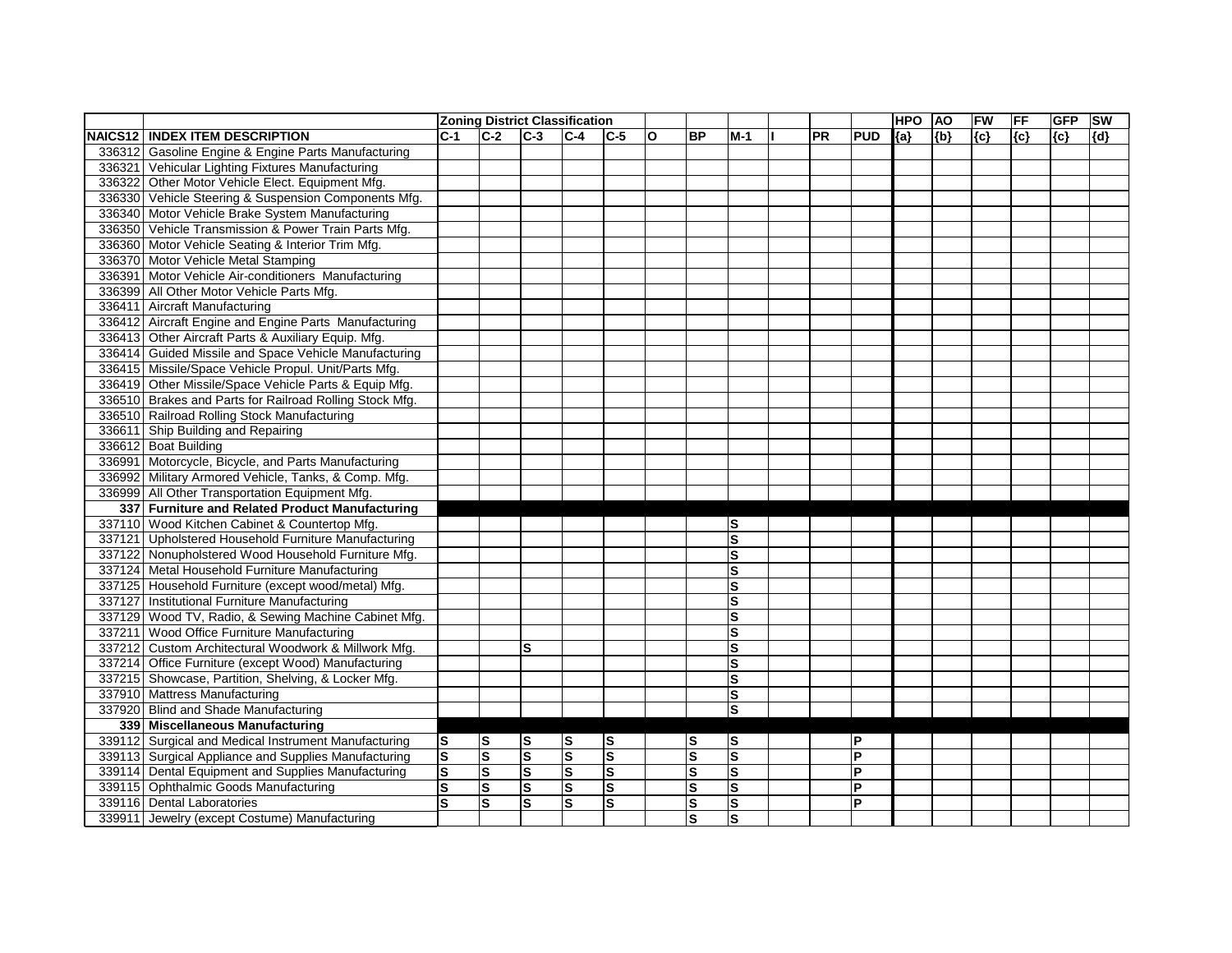|         |                                                        |       |       |       | <b>Zoning District Classification</b> |         |              |                         |                         |           |            | <b>HPO</b> | <b>AO</b> | FW    | <b>FF</b> | <b>GFP</b> | <b>SW</b> |
|---------|--------------------------------------------------------|-------|-------|-------|---------------------------------------|---------|--------------|-------------------------|-------------------------|-----------|------------|------------|-----------|-------|-----------|------------|-----------|
| NAICS12 | <b>INDEX ITEM DESCRIPTION</b>                          | $C-1$ | $C-2$ | $C-3$ | $ C-4 $                               | $ C-5 $ | $\mathbf{o}$ | <b>BP</b>               | $M-1$                   | <b>PR</b> | <b>PUD</b> | ${a}$      | ${b}$     | ${c}$ | $\{c\}$   | ${c}$      | [{d}      |
| 339912  | Silverware and Hollowware Manufacturing                |       |       |       |                                       |         |              | ls                      | ls                      |           |            |            |           |       |           |            |           |
| 339913  | Jewelers Material & Lapidary Work Mfg.                 |       |       |       |                                       |         |              | $\overline{\mathbf{s}}$ | ΙS                      |           |            |            |           |       |           |            |           |
| 339914  | Costume Jewelry & Novelty Manufacturing                |       |       |       |                                       |         |              | Ω                       | S                       |           |            |            |           |       |           |            |           |
|         | 339920 Sporting Goods and Athletic Goods Mfg.          |       |       |       |                                       |         |              | $\overline{\mathbf{s}}$ | S                       |           |            |            |           |       |           |            |           |
| 339931  | Doll and Stuffed Toy Manufacturing                     |       |       |       |                                       |         |              | $\overline{\mathbf{s}}$ | ls                      |           |            |            |           |       |           |            |           |
|         | 339932 Game, Toy, and Children's Vehicle Manufacturing |       |       |       |                                       |         |              | $\vert$ S               | ls                      |           |            |            |           |       |           |            |           |
| 339941  | Pens & Mechanical Pencil Manufacturing                 |       |       |       |                                       |         |              | $\overline{\mathbf{s}}$ | ls                      |           |            |            |           |       |           |            |           |
| 339942  | Lead Pencil and Art Goods Manufacturing                |       |       |       |                                       |         |              | ls                      | ls                      |           |            |            |           |       |           |            |           |
|         | 339943 Marking Device Manufacturing                    |       |       |       |                                       |         |              | $\overline{\mathbf{s}}$ | ls                      |           |            |            |           |       |           |            |           |
| 339944  | Carbon Paper & Inked Ribbon Mfg.                       |       |       |       |                                       |         |              | $\vert s$               | S                       |           |            |            |           |       |           |            |           |
| 339950  | Sign Manufacturing                                     |       |       |       |                                       |         |              | $\overline{\mathbf{s}}$ | ls                      |           |            |            |           |       |           |            |           |
| 339991  | Gasket, Packing & Sealing Device Manufacturing         |       |       |       |                                       |         |              | $\vert$ S               | ls                      |           |            |            |           |       |           |            |           |
| 339992  | <b>Musical Instrument Manufacturing</b>                |       |       |       |                                       |         |              | $\vert$ S               | S                       |           |            |            |           |       |           |            |           |
| 339993  | Fastener, Button, Needle, and Pin Manufacturing        |       |       |       |                                       |         |              | $\vert$ S               | ΙS                      |           |            |            |           |       |           |            |           |
| 339994  | Brooms, Brush, and Mop Manufacturing                   |       |       |       |                                       |         |              | $\vert$ S               | $\mathbf{s}$            |           |            |            |           |       |           |            |           |
| 339995  | <b>Burial Caskets Manufacturing</b>                    |       |       |       |                                       |         |              | ls                      | ls                      |           |            |            |           |       |           |            |           |
|         | 339999 All Other Miscellaneous Manufacturing           |       |       |       |                                       |         |              | ls                      | ls                      |           |            |            |           |       |           |            |           |
|         | 42 Wholesale Trade                                     |       |       |       |                                       |         |              |                         |                         |           |            |            |           |       |           |            |           |
| 423     | <b>Merchants Wholesalers, Durable Goods</b>            |       |       |       |                                       |         |              |                         |                         |           |            |            |           |       |           |            |           |
|         | 423110 Auto & Other Vehicle Merchant Wholesalers       |       |       |       |                                       |         |              |                         | ls                      |           |            |            |           |       |           |            |           |
|         | 423120 Vehicle Supplies & New Parts Merchant Whsle     |       |       |       |                                       |         |              |                         | S                       |           |            |            |           |       |           |            |           |
|         | 423130 Tire and Tube Merchant Wholesalers              |       |       |       |                                       |         |              |                         |                         |           |            |            |           |       |           |            |           |
|         | 423140 Motor Vehicle Parts (used) Merch Wholesalers    |       |       |       |                                       |         |              |                         |                         |           |            |            |           |       |           |            |           |
| 423210  | <b>Furniture Merchant Wholesalers</b>                  |       |       |       |                                       |         |              |                         | S                       |           |            |            |           |       |           |            |           |
| 423220  | Home Furnishing Merchant Wholesalers                   |       |       |       |                                       |         |              |                         | $\mathbf{s}$            |           |            |            |           |       |           |            |           |
| 423310  | Lumber/Plywood/Millwork/Panel Merch Whsle              |       |       |       |                                       |         |              |                         | S                       |           |            |            |           |       |           |            |           |
| 423320  | Brick/Stone/Related Constr. Mat. Merch Whsle           |       |       |       |                                       |         |              |                         | $\mathbf{s}$            |           |            |            |           |       |           |            |           |
|         | 423330 Roofing/Siding/Insulation Mat. Merch Whsle      |       |       |       |                                       |         |              |                         | $\mathbf{s}$            |           |            |            |           |       |           |            |           |
|         | 423390 Other Construction Material Merchant Whsle      |       |       |       |                                       |         |              |                         | $\overline{\mathbf{s}}$ |           |            |            |           |       |           |            |           |
|         | 423410 Photographic Equip. & Supplies Merch Whsle      |       |       |       |                                       |         |              | lS                      | $\overline{P}$          |           |            |            |           |       |           |            |           |
|         | 423420 Office Equipment Merchant Wholesalers           |       |       |       |                                       |         |              | $\overline{\mathbf{s}}$ | <b>P</b>                |           |            |            |           |       |           |            |           |
|         | 423430 Computer/Peripheral Equip & Soft. Merch Whsle   |       |       |       |                                       |         |              | lS                      | $\mathsf{P}$            |           |            |            |           |       |           |            |           |
|         | 423440 Other Commercial Equipment Merchant Whsle       |       |       |       |                                       |         |              | $\vert$ S               | $\overline{P}$          |           |            |            |           |       |           |            |           |
|         | 423450 Medi/Dental/Hosp Equip/Supplies Merch Whlse     |       |       |       |                                       |         |              | $\vert$ S               | <b>P</b>                |           |            |            |           |       |           |            |           |
|         | 423460 Ophthalmic Goods Merchant Wholesalers           |       |       |       |                                       |         |              | ls                      | P                       |           |            |            |           |       |           |            |           |
|         | 423490 Other Profess. Equip./Supplies Merch Whsle      |       |       |       |                                       |         |              | $\overline{\mathsf{s}}$ | $\overline{P}$          |           |            |            |           |       |           |            |           |
|         | 423510 Metal Service Centers/Other Metal Merch Whsle   |       |       |       |                                       |         |              |                         | S                       |           |            |            |           |       |           |            |           |
|         | 423520 Coal/Other Mineral/Ore Merchant Wholesalers     |       |       |       |                                       |         |              |                         |                         |           |            |            |           |       |           |            |           |
|         | 423610 Elec. Appar/Equip/Wiring /Rel. Equip Merch Whl  |       |       |       |                                       |         |              | $\vert$ S               | P                       |           |            |            |           |       |           |            |           |
|         | 423620 Elec. Appliance, TV, & Radio Set Merchant Whl   |       |       |       |                                       |         |              | ls                      | $\overline{P}$          |           |            |            |           |       |           |            |           |
|         | 423690 Other Elec. Parts and Equipment Merchant Whl    |       |       |       |                                       |         |              | $\vert$ S               | $\overline{P}$          |           |            |            |           |       |           |            |           |
|         | 423710 Hardware Merchant Wholesalers                   |       |       |       |                                       |         |              | $\vert$ S               | $\overline{\mathsf{P}}$ |           |            |            |           |       |           |            |           |
|         | 423720 Plmb/Heat Equip/Supplies (Hydronics) Merch Whl  |       |       |       |                                       |         |              | $\overline{\mathsf{s}}$ | $\overline{P}$          |           |            |            |           |       |           |            |           |
|         | 423730 Warm Air Heat/AC Equip./Supplies Merch Whl      |       |       |       |                                       |         |              | ls                      | $\overline{P}$          |           |            |            |           |       |           |            |           |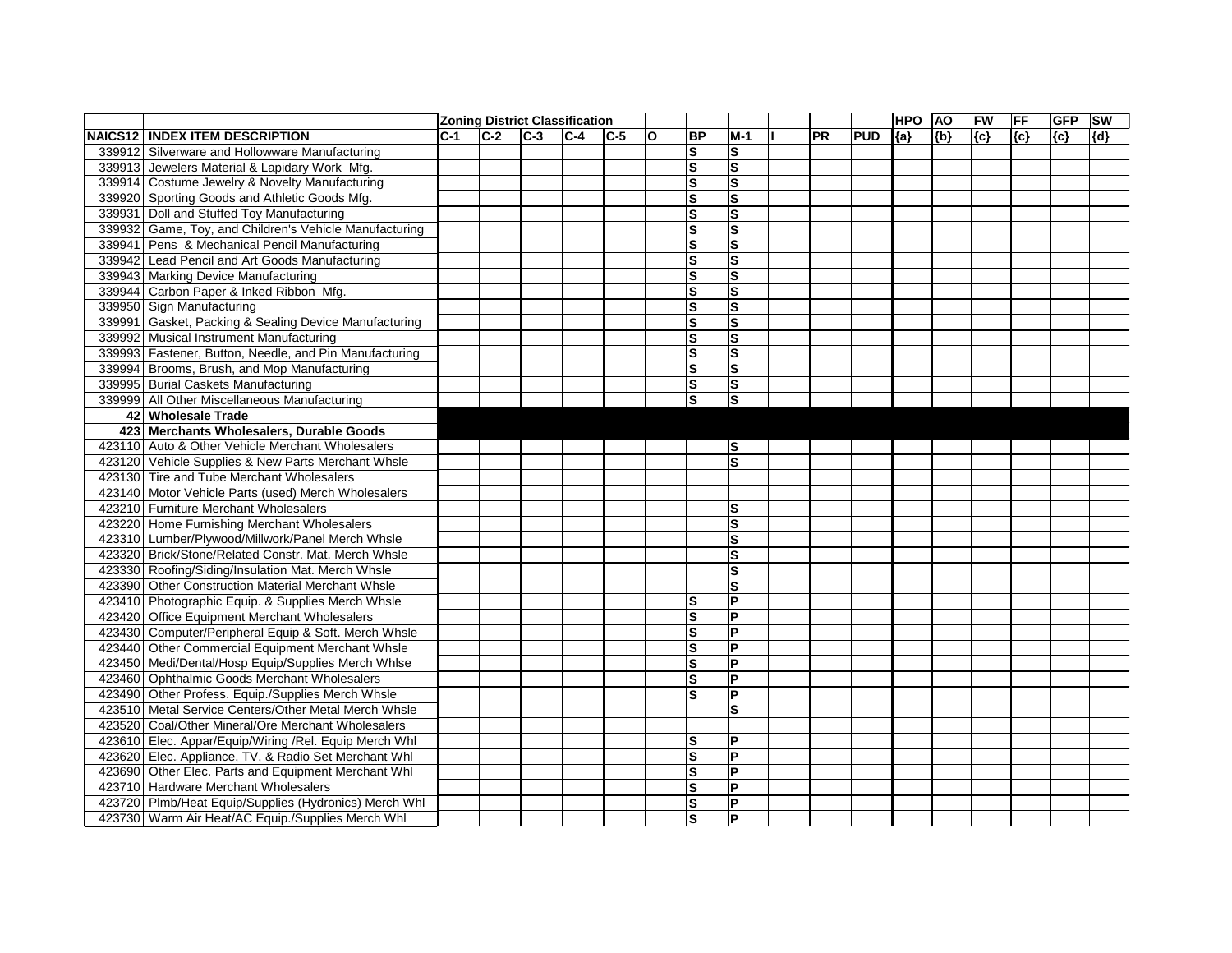|         |                                                       |       |       |         | <b>Zoning District Classification</b> |       |              |                         |                |           |            | <b>HPO</b> | <b>AO</b> | FW    | FF  | <b>GFP</b> | <b>SW</b> |
|---------|-------------------------------------------------------|-------|-------|---------|---------------------------------------|-------|--------------|-------------------------|----------------|-----------|------------|------------|-----------|-------|-----|------------|-----------|
| NAICS12 | <b>INDEX ITEM DESCRIPTION</b>                         | $C-1$ | $C-2$ | $ C-3 $ | $C-4$                                 | $C-5$ | $\mathbf{o}$ | <b>BP</b>               | $M-1$          | <b>PR</b> | <b>PUD</b> | ${a}$      | ${b}$     | ${c}$ | {c} | ${c}$      | {d}       |
|         | 423740 Refrigeration Equip. & Supplies Merchant Whsle |       |       |         |                                       |       |              | S                       | P              |           |            |            |           |       |     |            |           |
|         | 423810 Constr./Mining Machine/Equip. Merchant Whsle   |       |       |         |                                       |       |              |                         |                |           |            |            |           |       |     |            |           |
|         | 423820 Farm/Garden Machine/Equip. Merchant Whsle      |       |       |         |                                       |       |              |                         |                |           |            |            |           |       |     |            |           |
|         | 423830 Industrial Machine/Equip. Merchant Wholesalers |       |       |         |                                       |       |              |                         |                |           |            |            |           |       |     |            |           |
|         | 423840 Industrial Supplies Merchant Wholesalers       |       |       |         |                                       |       |              |                         | ls             |           |            |            |           |       |     |            |           |
|         | 423850 Service Est. Equip./Supplies Merchant Whsle    |       |       |         |                                       |       |              |                         | S              |           |            |            |           |       |     |            |           |
|         | 423860 Transportation Equip./Supplies Merchant Whsle  |       |       |         |                                       |       |              |                         | $\mathbf{s}$   |           |            |            |           |       |     |            |           |
|         | 423910 Sporting/Rec. Goods/Supplies Merchant Whsle    |       |       |         |                                       |       |              | lS                      | $\overline{P}$ |           |            |            |           |       |     |            |           |
| 423920  | Toy & Hobby Goods/Supplies Merchant Whsle             |       |       |         |                                       |       |              | $\overline{\mathbf{s}}$ | <b>P</b>       |           |            |            |           |       |     |            |           |
|         | 423930 Recyclable Material Merchant Wholesalers       |       |       |         |                                       |       |              |                         |                |           |            |            |           |       |     |            |           |
| 423940  | Jewelry/Watch/Precious Stone/Metal Merch Whl          |       |       |         |                                       |       |              | ls                      | P              |           |            |            |           |       |     |            |           |
| 423990  | Other Misc. Durable Goods Merch Wholesalers           |       |       |         |                                       |       |              | $ \mathsf{s} $          | $\overline{P}$ |           |            |            |           |       |     |            |           |
| 424     | Merchants Wholesalers, Nondurable Goods               |       |       |         |                                       |       |              |                         |                |           |            |            |           |       |     |            |           |
|         | 424110 Printing & Writing Paper Merchant Wholesalers  |       |       |         |                                       |       |              |                         | P              |           |            |            |           |       |     |            |           |
|         | 424120 Stationery & Office Supplies Merch Wholesalers |       |       |         |                                       |       |              |                         | <b>P</b>       |           |            |            |           |       |     |            |           |
|         | 424130 Industrial/Personal Service Paper Merch Whsle  |       |       |         |                                       |       |              |                         | <b>P</b>       |           |            |            |           |       |     |            |           |
|         | 424210 Drugs and Druggists' Sundries Merchant Whsle   |       |       |         |                                       |       |              |                         | <b>P</b>       |           |            |            |           |       |     |            |           |
|         | 424310 Piece Goods/Notions/Dry Goods Merch Whsle      |       |       |         |                                       |       |              |                         | $\overline{P}$ |           |            |            |           |       |     |            |           |
|         | 424320 Men's/Boys' Clothing/Furnishings Merch Whsle   |       |       |         |                                       |       |              |                         | P              |           |            |            |           |       |     |            |           |
|         | 424330 Women's/Children/Infant Clothing Merch Whsle   |       |       |         |                                       |       |              |                         | P              |           |            |            |           |       |     |            |           |
|         | 424340 Footwear Merchant Wholesalers                  |       |       |         |                                       |       |              |                         | <b>P</b>       |           |            |            |           |       |     |            |           |
|         | 424410 General Line Grocery Merchant Wholesalers      |       |       |         |                                       |       |              |                         | ls             |           |            |            |           |       |     |            |           |
|         | 424420 Packaged Frozen Food Merchant Wholesalers      |       |       |         |                                       |       |              |                         | $\mathbf{s}$   |           |            |            |           |       |     |            |           |
|         | 424430 Dairy Product Merchant Wholesalers             |       |       |         |                                       |       |              |                         | $\mathbf{s}$   |           |            |            |           |       |     |            |           |
|         | 424440 Poultry/Poultry Product Merchant Wholesalers   |       |       |         |                                       |       |              |                         |                |           |            |            |           |       |     |            |           |
| 424450  | <b>Confectionery Merchant Wholesalers</b>             |       |       |         |                                       |       |              |                         | S              |           |            |            |           |       |     |            |           |
|         | 424460 Fish and Seafood Merchant Wholesalers          |       |       |         |                                       |       |              |                         |                |           |            |            |           |       |     |            |           |
|         | 424470 Meat and Meat Product Merchant Wholesalers     |       |       |         |                                       |       |              |                         | ls             |           |            |            |           |       |     |            |           |
|         | 424480 Fresh Fruit & Vegetable Merchant Wholesalers   |       |       |         |                                       |       |              |                         | ls             |           |            |            |           |       |     |            |           |
|         | 424490 Other Grocery/Related Products Merchant Whsle  |       |       |         |                                       |       |              |                         | $\mathbf{s}$   |           |            |            |           |       |     |            |           |
|         | 424510 Grain and Field Bean Merchant Wholesalers      |       |       |         |                                       |       |              |                         |                |           |            |            |           |       |     |            |           |
|         | 424520 Livestock Merchant Wholesalers                 |       |       |         |                                       |       |              |                         |                |           |            |            |           |       |     |            |           |
|         | 424590 Other Farm Product Raw Material Merch Whsle    |       |       |         |                                       |       |              |                         |                |           |            |            |           |       |     |            |           |
|         | 424610 Plastics Materials/Basic Forms Merchant Whsle  |       |       |         |                                       |       |              |                         | ls             |           |            |            |           |       |     |            |           |
|         | 424690 Other Chemical/Allied Products Merchant Whsle  |       |       |         |                                       |       |              |                         |                |           |            |            |           |       |     |            |           |
|         | 424710 Petroleum Bulk Stations and Terminals          |       |       |         |                                       |       |              |                         |                |           |            |            |           |       |     |            |           |
|         | 424720 Petroleum and Petroleum Products Merch Whsle   |       |       |         |                                       |       |              |                         |                |           |            |            |           |       |     |            |           |
|         | 424810 Beer and Ale Merchant Wholesalers              |       |       |         |                                       |       |              |                         | ls             |           |            |            |           |       |     |            |           |
|         | 424820 Wine/Distilled Alcoholic Beverage Merch Whsle  |       |       |         |                                       |       |              |                         | ΙS             |           |            |            |           |       |     |            |           |
|         | 424910 Farm Supplies Merchant Wholesalers             |       |       |         |                                       |       |              |                         |                |           |            |            |           |       |     |            |           |
|         | 424920 Book, Periodical, & Newspaper Merchant Whsle   |       |       |         |                                       |       |              |                         | $\mathsf{P}$   |           |            |            |           |       |     |            |           |
|         | 424930 Flower/Nursery Stock/Florist Supply Merch Whl  |       |       |         |                                       |       |              |                         | ls             |           |            |            |           |       |     |            |           |
|         | 424940 Tobacco and Tobacco Product Merchant Whsle     |       |       |         |                                       |       |              |                         |                |           |            |            |           |       |     |            |           |
|         | 424950 Paint, Varnish, and Supplies Merchant Whsle    |       |       |         |                                       |       |              |                         | <b>S</b>       |           |            |            |           |       |     |            |           |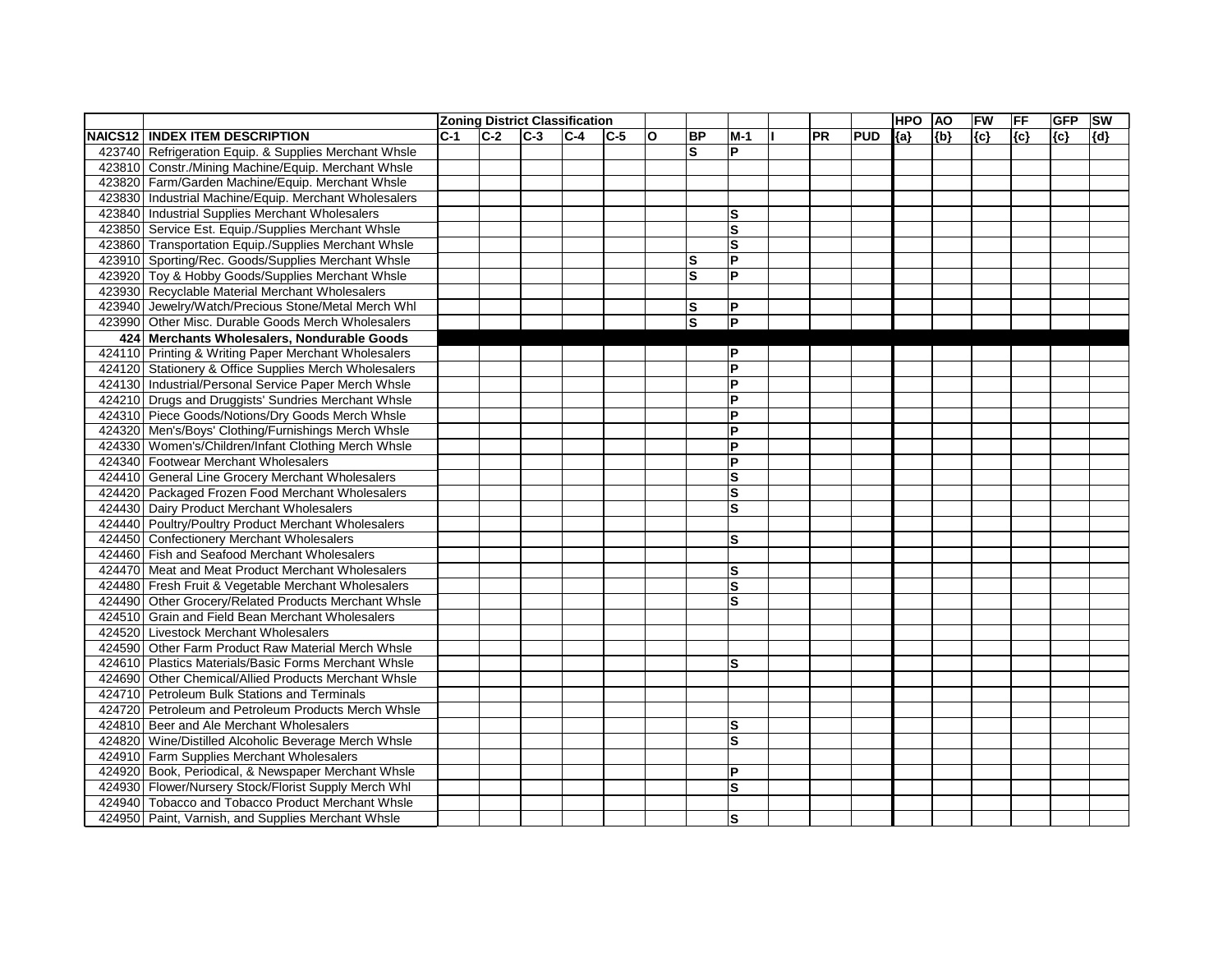|                                                     |                | <b>Zoning District Classification</b> |                         |                         |                         |                         |                         |                |           |                         | <b>HPO</b> | <b>AO</b> | FW    | FF    | <b>GFP</b> | <b>SW</b> |
|-----------------------------------------------------|----------------|---------------------------------------|-------------------------|-------------------------|-------------------------|-------------------------|-------------------------|----------------|-----------|-------------------------|------------|-----------|-------|-------|------------|-----------|
| <b>NAICS12   INDEX ITEM DESCRIPTION</b>             | $C-1$          | $C-2$                                 | $C-3$                   | $C-4$                   | $C-5$                   | $\mathbf{o}$            | <b>BP</b>               | $M-1$          | <b>PR</b> | <b>PUD</b>              | ${a}$      | ${b}$     | ${c}$ | ${c}$ | ${c}$      | ${d}$     |
| 424990 Other Misc. Nondurable Goods Merchant Whsle  |                |                                       |                         |                         |                         |                         |                         | ls             |           |                         |            |           |       |       |            |           |
| 425 Wholesale Electronic Markets/Agents/Brokers     |                |                                       |                         |                         |                         |                         |                         |                |           |                         |            |           |       |       |            |           |
| 425110 Business to Business Electronic Markets      | <b>P</b>       | P                                     | $\mathsf{P}$            | P                       | P                       | P                       | ΙP                      | ΙP             |           | P                       |            |           |       |       |            |           |
| 425120 Wholesale Trade Agents and Brokers           | <b>P</b>       | $\overline{P}$                        | $\overline{P}$          | $\overline{P}$          | $\overline{\mathsf{P}}$ | $\overline{\mathsf{P}}$ | $\overline{P}$          | $\overline{P}$ |           | P                       |            |           |       |       |            |           |
| 441 Motor Vehicle and Parts Dealers                 |                |                                       |                         |                         |                         |                         |                         |                |           |                         |            |           |       |       |            |           |
| 441110 New Car Dealers                              |                | lS                                    | lS                      | lS.                     | S                       |                         |                         |                |           | S                       |            |           |       |       |            |           |
| 441120 Used Car Dealers                             |                |                                       |                         |                         |                         |                         |                         |                |           |                         |            |           |       |       |            |           |
| 441210 Recreational Vehicle Dealers                 |                | lS                                    | S                       | S                       | $\mathbf s$             |                         |                         |                |           | S                       |            |           |       |       |            |           |
| 441221 Motorcycle/ATV/Personal Watercraft Dealers   |                | $\overline{\mathbf{s}}$               | $\overline{\mathbf{s}}$ | $\overline{\mathbf{s}}$ | $\overline{\mathbf{s}}$ |                         |                         |                |           | $\overline{\mathbf{s}}$ |            |           |       |       |            |           |
| 441222 Boat Dealers                                 |                | $\vert s$                             | <b>S</b>                | Ω                       | $\mathbf{s}$            |                         |                         |                |           | S                       |            |           |       |       |            |           |
| 441229 All Other Motor Vehicle Dealers              |                | $\vert$ S                             | ${\bf S}$               | s)                      | $\mathbf s$             |                         |                         |                |           | S                       |            |           |       |       |            |           |
| 441310 Automotive Parts and Accessories Stores      |                | Ø                                     | S                       | s)                      | S                       |                         |                         |                |           |                         |            |           |       |       |            |           |
| 441320 Tire Dealers                                 |                | $\overline{\mathbf{s}}$               | S                       | $\overline{\mathbf{s}}$ | S                       |                         |                         |                |           |                         |            |           |       |       |            |           |
| 442 Furniture and Home Furnishings Stores           |                |                                       |                         |                         |                         |                         |                         |                |           |                         |            |           |       |       |            |           |
| 442110 Furniture Stores                             | ΙP             | $\mathsf{P}$                          | P                       | P                       | ΙP                      |                         | P                       |                |           | P                       |            |           |       |       |            |           |
| 442210 Floor Covering Stores                        | Þ              | Ιd                                    | P                       | $\overline{\mathsf{d}}$ | $\overline{\mathsf{P}}$ |                         | $\overline{\mathsf{P}}$ |                |           | P                       |            |           |       |       |            |           |
| 442291 Window Treatment Stores                      | P              | $\overline{P}$                        | <b>P</b>                | $\overline{P}$          | P                       |                         | lP.                     |                |           | D                       |            |           |       |       |            |           |
| 442299 All Other Home Furnishings Stores            | IP.            | <b>P</b>                              | <b>P</b>                | <b>P</b>                | lP.                     |                         | $\overline{\mathsf{P}}$ |                |           | P                       |            |           |       |       |            |           |
| 443 Electronics and Appliance Stores                |                |                                       |                         |                         |                         |                         |                         |                |           |                         |            |           |       |       |            |           |
| 443141 Household Appliance Stores                   | ΙP             | P                                     | $\mathsf{P}$            | P                       | P                       |                         | P                       |                |           | P                       |            |           |       |       |            |           |
| 443142 Electronics Stores                           | l P            | $\overline{P}$                        | <b>P</b>                | $\overline{P}$          | ΙP                      |                         | $\overline{\mathsf{P}}$ |                |           | D                       |            |           |       |       |            |           |
| 444 Bldg Material/Garden Equip/Supplies Dealers     |                |                                       |                         |                         |                         |                         |                         |                |           |                         |            |           |       |       |            |           |
| 444110 Home Centers                                 | ls             | ls                                    | ls                      | <b>S</b>                | lS                      |                         |                         | ls             |           | P                       |            |           |       |       |            |           |
| 444120 Paint and Wallpaper Stores                   | P              | $\overline{P}$                        | $\overline{P}$          | $\overline{P}$          | $\overline{P}$          |                         | lP.                     | $\overline{P}$ |           | D                       |            |           |       |       |            |           |
| 444130 Hardware Stores                              | P              | P                                     | P                       | $\mathsf{P}$            | P                       |                         | $\overline{\mathsf{P}}$ | $\overline{P}$ |           | P                       |            |           |       |       |            |           |
| 444190 Other Building Material Dealers              | ls             | Ω                                     | $\mathbf s$             | Ω                       | $\mathbf{s}$            |                         | ls                      | S              |           | D                       |            |           |       |       |            |           |
| 444210 Outdoor Power Equipment Stores               |                |                                       |                         | $\vert$ S               | $\overline{\mathbf{s}}$ |                         |                         | S              |           |                         |            |           |       |       |            |           |
| 444220 Nursery, Garden Center, & Farm Supply Stores | ls.            | ls.                                   | lS.                     | Ω                       | $\mathbf{s}$            |                         | ls                      | S              |           |                         |            |           |       |       |            |           |
| 445 Food and Beverage Stores                        |                |                                       |                         |                         |                         |                         |                         |                |           |                         |            |           |       |       |            |           |
| 445110 Supermarkets and Other Grocery Stores        |                | $\mathsf{P}$                          | P                       | P                       | P                       |                         |                         |                |           | P                       |            |           |       |       |            |           |
| 445120 Convenience Stores                           | P              | $\mathsf{P}$                          | $\mathsf{P}$            | L                       | $\overline{\mathsf{P}}$ |                         |                         |                |           | Þ                       |            |           |       |       |            |           |
| 445210 Meat Markets                                 | <b>P</b>       | $\overline{P}$                        | $\overline{P}$          | $\overline{P}$          | $\overline{P}$          |                         |                         |                |           | P                       |            |           |       |       |            |           |
| 445220 Fish and Seafood Markets                     | P              | $\mathsf{P}$                          | $\mathsf P$             | P                       | P                       |                         |                         |                |           | Þ                       |            |           |       |       |            |           |
| 445230 Fruit and Vegetable Markets                  | P              | L                                     | $\overline{P}$          | E                       | $\overline{P}$          |                         |                         |                |           | P                       |            |           |       |       |            |           |
| 445291 Baked Goods Stores                           | P              | P                                     | P                       | P                       | P                       |                         |                         |                |           | P                       |            |           |       |       |            |           |
| 445292 Confectionery and Nut Stores                 | P              | $\overline{P}$                        | P                       | $\overline{P}$          | $\overline{P}$          |                         |                         |                |           | P                       |            |           |       |       |            |           |
| 445299 All Other Specialty Food Stores              | ΙP             | P                                     | P                       | P                       | P                       |                         |                         |                |           | P                       |            |           |       |       |            |           |
| 445310 Beer, Wine, and Liquor Stores                | S              | ls.                                   | ls                      | $\overline{\mathsf{s}}$ | $ \mathsf{s} $          |                         |                         |                |           | $\mathbf S$             |            |           |       |       |            |           |
| 446 Health and Personal Care Stores                 |                |                                       |                         |                         |                         |                         |                         |                |           |                         |            |           |       |       |            |           |
| 446110 Pharmacies and Drug Stores                   | P              | P                                     | <b>P</b>                | <b>P</b>                | P                       |                         |                         |                |           | P                       |            |           |       |       |            |           |
| 446120 Cosmetics, Beauty Supplies, & Perfume Stores | P              | $\overline{P}$                        | <b>P</b>                | L                       | $\overline{\mathsf{P}}$ |                         |                         |                |           | P                       |            |           |       |       |            |           |
| 446130 Optical Goods Stores                         | $\overline{P}$ | $\overline{P}$                        | $\overline{P}$          | L                       | $\overline{\mathsf{P}}$ |                         |                         |                |           | P                       |            |           |       |       |            |           |
| 446191 Food (Health) Supplement Stores              | <b>P</b>       | $\overline{P}$                        | P                       | P                       | $ {\mathsf P} $         |                         |                         |                |           | P                       |            |           |       |       |            |           |
| 446199 All Other Health and Personal Care Stores    | ls             | $\vert$ S                             | ls.                     | $\vert$ S               | ls.                     |                         |                         |                |           | S                       |            |           |       |       |            |           |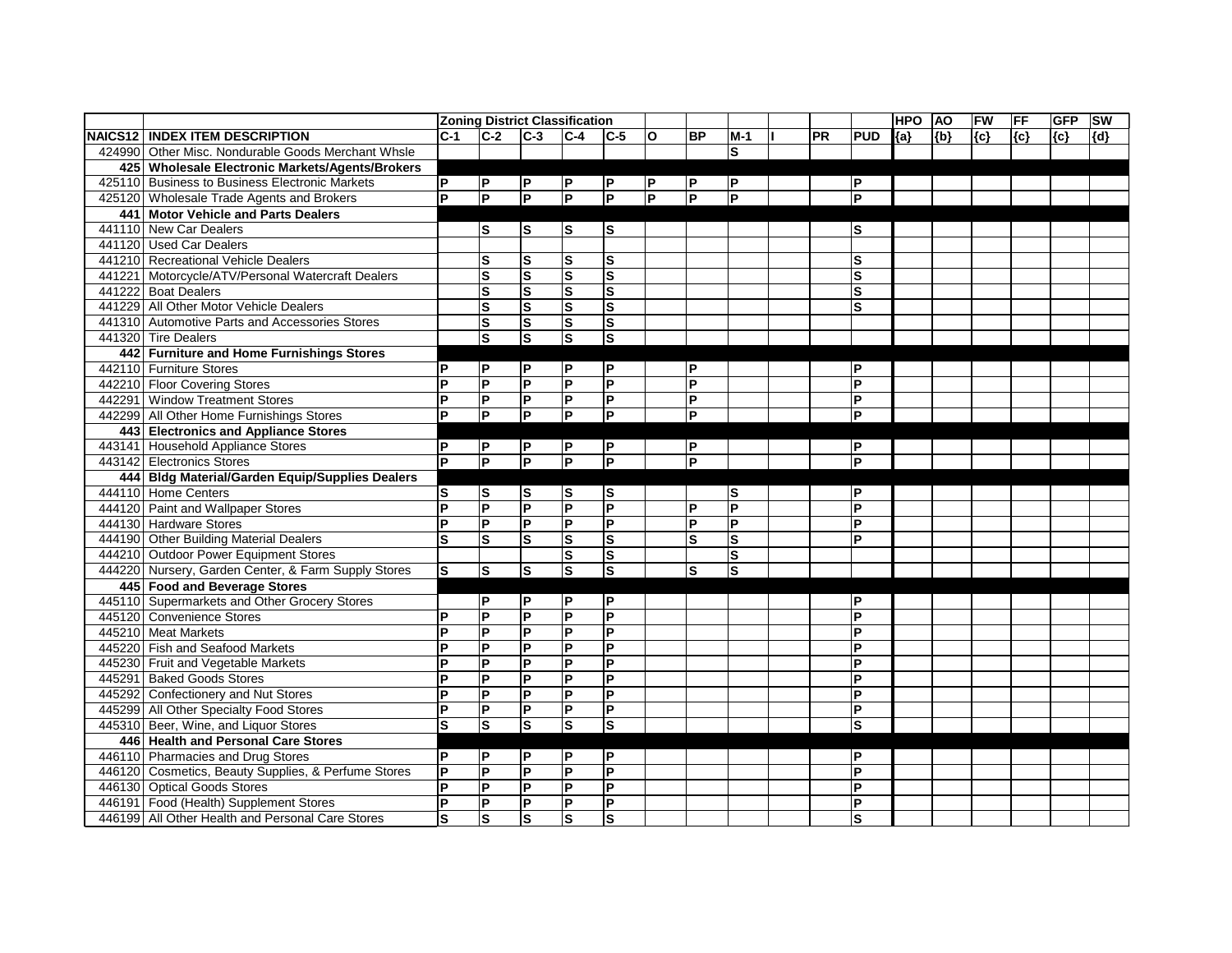|                 |                                                        |           |                         |                         | <b>Zoning District Classification</b> |                           |   |               |       |    |                | <b>HPO</b> | <b>AO</b> | FW    | <b>FF</b> | <b>GFP</b> | <b>SW</b> |
|-----------------|--------------------------------------------------------|-----------|-------------------------|-------------------------|---------------------------------------|---------------------------|---|---------------|-------|----|----------------|------------|-----------|-------|-----------|------------|-----------|
|                 | NAICS12   INDEX ITEM DESCRIPTION                       | IC-1      | $C-2$                   | $C-3$                   | $C-4$                                 | $ C-5 $                   | O | <b>BP</b>     | $M-1$ | PR | <b>PUD</b>     | ${a}$      | ${b}$     | ${c}$ | $\{c\}$   | ${c}$      | [{d}      |
|                 | 447 Gasoline Stations                                  |           |                         |                         |                                       |                           |   |               |       |    |                |            |           |       |           |            |           |
|                 | 447110 Gasoline Stations with Convenience Stores       |           | $\vert$ S               | ls                      | $\vert$ S                             | ${\bf S}$                 |   | ${\bf S}$     |       |    | S              |            |           |       |           |            |           |
|                 | 447190 Other Gasoline Stations                         |           | Ω                       | $\overline{\mathbf{s}}$ | $\overline{\mathbf{s}}$               | $\mathbf{s}$              |   | S             |       |    | S              |            |           |       |           |            |           |
|                 | 448 Clothing and Clothing Accessories Stores           |           |                         |                         |                                       |                           |   |               |       |    |                |            |           |       |           |            |           |
|                 | 448110 Men's Clothing Stores                           | D         | $\mathsf{P}$            | P                       | P                                     | $\mathsf{P}$              |   |               |       |    | P              |            |           |       |           |            |           |
|                 | 448120 Women's Clothing Stores                         | P         | $\overline{\mathsf{d}}$ | P                       | $\overline{P}$                        | $\overline{P}$            |   |               |       |    | P              |            |           |       |           |            |           |
|                 | 448130 Children's and Infants' Clothing Stores         | P         | lд                      | P                       | $\overline{P}$                        | $\overline{P}$            |   |               |       |    | P              |            |           |       |           |            |           |
|                 | 448140 Family Clothing Stores                          | ΙP        | Ιd                      | P                       | $\mathsf{P}$                          | P                         |   |               |       |    | P              |            |           |       |           |            |           |
|                 | 448150 Clothing Accessories Stores                     | E         | $\overline{\mathsf{P}}$ | $\overline{P}$          | $\overline{P}$                        | $\overline{P}$            |   |               |       |    | P              |            |           |       |           |            |           |
|                 | 448190 Other Clothing Stores (*Bridal gown shops, coat | P         | <b>P</b>                | P                       | <b>P</b>                              | ΙP                        |   | P             |       |    | Þ              |            |           |       |           |            |           |
|                 | stores, costume stores, dress shops, fur apparel       |           |                         |                         |                                       |                           |   |               |       |    |                |            |           |       |           |            |           |
|                 | stores, furriers, hosiery stores, leather coat stores, |           |                         |                         |                                       |                           |   |               |       |    |                |            |           |       |           |            |           |
|                 | school uniform stores, sock shops, sports apparel      |           |                         |                         |                                       |                           |   |               |       |    |                |            |           |       |           |            |           |
|                 | stores, swimwear stores, t-shirt shops, uniform        |           |                         |                         |                                       |                           |   |               |       |    |                |            |           |       |           |            |           |
|                 | stores)                                                |           |                         |                         |                                       |                           |   |               |       |    |                |            |           |       |           |            |           |
|                 | 448190 Other Clothing Stores (*Lingerie stores)        | lS        | ls                      | ls                      | $\vert$ S                             | ${\bf S}$                 |   | S             |       |    |                |            |           |       |           |            |           |
|                 | 448210 Shoe Stores                                     | P         | $\overline{P}$          | $\overline{P}$          | E                                     | $\overline{P}$            |   |               |       |    | D              |            |           |       |           |            |           |
|                 | 448310 Jewelry Stores                                  | ΙP        | P                       | $\mathsf{P}$            | P                                     | P                         |   |               |       |    | P              |            |           |       |           |            |           |
|                 | 448320 Luggage and Leather Goods Stores                | ΙP        | $\overline{P}$          | $\overline{P}$          | Þ                                     | $\overline{P}$            |   |               |       |    | Þ              |            |           |       |           |            |           |
|                 | 451 Sporting Goods, Hobby, Book, & Music Stores        |           |                         |                         |                                       |                           |   |               |       |    |                |            |           |       |           |            |           |
|                 | 451110 Sporting Goods Stores                           | ΙP        | P                       | P                       | $\mathsf P$                           | P                         |   |               |       |    | ΙP             |            |           |       |           |            |           |
|                 | 451110 Sporting Goods - Gun Shops &/or Firearms/ammo   | ls        | $\overline{\mathsf{s}}$ | $\overline{\mathbf{s}}$ | $\overline{\mathbf{s}}$               | S                         |   | S             | ls    |    | $\bar{s}$      |            |           |       |           |            |           |
|                 | 451120 Hobby, Toy, and Game Stores                     | ΙP        | $\overline{\mathsf{P}}$ | $\overline{P}$          | E                                     | $\overline{P}$            |   |               |       |    | P              |            |           |       |           |            |           |
|                 | 451130 Sewing, Needlework, and Piece Goods Stores      | P         | l۵                      | P                       | $\mathsf{P}$                          | P                         |   |               |       |    | D              |            |           |       |           |            |           |
|                 | 451140 Musical Instrument and Supplies Stores          | P         | $\mathsf{P}$            | $\mathsf{P}$            | $\mathsf{P}$                          | $\boldsymbol{\mathsf{P}}$ |   |               |       |    | P              |            |           |       |           |            |           |
|                 | 451211 Book Stores                                     | ΙP        | L                       | P                       | L                                     | $\overline{P}$            |   | P             |       |    | P              |            |           |       |           |            |           |
|                 | 451212 News Dealers and Newsstands                     | lP.       | L                       | P                       | P                                     | P                         |   | P             |       |    | ΙP             |            |           |       |           |            |           |
|                 | 451220 Prerecorded Tape, CD, and Record Stores         | lP.       | E                       | P                       | $\mathsf{P}$                          | $\overline{\mathsf{P}}$   |   | P             |       |    | ΙP             |            |           |       |           |            |           |
|                 | 452 General Merchandise Stores                         |           |                         |                         |                                       |                           |   |               |       |    |                |            |           |       |           |            |           |
|                 | 452210 Department Stores (exc. Discount Dept. Stores)  | P         | P                       | P                       | P                                     | İΡ                        |   |               |       |    | lP.            |            |           |       |           |            |           |
|                 | 452311 Warehouse Clubs and Supercenters                | $\vert$ S | $\vert$ S               | S                       | $\vert$ S                             | S                         |   |               |       |    | S              |            |           |       |           |            |           |
|                 | 452319 All Other General Merchandise Stores            | ls        | ls                      | Ω                       | Ω                                     | Ω                         |   |               |       |    | $\mathbf{s}$   |            |           |       |           |            |           |
|                 | 453 Miscellaneous Store Retailors                      |           |                         |                         |                                       |                           |   |               |       |    |                |            |           |       |           |            |           |
| 453110 Florists |                                                        | P         | P                       | P                       | P                                     | P                         |   |               |       |    | ΙP             |            |           |       |           |            |           |
|                 | 453210 Office Supplies and Stationery Stores           | P         | P                       | P                       | P                                     | <b>P</b>                  |   | P             |       |    | P              |            |           |       |           |            |           |
|                 | 453220 Gift, Novelty, and Souvenir Stores              | lS        | Ω                       | ${\bf S}$               | $\overline{\mathbf{s}}$               | $\overline{\mathbf{s}}$   |   |               |       |    | ls             |            |           |       |           |            |           |
|                 | 453310 Used Merchandise Stores                         | $\vert$ S | S                       | <b>S</b>                | Ω                                     | S                         |   |               |       |    | $\mathbf{s}$   |            |           |       |           |            |           |
|                 | 453910 * Pet Supplies & Food Stores                    | P         | $\overline{\mathbf{P}}$ | P                       | L                                     | P                         |   | $\mathsf{P}$  |       |    | ΙP             |            |           |       |           |            |           |
|                 | 453910 * Pet Stores/Shops                              | ls        | $\overline{\mathbf{s}}$ | S                       | $\overline{\mathbf{s}}$               | S                         |   | ${\mathbf S}$ |       |    | $\mathbf{s}$   |            |           |       |           |            |           |
|                 | 453920 Art Dealers                                     | Þ         | <b>P</b>                | P                       | <b>P</b>                              | <b>P</b>                  |   |               |       |    | <b>P</b>       |            |           |       |           |            |           |
|                 | 453930 Manufactured (Mobile) Home Dealers              |           |                         |                         |                                       |                           |   |               |       |    |                |            |           |       |           |            |           |
|                 | 453991 Tobacco Stores                                  | s         | <b>S</b>                | <b>S</b>                | S                                     | ls                        |   |               |       |    | ls             |            |           |       |           |            |           |
|                 | 453998 All Other Miscellaneous Store Retailers         | ls        | $\overline{\mathsf{s}}$ | $\overline{\mathbf{s}}$ | $\overline{s}$                        | $\overline{\mathsf{s}}$   |   |               |       |    | $ \mathsf{s} $ |            |           |       |           |            |           |
|                 | 454 Nonstore Retailers                                 |           |                         |                         |                                       |                           |   |               |       |    |                |            |           |       |           |            |           |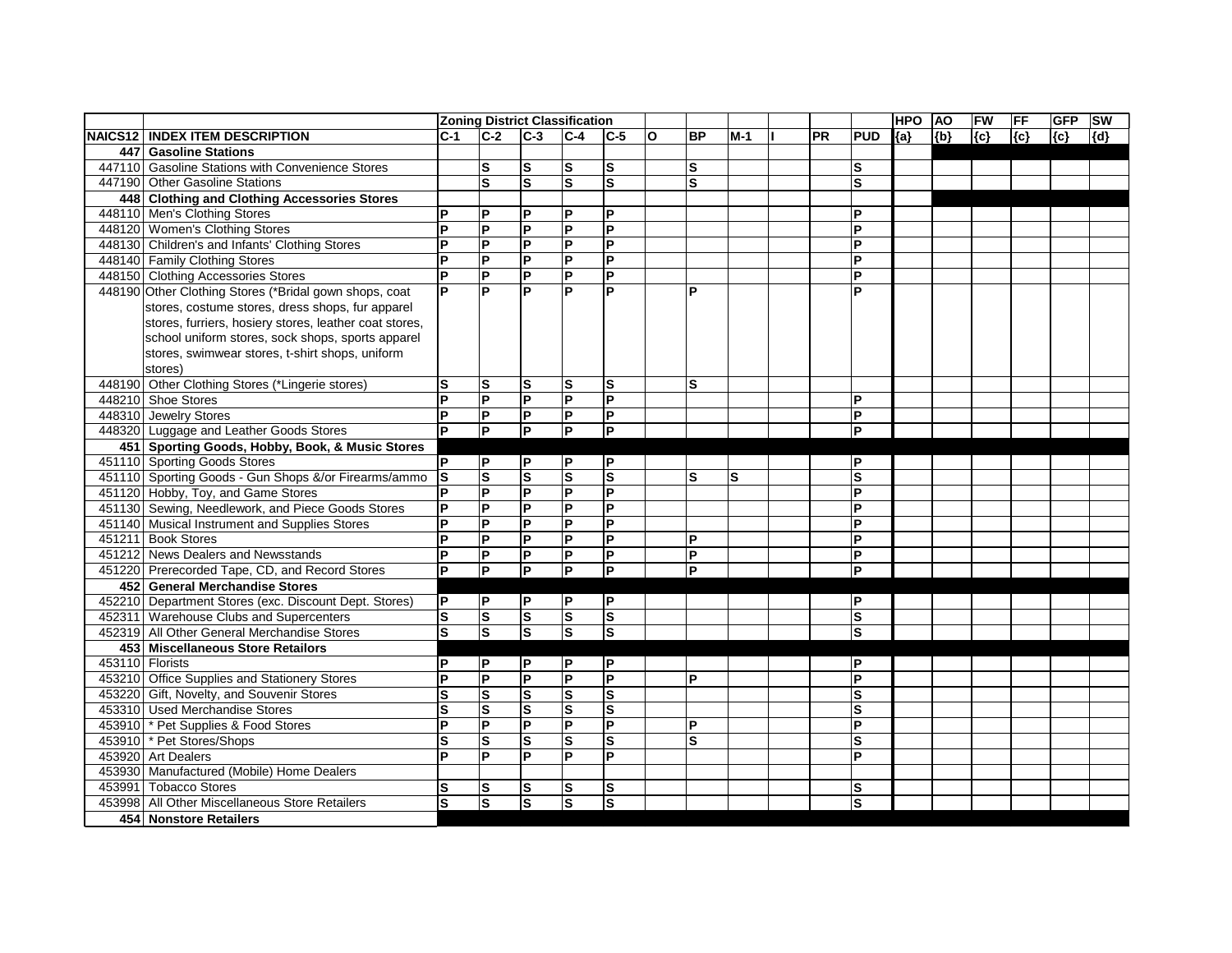|        |                                                          |       |       | <b>Zoning District Classification</b> |         |       |              |           |                         |           |            | <b>HPO</b> | <b>AO</b> | FW    | FF    | <b>GFP</b> | <b>SW</b> |
|--------|----------------------------------------------------------|-------|-------|---------------------------------------|---------|-------|--------------|-----------|-------------------------|-----------|------------|------------|-----------|-------|-------|------------|-----------|
|        | <b>NAICS12   INDEX ITEM DESCRIPTION</b>                  | $C-1$ | $C-2$ | $C-3$                                 | $ C-4 $ | $C-5$ | $\mathbf{o}$ | <b>BP</b> | $M-1$                   | <b>PR</b> | <b>PUD</b> | ${a}$      | ${b}$     | ${c}$ | ${c}$ | ${c}$      | ${d}$     |
|        | 454110 Electronic Shopping and Mail-Order Houses         |       |       |                                       |         |       |              |           | S                       |           |            |            |           |       |       |            |           |
|        | 454210 Vending Machine Operators                         |       |       |                                       |         |       |              |           | $\overline{\mathbf{s}}$ |           |            |            |           |       |       |            |           |
|        | 454310 Fuel Dealers                                      |       |       |                                       |         |       |              |           |                         |           |            |            |           |       |       |            |           |
|        | 454390 Other Direct Selling Establishments               |       |       |                                       |         |       |              |           |                         |           |            |            |           |       |       |            |           |
|        | 48 & 49 Transportation and Warehousing                   |       |       |                                       |         |       |              |           |                         |           |            |            |           |       |       |            |           |
|        | 481 Air Transportation                                   |       |       |                                       |         |       |              |           |                         |           |            |            |           |       |       |            |           |
|        | 481111 Scheduled Passenger Air Transportation            |       |       |                                       |         |       |              |           |                         |           |            |            |           |       |       |            |           |
|        | 481112 Scheduled Freight Air Transportation              |       |       |                                       |         |       |              |           |                         |           |            |            |           |       |       |            |           |
|        | 481211 Nonscheduled Chartered Passenger Air Transp.      |       |       |                                       |         |       |              |           |                         |           |            |            |           |       |       |            |           |
|        | 481212 Nonscheduled Chartered Freight Air Transp.        |       |       |                                       |         |       |              |           |                         |           |            |            |           |       |       |            |           |
|        | 481219 Other Nonscheduled Air Transportation             |       |       |                                       |         |       |              |           |                         |           |            |            |           |       |       |            |           |
|        | 482 Rail Transportation                                  |       |       |                                       |         |       |              |           |                         |           |            |            |           |       |       |            |           |
| 482111 | <b>Line-Haul Railroads</b>                               |       |       |                                       |         |       |              |           |                         |           |            |            |           |       |       |            |           |
|        | 482112 Short Line Railroads                              |       |       |                                       |         |       |              |           |                         |           |            |            |           |       |       |            |           |
|        | 483 Water Transportation                                 |       |       |                                       |         |       |              |           |                         |           |            |            |           |       |       |            |           |
|        | 483111 Deep Sea Freight Transportation                   |       |       |                                       |         |       |              |           |                         |           |            |            |           |       |       |            |           |
|        | 483112 Deep Sea Passenger Transportation                 |       |       |                                       |         |       |              |           |                         |           |            |            |           |       |       |            |           |
|        | 483113 Coastal and Great Lakes Freight Transportation    |       |       |                                       |         |       |              |           |                         |           |            |            |           |       |       |            |           |
|        | 483114 Coastal and Great Lakes Passenger Transp.         |       |       |                                       |         |       |              |           |                         |           |            |            |           |       |       |            |           |
|        | 483211 Inland Water Freight Transportation               |       |       |                                       |         |       |              |           |                         |           |            |            |           |       |       |            |           |
|        | 483212 Inland Water Passenger Transportation             |       |       |                                       |         |       |              |           |                         |           |            |            |           |       |       |            |           |
|        | 484 Truck Transportation                                 |       |       |                                       |         |       |              |           |                         |           |            |            |           |       |       |            |           |
|        | 484110 General Freight Trucking, Local                   |       |       |                                       |         |       |              |           | ls                      |           |            |            |           |       |       |            |           |
|        | 484121 Gen. Freight Trucking, Long-Dist., Truckload (TL) |       |       |                                       |         |       |              |           | $\overline{\mathbf{s}}$ |           |            |            |           |       |       |            |           |
|        | 484122 Gen. Freight Trucking, Long-Dist., Less Than TL   |       |       |                                       |         |       |              |           | $\mathbf{s}$            |           |            |            |           |       |       |            |           |
|        | 484210 Used Household and Office Goods Moving            |       |       |                                       |         |       |              |           | S                       |           |            |            |           |       |       |            |           |
|        | 484220 Spec. Freight (exc. Used Goods) Trucking, Local   |       |       |                                       |         |       |              |           |                         |           |            |            |           |       |       |            |           |
|        | 484230 Spec. Freight (x. Used Goods) Truck. - Long Dist. |       |       |                                       |         |       |              |           |                         |           |            |            |           |       |       |            |           |
|        | 485 Transit & Ground Passenger Transportation            |       |       |                                       |         |       |              |           |                         |           |            |            |           |       |       |            |           |
|        | 485111 Mixed Mode Transit System                         |       |       |                                       |         |       |              |           | lS                      |           |            |            |           |       |       |            |           |
|        | 485112 Commuter Rail Systems                             |       |       |                                       |         |       |              |           |                         |           |            |            |           |       |       |            |           |
|        | 485113 Bus and Other Motor Vehicle Transit Systems       |       |       |                                       |         |       |              |           | S                       |           |            |            |           |       |       |            |           |
|        | 485119 Other Urban Transit Systems                       |       |       |                                       |         |       |              |           |                         |           |            |            |           |       |       |            |           |
|        | 485210 Interurban and Rural Bus Transportation           |       |       |                                       |         |       |              |           | S                       |           |            |            |           |       |       |            |           |
|        | 485310 Taxi Service                                      |       |       |                                       |         |       |              |           | lS                      |           |            |            |           |       |       |            |           |
|        | 485320 Limousine Service                                 |       |       |                                       |         |       |              |           | S                       |           |            |            |           |       |       |            |           |
|        | 485410 School and Employee Bus Transportation            |       |       |                                       |         |       |              |           | <b>S</b>                |           |            |            |           |       |       |            |           |
|        | 485510 Charter Bus Industry                              |       |       |                                       |         |       |              |           | $\mathbf{s}$            |           |            |            |           |       |       |            |           |
|        | 485991 Special Needs Transportation                      |       |       |                                       |         |       |              |           | S                       |           |            |            |           |       |       |            |           |
|        | 485999 All Other Transit and Ground Passenger Transp.    |       |       |                                       |         |       |              |           | S                       |           |            |            |           |       |       |            |           |
|        | 486 Pipeline Transportation                              |       |       |                                       |         |       |              |           |                         |           |            |            |           |       |       |            |           |
|        | 486110 Pipeline Transportation of Crude Oil              |       |       |                                       |         |       |              |           |                         |           |            |            |           |       |       |            |           |
|        | 486210 Pipeline Transportation of Natural Gas            |       |       |                                       |         |       |              |           |                         |           |            |            |           |       |       |            |           |
|        | 486910 Pipeline Transp. of Refined Petroleum Products    |       |       |                                       |         |       |              |           |                         |           |            |            |           |       |       |            |           |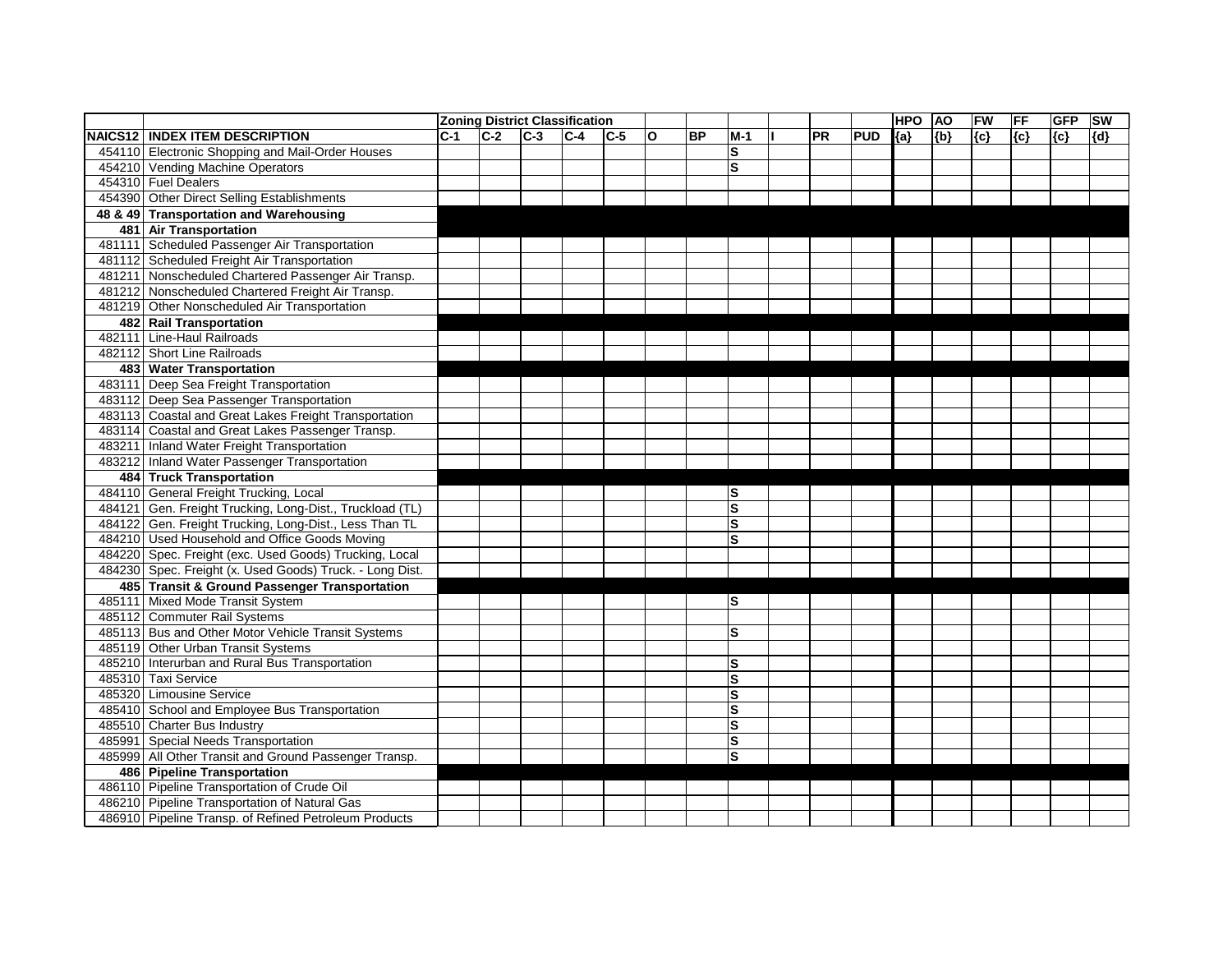|                                                          |       |              |                | <b>Zoning District Classification</b> |                |                         |                         |                         |     |           |                | <b>HPO</b> | <b>AO</b> | <b>FW</b> | <b>FF</b> | <b>GFP</b> | <b>SW</b> |
|----------------------------------------------------------|-------|--------------|----------------|---------------------------------------|----------------|-------------------------|-------------------------|-------------------------|-----|-----------|----------------|------------|-----------|-----------|-----------|------------|-----------|
| <b>NAICS12 INDEX ITEM DESCRIPTION</b>                    | $C-1$ | $C-2$        | $C-3$          | $C-4$                                 | $C-5$          | $\mathbf{o}$            | <b>BP</b>               | $M-1$                   |     | <b>PR</b> | <b>PUD</b>     | ${a}$      | ${b}$     | ${c}$     | ${c}$     | ${c}$      | ${d}$     |
| 486990 All Other Pipeline Transportation                 |       |              |                |                                       |                |                         |                         |                         |     |           |                |            |           |           |           |            |           |
| 487 Scenic and Sightseeing Transportation                |       |              |                |                                       |                |                         |                         |                         |     |           |                |            |           |           |           |            |           |
| 487110 Scenic and Sightseeing Transportation, Land       |       |              |                |                                       |                |                         |                         |                         |     |           |                |            |           |           |           |            |           |
| 487210 Scenic and Sightseeing Transportation, Water      |       |              |                |                                       |                |                         |                         |                         |     |           |                |            |           |           |           |            |           |
| 487990 Scenic and Sightseeing Transportation, Other      |       |              |                |                                       |                |                         |                         |                         |     |           |                |            |           |           |           |            |           |
| 488 Support Activites for Transportation                 |       |              |                |                                       |                |                         |                         |                         |     |           |                |            |           |           |           |            |           |
| 488111 Air Traffic Control                               |       |              |                |                                       |                |                         |                         |                         |     |           |                |            |           |           |           |            |           |
| 488119 Other Airport Operations                          |       |              |                |                                       |                |                         |                         |                         |     |           |                |            |           |           |           |            |           |
| 488190 Other Support Activities for Air Transportation   |       |              |                |                                       |                |                         |                         |                         |     |           |                |            |           |           |           |            |           |
| 488210 Support Activites for Rail Transportation         |       |              |                |                                       |                |                         |                         |                         |     |           |                |            |           |           |           |            |           |
| 488310 Port and Harbor Operations                        |       |              |                |                                       |                |                         |                         |                         |     |           |                |            |           |           |           |            |           |
| 488320 Marine Cargo Handling                             |       |              |                |                                       |                |                         |                         |                         |     |           |                |            |           |           |           |            |           |
| 488330 Navigational Services to Shipping                 |       |              |                |                                       |                |                         |                         |                         |     |           |                |            |           |           |           |            |           |
| 488390 Other Support Activities for Water Transportation |       |              |                |                                       |                |                         |                         |                         |     |           |                |            |           |           |           |            |           |
| 488410 Motor Vehicle Towing                              |       |              | S              |                                       |                |                         |                         | S                       |     |           |                |            |           |           |           |            |           |
| 488490 Other Support Activities for Road Transportation  |       |              |                |                                       |                |                         |                         |                         |     |           |                |            |           |           |           |            |           |
| 488510 Freight Transportation Arrangement                |       |              |                |                                       |                |                         |                         | S                       |     |           |                |            |           |           |           |            |           |
| 488991 Packing and Crating                               |       |              |                |                                       |                |                         |                         |                         |     |           |                |            |           |           |           |            |           |
| 488999 All Other Support Activites for Transportation    |       |              |                |                                       |                |                         |                         |                         |     |           |                |            |           |           |           |            |           |
| 491 Postal Service                                       |       |              |                |                                       |                |                         |                         |                         |     |           |                |            |           |           |           |            |           |
| 491110 Postal Service                                    |       |              |                |                                       |                |                         |                         |                         | lP. |           |                |            |           |           |           |            |           |
| 492 Couriers and Messengers                              |       |              |                |                                       |                |                         |                         |                         |     |           |                |            |           |           |           |            |           |
| 492110 Couriers and Express Delivery Services            |       |              |                |                                       |                |                         |                         | lS                      |     |           |                |            |           |           |           |            |           |
| 492210 Local Messengers and Local Delivery               |       |              |                |                                       |                |                         |                         | S                       |     |           |                |            |           |           |           |            |           |
| 493 Warehousing and Storage                              |       |              |                |                                       |                |                         |                         |                         |     |           |                |            |           |           |           |            |           |
| 493110 General Warehousing and Storage                   |       |              |                |                                       |                |                         |                         | lS                      |     |           |                |            |           |           |           |            |           |
| 493120 Refrigerated Warehousing and Storage              |       |              |                |                                       |                |                         |                         | $\overline{\mathbf{s}}$ |     |           |                |            |           |           |           |            |           |
| 493130 Farm Product Warehousing and Storage              |       |              |                |                                       |                |                         |                         |                         |     |           |                |            |           |           |           |            |           |
| 493190 Other Warehousing and Storage                     |       |              |                |                                       |                |                         |                         |                         |     |           |                |            |           |           |           |            |           |
| 51 Information                                           |       |              |                |                                       |                |                         |                         |                         |     |           |                |            |           |           |           |            |           |
| 511 Publishing Industries (except Internet)              |       |              |                |                                       |                |                         |                         |                         |     |           |                |            |           |           |           |            |           |
| 511110 Newspaper Publishers                              |       |              |                |                                       |                |                         | ls                      | lS                      |     |           | S              |            |           |           |           |            |           |
| 511120 Periodical Publishers                             |       |              |                |                                       |                |                         | Ω                       | ls                      |     |           | S              |            |           |           |           |            |           |
| 511130 Book Publishers                                   |       |              |                |                                       |                |                         | $\overline{\mathbf{s}}$ | S                       |     |           | S              |            |           |           |           |            |           |
| 511140 Directory and Mailing List Publishers             |       | $\mathsf{P}$ | $\mathsf{P}$   | P                                     | ΙP             | P                       | P                       | P                       |     |           | P              |            |           |           |           |            |           |
| 511191 Greeting Card Publishers                          |       | E            | $\overline{P}$ | $\overline{P}$                        | $\overline{P}$ | $\overline{\mathsf{P}}$ | $\overline{\mathsf{P}}$ | $\overline{P}$          |     |           | $\overline{P}$ |            |           |           |           |            |           |
| 511199 All Other Publishers                              |       | ls           | <b>S</b>       | ls                                    | ls             | S                       | ls                      | $ \mathsf{s} $          |     |           | ${\bf S}$      |            |           |           |           |            |           |
| 511210 Software Publishers                               |       | $\mathsf{P}$ | <b>P</b>       | $\overline{P}$                        | ΙP             | $\overline{\mathsf{P}}$ | $\overline{P}$          | $\overline{\mathsf{P}}$ |     |           | P              |            |           |           |           |            |           |
| 512 Motion Picture & Sound Recording Industries          |       |              |                |                                       |                |                         |                         |                         |     |           |                |            |           |           |           |            |           |
| 512110 Motion Picture and Video Production               |       |              |                |                                       |                | P                       | P                       | P                       |     |           | P              |            |           |           |           |            |           |
| 512120 Motion Picture and Video Distribution             |       | $\mathsf{P}$ | P              | P                                     | ΙP             | $\overline{P}$          | ΙP                      | $\overline{P}$          |     |           | P              |            |           |           |           |            |           |
| 512131 Motion Picture Theaters (except Drive-Ins)        |       | ls           | $\mathbf{s}$   | lS.                                   | S              |                         |                         |                         |     |           | S              |            |           |           |           |            |           |
| 512132 Drive-In Motion Picture Theaters                  |       |              |                |                                       |                |                         |                         |                         |     |           |                |            |           |           |           |            |           |
| 512191 Teleproduction & Other Postproduction Services    |       |              |                | P                                     | <b>P</b>       | $\mathsf{P}$            | P                       | P                       |     |           | P              |            |           |           |           |            |           |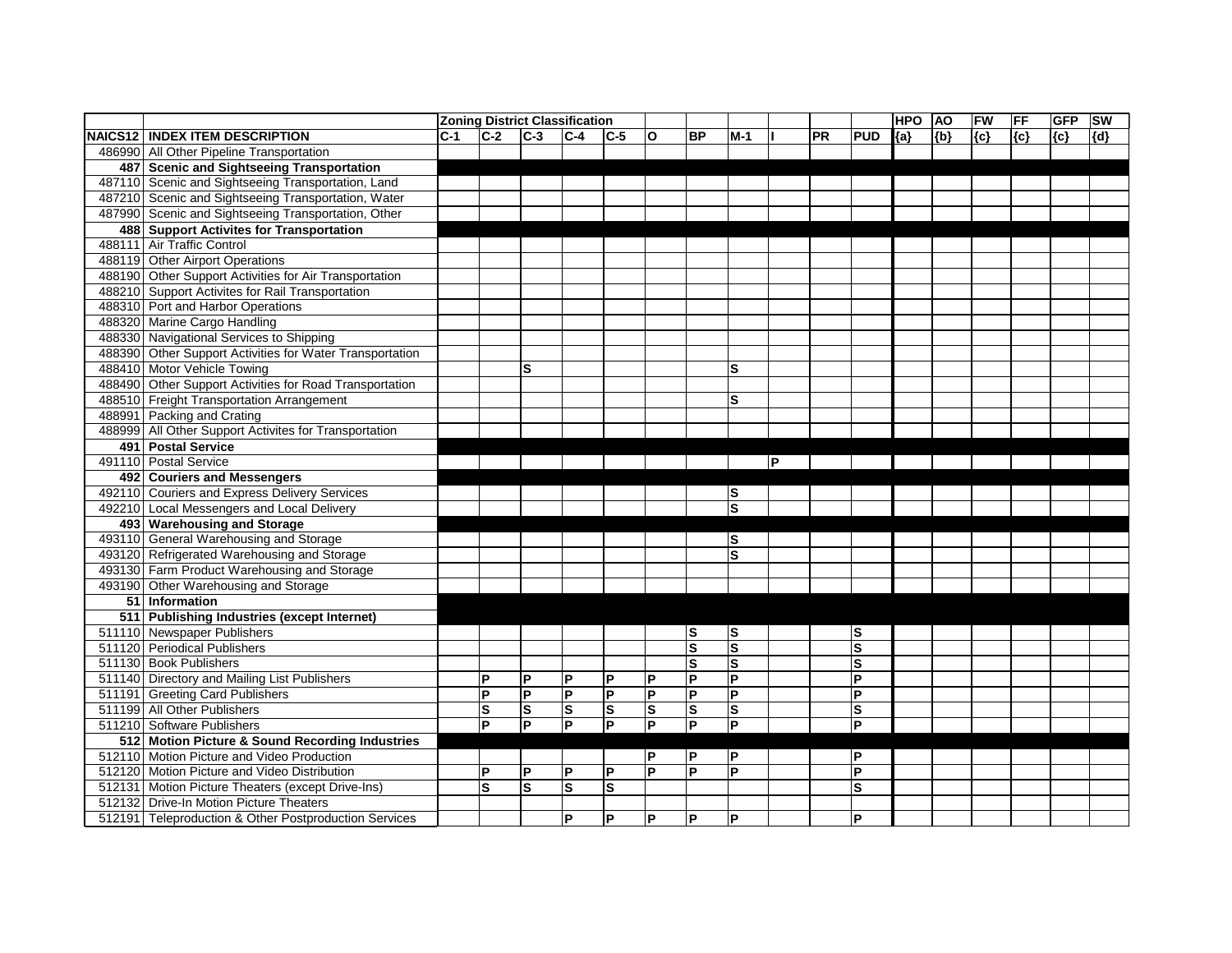|                |                                                          |                         |                         | <b>Zoning District Classification</b> |                         |                         |                         |                         |                         |                         |    |              | <b>HPO</b> | <b>AO</b> | FW    | FF  | <b>GFP</b> | <b>SW</b> |
|----------------|----------------------------------------------------------|-------------------------|-------------------------|---------------------------------------|-------------------------|-------------------------|-------------------------|-------------------------|-------------------------|-------------------------|----|--------------|------------|-----------|-------|-----|------------|-----------|
| <b>NAICS12</b> | <b>INDEX ITEM DESCRIPTION</b>                            | $C-1$                   | $C-2$                   | $C-3$                                 | $C-4$                   | $C-5$                   | O                       | <b>BP</b>               | $M-1$                   |                         | PR | <b>PUD</b>   | ${a}$      | ${b}$     | ${c}$ | {c} | ${c}$      | ${d}$     |
| 512199         | Other Motion Picture and Video Industries                |                         |                         |                                       | $\mathbf{s}$            | ${\mathsf S}$           | $\mathbf s$             | $\mathbf s$             | $\vert$ S               |                         |    | S            |            |           |       |     |            |           |
| 512210         | <b>Record Production</b>                                 |                         |                         |                                       | P                       | P                       | $\overline{P}$          | $\overline{\mathsf{P}}$ | lд                      |                         |    | ΙP           |            |           |       |     |            |           |
| 512220         | Integrated Record Production/Distribution                |                         |                         |                                       | P                       | P                       | <b>P</b>                | P                       | $\mathsf{P}$            |                         |    | ΙP           |            |           |       |     |            |           |
|                | 512230 Music Publishers                                  |                         | <b>P</b>                | $\mathsf{P}$                          | $\mathsf{P}$            | $\overline{P}$          | $\overline{P}$          | $\overline{\mathsf{P}}$ | l۵                      |                         |    | ΙP           |            |           |       |     |            |           |
|                | 512240 Sound Recording Studios                           |                         | <b>P</b>                | <b>P</b>                              | P                       | $\mathsf{P}$            | $ {\mathsf P} $         | P                       | P                       |                         |    | ΙP           |            |           |       |     |            |           |
|                | 512290 Other Sound Recording Industries                  |                         | <b>S</b>                | ls                                    | <b>S</b>                | $\vert$ S               | ls                      | $\mathbf s$             | ls                      |                         |    | ls.          |            |           |       |     |            |           |
|                | 515 Broadcasting (except Internet)                       |                         |                         |                                       |                         |                         |                         |                         |                         |                         |    |              |            |           |       |     |            |           |
|                | 515111 Radio Networks                                    |                         |                         |                                       |                         |                         |                         |                         | lS                      | ls                      |    |              |            |           |       |     |            |           |
|                | 515112 Radio Stations                                    |                         |                         |                                       |                         |                         |                         |                         | Ω                       | $\overline{\mathbf{s}}$ |    |              |            |           |       |     |            |           |
|                | 515120 Television Broadcasting                           |                         |                         |                                       |                         |                         |                         | S                       | $\vert$ S               |                         |    |              |            |           |       |     |            |           |
|                | 515210 Cable and Other Subscription Programming          |                         | <b>S</b>                |                                       |                         |                         |                         | $\overline{\mathbf{s}}$ | $\overline{\mathsf{s}}$ |                         |    |              |            |           |       |     |            |           |
| 517            | <b>Telecommunications</b>                                |                         |                         |                                       |                         |                         |                         |                         |                         |                         |    |              |            |           |       |     |            |           |
| 517110         | <b>Wired Telecommunications Carriers</b>                 | S                       | S                       | ls                                    | S                       | $\vert$ S               | S                       | S                       | $\vert$ S               | S                       |    | S            |            |           |       |     |            |           |
|                | 517210 Wireless Telecomm. Carriers (except Satellite)    | $\mathbf s$             | $\overline{\mathbf{s}}$ | $\overline{\mathbf{s}}$               | S                       | $\overline{\mathbf{s}}$ | $\overline{\mathbf{s}}$ | $\overline{\mathbf{s}}$ | $\overline{\mathbf{s}}$ | S                       |    | $\mathbf{s}$ |            |           |       |     |            |           |
| 517410         | <b>Satellite Telecommunications</b>                      | $\overline{\mathbf{s}}$ | $\overline{\mathbf{s}}$ | $\overline{\mathbf{s}}$               | S                       | $\overline{\mathbf{s}}$ | $\overline{\mathbf{s}}$ | $\overline{\mathbf{s}}$ | S                       |                         |    | $\mathbf s$  |            |           |       |     |            |           |
| 517911         | <b>Telecommunications Resellers</b>                      | $\overline{\mathbf{s}}$ | S                       | $\overline{\mathbf{s}}$               | $\mathbf{s}$            | $\vert$ S               | S                       | S                       | $\vert$ S               |                         |    | $\mathbf{s}$ |            |           |       |     |            |           |
|                | 517919 All Other Telecommunications                      | $\overline{\mathbf{s}}$ | $\overline{\mathbf{s}}$ | $\overline{\mathsf{s}}$               | S                       | $\overline{\mathbf{s}}$ | S                       | $\overline{\mathbf{s}}$ | $\overline{\mathbf{s}}$ |                         |    | S            |            |           |       |     |            |           |
|                | 518 Data Processing, Hosting, & Related Services         |                         |                         |                                       |                         |                         |                         |                         |                         |                         |    |              |            |           |       |     |            |           |
|                | 518210 Data Processing, Hosting, and Related Services    | P                       | $\overline{P}$          | $\overline{P}$                        | P                       | P                       | P                       | $\mathsf{P}$            | P                       |                         |    | IР.          |            |           |       |     |            |           |
|                | 519 Other Information Services                           |                         |                         |                                       |                         |                         |                         |                         |                         |                         |    |              |            |           |       |     |            |           |
|                | 519110 News Syndicates                                   | Þ                       | <b>P</b>                | P                                     | P                       | P                       | ΙP                      | P                       | lP.                     |                         |    | ΙP           |            |           |       |     |            |           |
|                | 519120 Libraries and Archives                            |                         |                         |                                       |                         |                         |                         |                         |                         | P                       |    |              |            |           |       |     |            |           |
|                | 519130 Internet Publg/Broadcasting/Web Search Portals    | P                       | P                       | P                                     | $\mathsf{P}$            | $\mathsf{P}$            | P                       | P                       | P                       |                         |    | ΙP           |            |           |       |     |            |           |
|                | 519190 All Other Information Services                    | $\bar{s}$               | ΙS                      | ls                                    | Ω                       | $\overline{\mathbf{s}}$ | S                       | $\overline{\mathbf{s}}$ | $\overline{\mathbf{s}}$ |                         |    | ls           |            |           |       |     |            |           |
|                | 52 Finance and Insurance                                 |                         |                         |                                       |                         |                         |                         |                         |                         |                         |    |              |            |           |       |     |            |           |
| 521            | <b>Monetary Authorities-Central Bank</b>                 |                         |                         |                                       |                         |                         |                         |                         |                         |                         |    |              |            |           |       |     |            |           |
| 521110         | Monetary Authorities-Central Bank                        | P                       | $\overline{P}$          | $\overline{\mathbf{P}}$               | P                       | P                       | $\overline{P}$          | P                       |                         |                         |    | P            |            |           |       |     |            |           |
|                | 522 Credit Intermediation and Related Activities         |                         |                         |                                       |                         |                         |                         |                         |                         |                         |    |              |            |           |       |     |            |           |
| 522110         | <b>Commercial Banking</b>                                | P                       | $\mathsf{P}$            | $\mathsf{P}$                          | $\mathsf{P}$            | P                       | P                       | P                       |                         |                         |    | ΙP           |            |           |       |     |            |           |
| 522120         | Savings Institutions                                     | P                       | P                       | P                                     | $\mathsf{P}$            | P                       | $\overline{\mathsf{P}}$ | P                       |                         |                         |    | ΙP           |            |           |       |     |            |           |
| 522130         | <b>Credit Unions</b>                                     | P                       | $\mathsf{P}$            | Δ                                     | $\overline{P}$          | P                       | $\overline{P}$          | P                       |                         |                         |    | ΙP           |            |           |       |     |            |           |
| 522190         | <b>Other Depository Credit Intermediation</b>            | S                       | <b>S</b>                | $\vert$ S                             | <b>S</b>                | $\vert$ S               | S                       | S                       |                         |                         |    | S            |            |           |       |     |            |           |
|                | 522210 Credit Card Issuing                               | P                       | P                       | P                                     | $\mathsf P$             | P                       | P                       | P                       |                         |                         |    | IP           |            |           |       |     |            |           |
|                | 522220 Sales Financing                                   | S                       | S                       | $\overline{\mathbf{s}}$               | $\overline{\mathbf{s}}$ | $\overline{\mathbf{s}}$ | $\mathbf{s}$            | $\overline{\mathbf{s}}$ |                         |                         |    | $\mathbf s$  |            |           |       |     |            |           |
|                | 522291 Consumer Lending                                  | S                       | ls                      | ls                                    | <b>S</b>                | ls                      | ls                      | S                       |                         |                         |    | lS           |            |           |       |     |            |           |
|                | 522292 Real Estate Credit                                | P                       | $\overline{P}$          | Δ                                     | $\overline{P}$          | $\overline{P}$          | $\overline{P}$          | $\overline{P}$          |                         |                         |    | ΙP           |            |           |       |     |            |           |
|                | 522293 International Trade Financing                     | P                       | $\overline{P}$          | L                                     | $\overline{P}$          | E                       | $ {\mathsf P} $         | $\overline{P}$          |                         |                         |    | lР           |            |           |       |     |            |           |
|                | 522294 Secondary Market Financing                        | P                       | P                       | <b>P</b>                              | P                       | P                       | P                       | P                       |                         |                         |    | ΙP           |            |           |       |     |            |           |
|                | 522298 All Other Nondepository Credit Intermediation     | ${\bf S}$               | <b>S</b>                | $\vert$ S                             | S                       | $\vert$ S               | S                       | ${\bf S}$               |                         |                         |    | S            |            |           |       |     |            |           |
|                | 522310 Mortgage and Nonmortgage Loan Brokers             | $\mathsf{P}$            | P                       | P                                     | P                       | P                       | P                       | P                       |                         |                         |    | IP           |            |           |       |     |            |           |
|                | 522320 Fin. Trans. Processing, Reserve, & Clh Activities | $\overline{P}$          | P                       | $\overline{\mathbf{P}}$               | $\overline{P}$          | P                       | $\overline{P}$          | $\overline{\mathsf{P}}$ |                         |                         |    | P            |            |           |       |     |            |           |
|                | 522390 Other Activites Related to Credit Intermediation  | ls.                     | lS                      | ິ<br>(                                | S                       | ິ<br>(                  | $ \mathsf{s} $          | $\mathbf s$             |                         |                         |    | ls           |            |           |       |     |            |           |
|                | 523 Other Fin. Investments and Related Activities        |                         |                         |                                       |                         |                         |                         |                         |                         |                         |    |              |            |           |       |     |            |           |
|                | 523110 Investment Banking and Securities Dealing         | <b>P</b>                | P                       | P                                     | P                       | P                       | P                       | $\mathsf P$             |                         |                         |    | P            |            |           |       |     |            |           |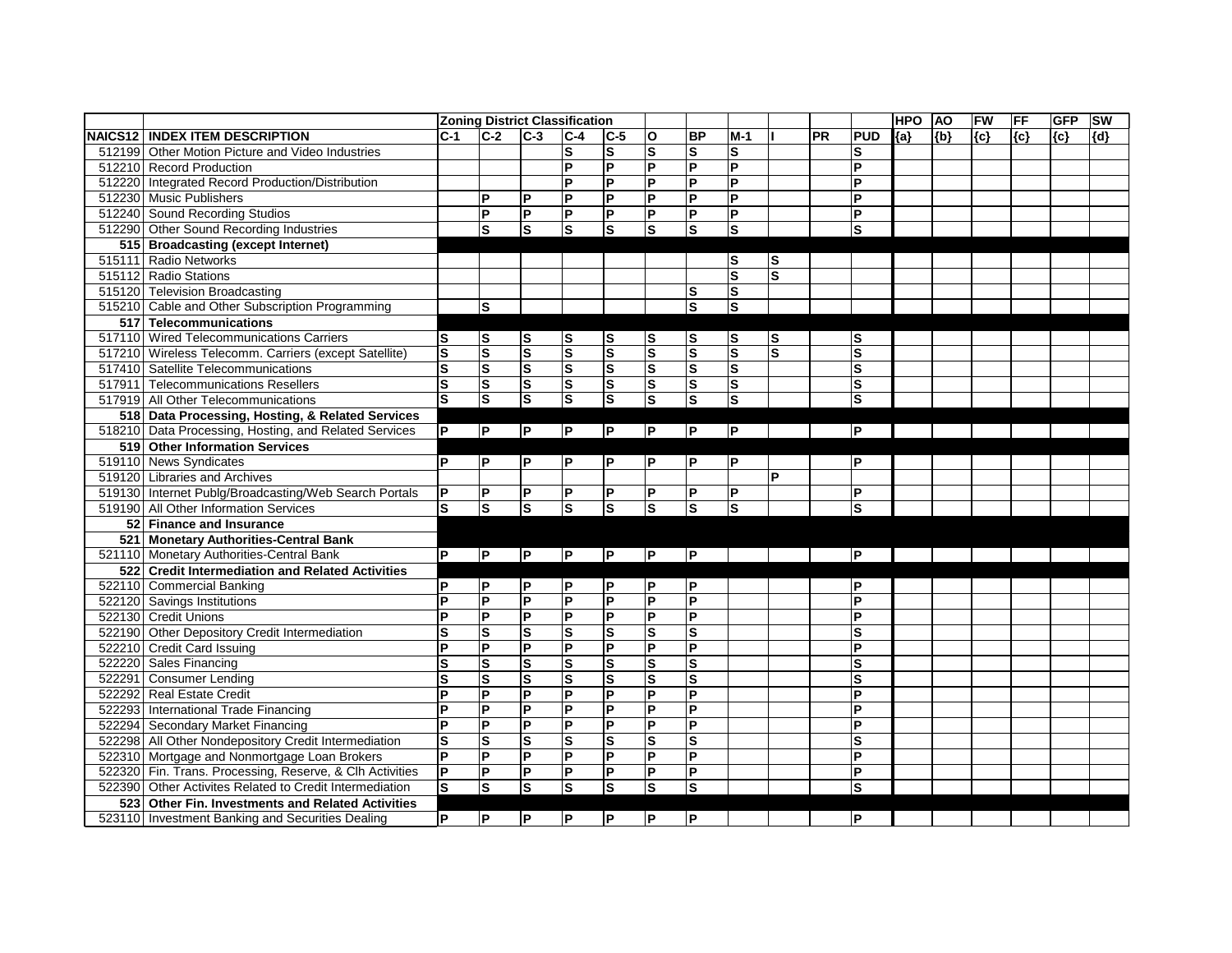|        |                                                          |                         |                         | <b>Zoning District Classification</b> |                         |                         |                         |                         |       |    |            | <b>HPO</b> | <b>AO</b> | FW    | FF  | <b>GFP</b> | <b>SW</b> |
|--------|----------------------------------------------------------|-------------------------|-------------------------|---------------------------------------|-------------------------|-------------------------|-------------------------|-------------------------|-------|----|------------|------------|-----------|-------|-----|------------|-----------|
|        | <b>NAICS12   INDEX ITEM DESCRIPTION</b>                  | <b>C-1</b>              | $C-2$                   | $C-3$                                 | $C-4$                   | $ C-5 $                 | O                       | <b>BP</b>               | $M-1$ | PR | <b>PUD</b> | ${a}$      | ${b}$     | ${c}$ | {c} | ${c}$      | ${d}$     |
|        | 523120 Securities Brokerage                              | P                       | $\mathsf{P}$            | P                                     | P                       | P                       | $\mathsf{P}$            | P                       |       |    | D          |            |           |       |     |            |           |
|        | 523130 Commodity Contracts Dealing                       | P                       | lд                      | P                                     | $\overline{P}$          | $\overline{P}$          | $\overline{\mathsf{P}}$ | $\overline{P}$          |       |    | P          |            |           |       |     |            |           |
|        | 523140 Commodity Contracts Brokerage                     | P                       | l۵                      | P                                     | $\mathsf{P}$            | P                       | Δ                       | P                       |       |    | P          |            |           |       |     |            |           |
|        | 523210 Securities and Commodity Exchanges                | Þ                       | E                       | P                                     | P                       | P                       | P                       | P                       |       |    | D          |            |           |       |     |            |           |
|        | 523910 Miscellaneous Intermediation                      | Þ                       | l۵                      | P                                     | $\mathsf{P}$            | P                       | $\mathsf{P}$            | P                       |       |    | P          |            |           |       |     |            |           |
|        | 523920 Portfolio Management                              | P                       | E                       | P                                     | $\overline{P}$          | P                       | L                       | $\overline{P}$          |       |    | P          |            |           |       |     |            |           |
|        | 523930 Investment Advice                                 | P                       | lд                      | P                                     | $\overline{P}$          | P                       | E                       | P                       |       |    | P          |            |           |       |     |            |           |
|        | 523991 Trust, Fiduciary, and Custody Activites           | ΙP                      | $\overline{P}$          | P                                     | P                       | P                       | $ {\mathsf P} $         | P                       |       |    | ΙP         |            |           |       |     |            |           |
| 523999 | Miscellaneous Financial Investment Activites             | ĪР                      | $\overline{P}$          | $\overline{P}$                        | $\overline{P}$          | $\overline{P}$          | ΙP                      | $\overline{\mathsf{P}}$ |       |    | <b>P</b>   |            |           |       |     |            |           |
| 524    | <b>Insurance Carriers and Related Activities</b>         |                         |                         |                                       |                         |                         |                         |                         |       |    |            |            |           |       |     |            |           |
|        | 524113 Direct Life Insurance Carriers                    | l P                     | P                       | P                                     | $\mathsf{P}$            | ΙP                      | P                       | $\mathsf{P}$            |       |    | ΙP         |            |           |       |     |            |           |
|        | 524114 Direct Health and Medical Insurance Carriers      | P                       | L                       | $\mathsf{P}$                          | L                       | $\overline{P}$          | $\overline{P}$          | $\overline{\mathsf{P}}$ |       |    | P          |            |           |       |     |            |           |
|        | 524126 Direct Property and Casualty Insurance Carriers   | lР.                     | E                       | P                                     | $\overline{\mathsf{P}}$ | P                       | E                       | $\overline{P}$          |       |    | P          |            |           |       |     |            |           |
|        | 524127 Direct Title Insurance Carriers                   | lP.                     | $\mathsf{P}$            | P                                     | P                       | P                       | $\overline{P}$          | P                       |       |    | Þ          |            |           |       |     |            |           |
|        | 524128 Other Direct Insurance Carriers                   | P                       | $\mathsf{P}$            | P                                     | P                       | P                       | P                       | P                       |       |    | P          |            |           |       |     |            |           |
|        | 524130 Reinsurance carriers                              | P                       | P                       | P                                     | P                       | P                       | P                       | P                       |       |    | P          |            |           |       |     |            |           |
|        | 524210 Insurance Agencies and Brokerages                 | Þ                       | L                       | P                                     | P                       | P                       | Δ                       | P                       |       |    | D          |            |           |       |     |            |           |
|        | 524291 Claims Adjusting                                  | ΙP                      | P                       | P                                     | P                       | P                       | $\mathsf{P}$            | P                       |       |    | P          |            |           |       |     |            |           |
|        | 524292 Third Party Admin. of Insurance/Pension Funds     | $\overline{\mathsf{P}}$ | P                       | $\boldsymbol{\mathsf{P}}$             | P                       | $\overline{P}$          | $\overline{P}$          | l۵                      |       |    | P          |            |           |       |     |            |           |
|        | 524298 All Other Insurance Related Activites             | P                       | E                       | $\overline{P}$                        | Δ                       | $\overline{\mathsf{P}}$ | ĪР                      | $\overline{P}$          |       |    | D          |            |           |       |     |            |           |
|        | 525 Funds, Trusts, and Other Financial Vehicles          |                         |                         |                                       |                         |                         |                         |                         |       |    |            |            |           |       |     |            |           |
|        | 525110 Pension Funds                                     | P                       | P                       | P                                     | $\mathsf{P}$            | ΙP                      | P                       | P                       |       |    | ΙP         |            |           |       |     |            |           |
|        | 525120 Health and Welfare Funds                          | ΙP                      | $\mathsf{P}$            | P                                     | P                       | P                       | ΙP                      | lд                      |       |    | P          |            |           |       |     |            |           |
|        | 525190 Other Insurance Funds                             | Þ                       | $\mathsf{P}$            | P                                     | $\mathsf{P}$            | P                       | $\overline{\mathsf{P}}$ | lд                      |       |    | Þ          |            |           |       |     |            |           |
|        | 525910 Open-End Investment Funds                         | $\mathsf{P}$            | $\mathsf{P}$            | $\mathsf{P}$                          | $\mathsf{P}$            | $\mathsf{P}$            | İР.                     | $\overline{P}$          |       |    | P          |            |           |       |     |            |           |
|        | 525920 Trusts, Estates, and Agency Accounts              | P                       | L                       | $\mathsf{P}$                          | P                       | $\mathsf{P}$            | $ {\mathsf P} $         | l۵                      |       |    | ΙP         |            |           |       |     |            |           |
|        | 525990 Other Financial Vehicles                          | lP.                     | L                       | $\overline{P}$                        | L                       | $\overline{P}$          | $\overline{\mathsf{P}}$ | lд                      |       |    | ΙP         |            |           |       |     |            |           |
|        | 53 Real Estate and Rental and Leasing                    |                         |                         |                                       |                         |                         |                         |                         |       |    |            |            |           |       |     |            |           |
|        | 531 Real Estate                                          |                         |                         |                                       |                         |                         |                         |                         |       |    |            |            |           |       |     |            |           |
|        | 531110 Lessors of Residential Buildings and Dwellings    | lP.                     | P                       | <b>P</b>                              | P                       | P                       | P                       | $\mathsf{P}$            |       |    | ΙP         |            |           |       |     |            |           |
|        | 531120 Lessors of Nonresidential Buildings               | lP.                     | E                       | P                                     | P                       | P                       | Δ                       | P                       |       |    | D          |            |           |       |     |            |           |
|        | 531130 Lessors of Miniwarehouses & Self-Storage Units    |                         |                         |                                       |                         |                         |                         |                         | lS    |    |            |            |           |       |     |            |           |
|        | 531190 Lessors of Other Real Estate Property             | $\mathsf{P}$            | $\mathsf{P}$            | P                                     | P                       | $\mathsf{P}$            | P                       | P                       |       |    | P          |            |           |       |     |            |           |
|        | 531210 Offices of Real Estate Agents and Brokers         | P                       | Ιd                      | P                                     | E                       | $\overline{\mathsf{P}}$ | Δ                       | $\overline{P}$          |       |    | ΙP         |            |           |       |     |            |           |
|        | 531311 Residential Property Managers                     | P                       | P                       | $\mathsf{P}$                          | P                       | P                       | P                       | P                       |       |    | P          |            |           |       |     |            |           |
|        | 531312 Nonresidential Property Managers                  | P                       | $\overline{\mathsf{P}}$ | P                                     | E                       | $\overline{\mathsf{P}}$ | ΙP                      | $\overline{\mathsf{P}}$ |       |    | l P        |            |           |       |     |            |           |
|        | 531320 Offices of Real Estate Appraisers                 | $\mathsf{P}$            | P                       | P                                     | P                       | P                       | P                       | P                       |       |    | ΙP         |            |           |       |     |            |           |
|        | 531390 Other Activites Related to Real Estate            | ΙP                      | $\overline{\mathbf{P}}$ | P                                     | P.                      | $\overline{P}$          | $\overline{P}$          | P                       |       |    | lP.        |            |           |       |     |            |           |
|        | 532 Rental and Leasing Services                          |                         |                         |                                       |                         |                         |                         |                         |       |    |            |            |           |       |     |            |           |
|        | 532111 Passenger Car Rental                              | ls                      | ls                      | <b>S</b>                              | ls                      | S                       |                         |                         | ls    |    |            |            |           |       |     |            |           |
|        | 532112 Passenger Car Leasing                             | ls                      | $\overline{\mathbf{s}}$ | S                                     | $\overline{\mathbf{s}}$ | S                       |                         |                         | S     |    |            |            |           |       |     |            |           |
|        | 532120 Truck, Utility Trailer, and RV Rental and Leasing |                         | $\overline{\mathbf{s}}$ | $\overline{\mathbf{s}}$               | $\overline{\mathbf{s}}$ | S                       |                         |                         | S     |    |            |            |           |       |     |            |           |
|        | 532210 Consumer Electronics and Appliances Rental        | $\overline{P}$          | $\overline{\mathbf{P}}$ | $\overline{P}$                        | L                       | P                       |                         | P                       |       |    | ΙP         |            |           |       |     |            |           |
|        | 532220 Formal Wear and Costume Rental                    | lP.                     | P                       | <b>P</b>                              | $\mathsf{P}$            | P                       | P                       | P                       |       |    | <b>P</b>   |            |           |       |     |            |           |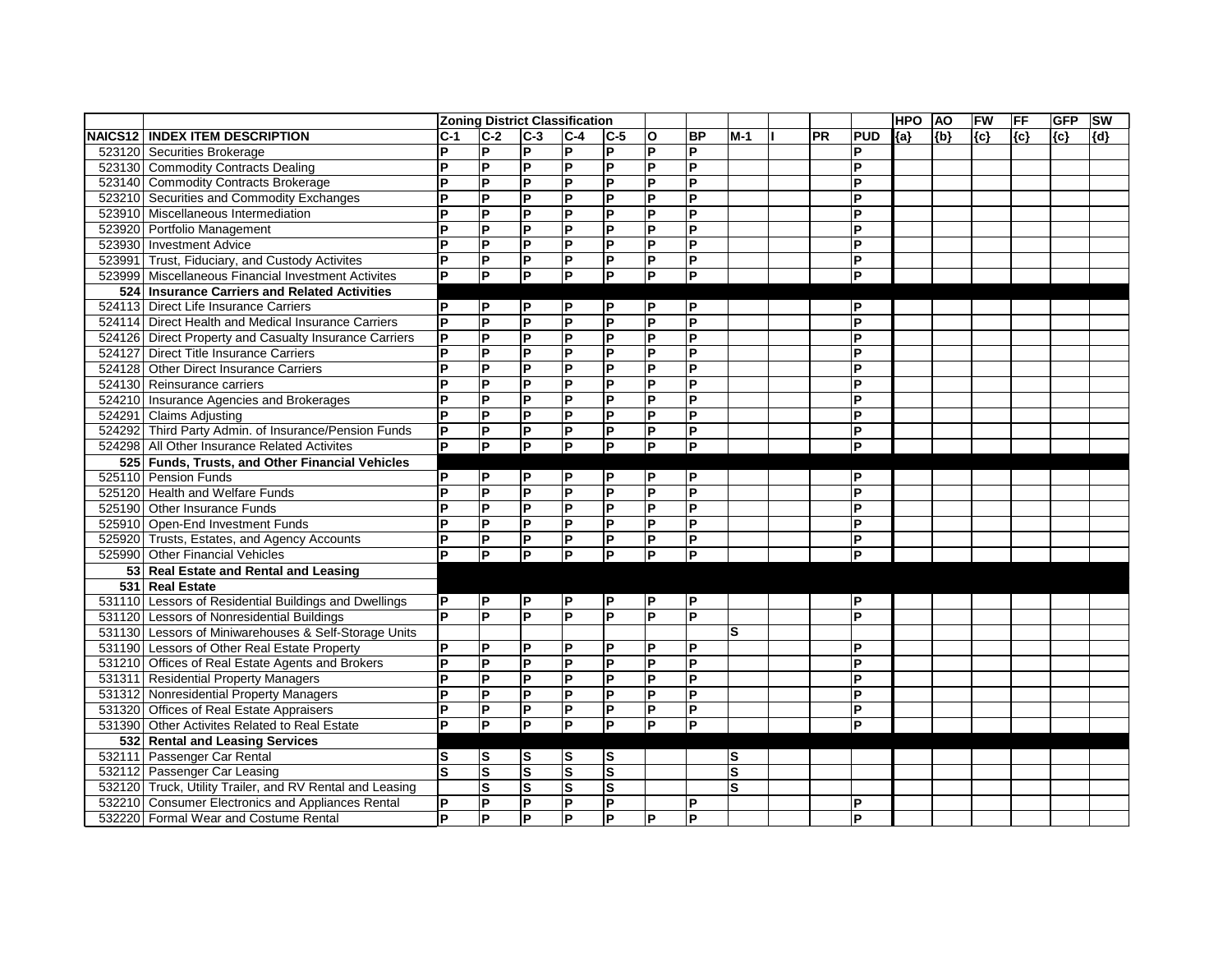|                |                                                        |                         |                         | <b>Zoning District Classification</b> |                         |                         |                         |                         |                         |    |                | <b>HPO</b> | <b>AO</b> | FW    | <b>FF</b> | <b>GFP</b> | <b>SW</b> |
|----------------|--------------------------------------------------------|-------------------------|-------------------------|---------------------------------------|-------------------------|-------------------------|-------------------------|-------------------------|-------------------------|----|----------------|------------|-----------|-------|-----------|------------|-----------|
| <b>NAICS12</b> | <b>INDEX ITEM DESCRIPTION</b>                          | $C-1$                   | $C-2$                   | $C-3$                                 | $C-4$                   | $ C-5 $                 | O                       | <b>BP</b>               | $M-1$                   | PR | <b>PUD</b>     | ${a}$      | ${b}$     | ${c}$ | $\{c\}$   | ${c}$      | {d}       |
|                | 532230 Video Tape and Disc Rental                      | P                       | <b>P</b>                | P                                     | P                       | $\mathsf{P}$            |                         | P                       |                         |    | P              |            |           |       |           |            |           |
| 532291         | Home Health Equipment Rental                           | P                       | P                       | P                                     | P                       | P                       | P                       | P                       | lP.                     |    | ΙP             |            |           |       |           |            |           |
|                | 532292 Recreational Goods Rental                       | <b>P</b>                | $\overline{P}$          | E                                     | $\overline{P}$          | P                       |                         | P                       |                         |    | l P            |            |           |       |           |            |           |
|                | 532299 All Other Consumer Goods Rental                 | D                       | $\overline{P}$          | P                                     | P                       | $\mathsf{P}$            |                         | P                       |                         |    | P              |            |           |       |           |            |           |
|                | 532310 General Rental Centers                          |                         | $\mathbf{s}$            | ls                                    | $\mathbf{s}$            | $\mathbf{s}$            |                         |                         | ls                      |    | S              |            |           |       |           |            |           |
|                | 532411 Comm. Air, Rail, & Water Transp. Equip. Rental  |                         |                         |                                       |                         |                         |                         |                         |                         |    |                |            |           |       |           |            |           |
|                | 532412 Construction, Mining, & Forestry Equip. Rental  |                         |                         |                                       |                         |                         |                         |                         |                         |    |                |            |           |       |           |            |           |
|                | 532420 Office Machinery and Equip. Rental and Leasing  | lP.                     | l P                     | P                                     | P                       | P                       | P                       | P                       | P                       |    | ΙP             |            |           |       |           |            |           |
|                | 532490 Other Commercial and Industrial Equip. Rental   |                         |                         |                                       |                         |                         |                         |                         | S                       |    | ls             |            |           |       |           |            |           |
| 533            | <b>Lessors of Nonfinancial Intangible Assets</b>       |                         |                         |                                       |                         |                         |                         |                         |                         |    |                |            |           |       |           |            |           |
| 533110         | Lessors of Nonfinancial Intangible Assets              | lP.                     | P                       | P                                     | P                       | <b>P</b>                | P                       | $\mathsf{P}$            |                         |    | IР.            |            |           |       |           |            |           |
| 54             | Professional, Scientific, & Technical Services         |                         |                         |                                       |                         |                         |                         |                         |                         |    |                |            |           |       |           |            |           |
| 541            | Professional, Scientific, & Technical Services         |                         |                         |                                       |                         |                         |                         |                         |                         |    |                |            |           |       |           |            |           |
|                | 541110 Offices of Lawyers                              | lP.                     | P                       | P                                     | P                       | P                       | P                       | P                       |                         |    | ΙP             |            |           |       |           |            |           |
| 541191         | <b>Title Abstract and Settlement Offices</b>           | D                       | <b>P</b>                | <b>P</b>                              | P                       | P                       | $\overline{P}$          | P                       |                         |    | ΙP             |            |           |       |           |            |           |
|                | 541199 All Other Legal Services                        | <b>P</b>                | P                       | P                                     | P                       | P                       | P                       | P                       |                         |    | P              |            |           |       |           |            |           |
| 541211         | <b>Offices of Certified Public Accountants</b>         | l P                     | <b>P</b>                | P                                     | P                       | $\mathsf{P}$            | $\overline{\mathsf{P}}$ | P                       |                         |    | P              |            |           |       |           |            |           |
|                | 541213 Tax Preparation Services                        | D                       | <b>P</b>                | P                                     | P                       | P                       | $\overline{P}$          | P                       |                         |    | Þ              |            |           |       |           |            |           |
|                | 541214 Payroll Services                                | P                       | P                       | P                                     | P                       | P                       | P                       | P                       |                         |    | P              |            |           |       |           |            |           |
|                | 541219 Other Accounting Services                       | P                       | $\overline{P}$          | P                                     | P                       | <b>P</b>                | $\overline{P}$          | $\overline{P}$          |                         |    | P              |            |           |       |           |            |           |
|                | 541310 Architectural Services                          | P                       | <b>P</b>                | P                                     | P                       | $\mathsf{P}$            | $\overline{\mathsf{P}}$ | P                       |                         |    | P              |            |           |       |           |            |           |
|                | 541320 Landscape Architectural Services                | P                       | <b>P</b>                | P                                     | P                       | $\mathsf{P}$            | $\overline{\mathsf{P}}$ | P                       |                         |    | P              |            |           |       |           |            |           |
|                | 541330 Engineering Services                            | ΙP                      | $\overline{P}$          | E                                     | $\overline{P}$          | Δ                       | $\overline{P}$          | $\overline{P}$          |                         |    | P              |            |           |       |           |            |           |
|                | 541340 Drafting Services                               | ΙP                      | <b>P</b>                | P                                     | <b>P</b>                | $\mathsf{P}$            | $\overline{\mathsf{P}}$ | P                       |                         |    | IP             |            |           |       |           |            |           |
|                | 541350 Building Inspection Services                    | <b>P</b>                | $\mathsf{P}$            | $\mathsf{P}$                          | P                       | $\mathsf{P}$            | P                       | P                       |                         |    | P              |            |           |       |           |            |           |
|                | 541360 Geophysical Surveying and Mapping Services      | $\overline{P}$          | $\overline{\mathsf{P}}$ | E                                     | $\overline{P}$          | L                       | $\overline{P}$          | $\overline{P}$          |                         |    | l P            |            |           |       |           |            |           |
|                | 541370 Surveying & Mapping (x. Geophysical) Services   | $\overline{P}$          | $\overline{P}$          | $\mathsf{P}$                          | $\mathsf{P}$            | $\mathsf{P}$            | $\overline{P}$          | $\overline{P}$          |                         |    | P              |            |           |       |           |            |           |
|                | 541380 Testing Laboratories                            | <b>P</b>                | <b>P</b>                | P                                     | P                       | $\mathsf{P}$            | $\overline{P}$          | P                       |                         |    | ΙP             |            |           |       |           |            |           |
|                | 541410 Interior Design Services                        | ΙP                      | <b>P</b>                | P                                     | P                       | $\mathsf{P}$            | $\overline{P}$          | P                       |                         |    | ΙP             |            |           |       |           |            |           |
|                | 541420 Industrial Design Services                      | P                       | $\overline{P}$          | P                                     | P                       | $\mathsf{P}$            | $\overline{P}$          | P                       |                         |    | P              |            |           |       |           |            |           |
|                | 541430 Graphic Design Services                         | l P                     | <b>P</b>                | P                                     | P                       | P                       | $\overline{P}$          | P                       |                         |    | P              |            |           |       |           |            |           |
|                | 541490 Other Specialized Design Services               | lS                      | <b>S</b>                | ls                                    | S                       | $\vert$ S               | ${\bf S}$               | S                       |                         |    | S              |            |           |       |           |            |           |
|                | 541511 Custom Computer Programming Services            | <b>P</b>                | $\overline{P}$          | L                                     | P                       | Δ                       | $\overline{P}$          | $\overline{P}$          |                         |    | P              |            |           |       |           |            |           |
|                | 541512 Computer Systems Design Services                | <b>P</b>                | $\overline{P}$          | L                                     | P                       | l۵                      | $\overline{\mathsf{P}}$ | P                       |                         |    | ΙP             |            |           |       |           |            |           |
|                | 541513 Computer Facilities Management Services         | P                       | P                       | P                                     | $\mathsf{P}$            | P                       | P                       | P                       |                         |    | ΙP             |            |           |       |           |            |           |
|                | 541519 Other Computer Related Services                 | ΓS                      | $\overline{\mathbf{s}}$ | Ø                                     | S                       | Ø                       | $\overline{\mathbf{s}}$ | $\overline{\mathbf{s}}$ |                         |    | $ \mathsf{s} $ |            |           |       |           |            |           |
| 541611         | Admin Mgmt./General Mgmt. Consulting Services          | $\overline{\mathsf{P}}$ | $\overline{\mathsf{P}}$ | E                                     | $\overline{P}$          | $\mathsf{P}$            | $\overline{\mathsf{P}}$ | $\overline{P}$          |                         |    | ΙP             |            |           |       |           |            |           |
|                | 541612 Human Resources Consulting Services             | lP.                     | P                       | $\mathsf{P}$                          | <b>P</b>                | $\mathsf{P}$            | P                       | P                       |                         |    | ΙP             |            |           |       |           |            |           |
|                | 541613 Marketing Consulting Services                   | P                       | $\overline{\mathbf{P}}$ | P                                     | P                       | P                       | P                       | P                       |                         |    | ΙP             |            |           |       |           |            |           |
|                | 541614 Process/Physical Dstr/Logistics Consulting Svc. | P                       | $\overline{\mathsf{P}}$ | $\mathsf{P}$                          | P                       | P                       | P                       | $\overline{\mathsf{P}}$ |                         |    | P              |            |           |       |           |            |           |
|                | 541618 Other Management Consulting Services            | ls                      | $\overline{\mathbf{s}}$ | $\vert$ S                             | S                       | $\vert$ S               | S                       | $\overline{\mathbf{s}}$ |                         |    | ls.            |            |           |       |           |            |           |
|                | 541620 Environmental Consulting Services               |                         | S                       | $\vert$ S                             | S                       | $\vert$ S               | S                       | $\overline{\mathbf{s}}$ | ls                      |    | <b>S</b>       |            |           |       |           |            |           |
|                | 541690 Other Scientific and Technical Consulting Svc.  |                         | $\overline{\mathbf{s}}$ | $\overline{\mathbf{s}}$               | $\overline{\mathbf{s}}$ | $\overline{\mathbf{s}}$ | $\overline{\mathsf{s}}$ | S                       | $\overline{\mathsf{s}}$ |    | S              |            |           |       |           |            |           |
|                | 541710 R&D in Physical, Engineering, and Life Sciences |                         | ls.                     | Ω                                     | Ω                       | $\overline{\mathbf{s}}$ | S                       | $\mathbf s$             | $\overline{s}$          |    | ls.            |            |           |       |           |            |           |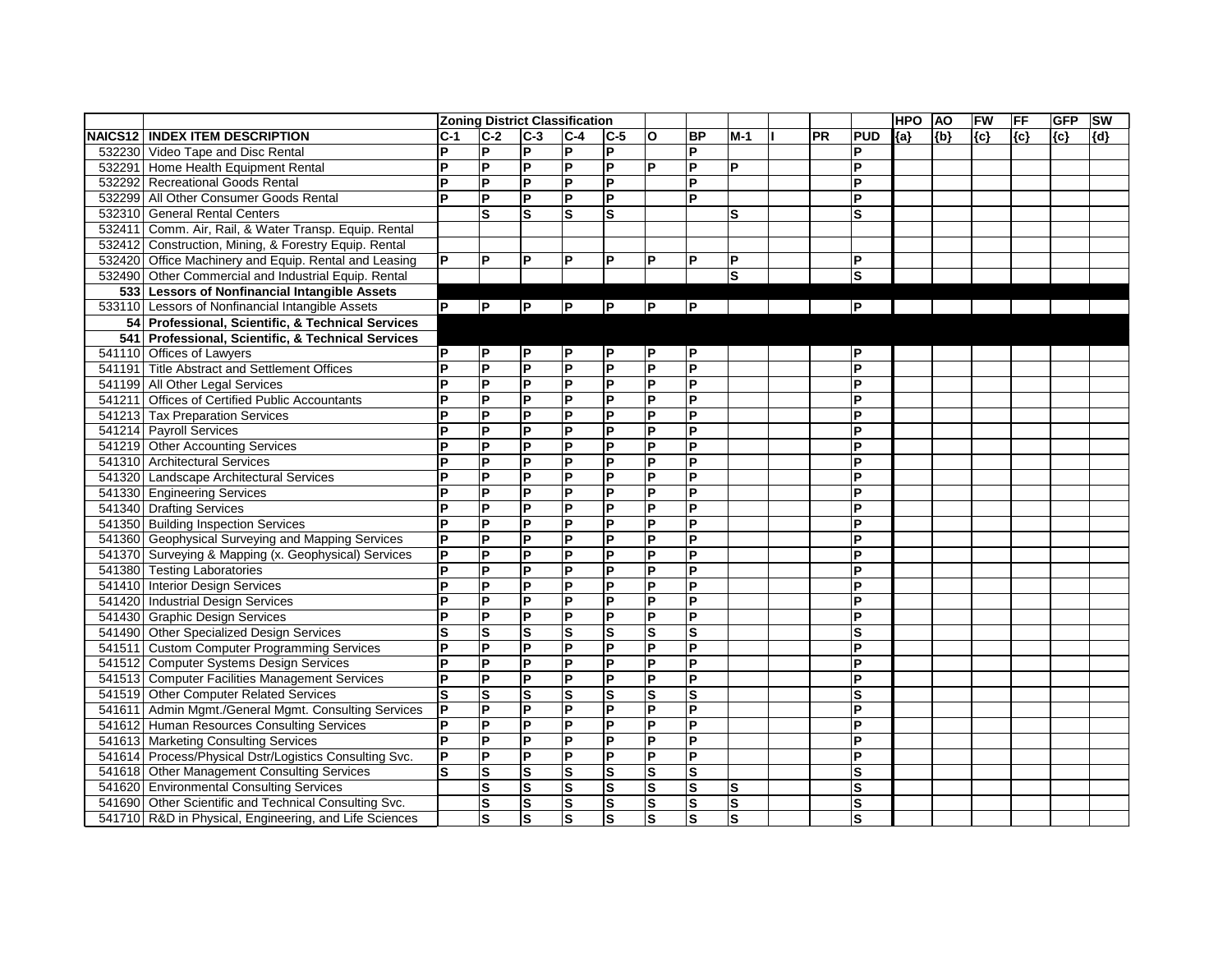|                |                                                            |                         | <b>Zoning District Classification</b> |                         |                         |                         |                         |                         |                         |           |                         | <b>HPO</b> | <b>AO</b> | FW    | <b>FF</b> | <b>GFP</b> | <b>SW</b> |
|----------------|------------------------------------------------------------|-------------------------|---------------------------------------|-------------------------|-------------------------|-------------------------|-------------------------|-------------------------|-------------------------|-----------|-------------------------|------------|-----------|-------|-----------|------------|-----------|
| <b>NAICS12</b> | <b>INDEX ITEM DESCRIPTION</b>                              | $C-1$                   | $C-2$                                 | $C-3$                   | $C-4$                   | $ C-5 $                 | $\mathbf O$             | <b>BP</b>               | $M-1$                   | <b>PR</b> | <b>PUD</b>              | ${a}$      | ${b}$     | ${c}$ | (c)       | ${c}$      | ${d}$     |
| 541711         | Research and Development in Biotechnology                  |                         | $\mathbf{s}$                          | ${\mathbf S}$           | $\vert$ S               | ${\bf S}$               | $\mathbf s$             | ls                      | ls                      |           |                         |            |           |       |           |            |           |
|                | 541712 R&D in Physical, Engineering, and Life Sciences     |                         | $\mathbf{s}$                          | $\mathbf s$             | lS.                     | $\mathbf{s}$            | $\overline{\mathbf{s}}$ | ls                      | S                       |           | S                       |            |           |       |           |            |           |
|                | 541720 R&D in the Social Sciences and Humanities           | ΙP                      | P                                     | P                       | E                       | P                       | P                       | $\mathsf{P}$            |                         |           | P                       |            |           |       |           |            |           |
|                | 541810 Advertising Agencies                                | l P                     | $\overline{P}$                        | P                       | P                       | $\overline{P}$          | $\overline{\mathsf{P}}$ | $\overline{\mathsf{P}}$ |                         |           | P                       |            |           |       |           |            |           |
|                | 541820 Public Relations Agencies                           | P                       | P                                     | P                       | $\mathsf{P}$            | P                       | P                       | lP.                     |                         |           | Þ                       |            |           |       |           |            |           |
|                | 541830 Media Buying Agencies                               | IP                      | P                                     | P                       | $\mathsf{P}$            | P                       | P                       | P                       |                         |           | P                       |            |           |       |           |            |           |
|                | 541840 Media Representatives                               | ΙP                      | $\mathsf{P}$                          | P                       | L                       | $\overline{P}$          | $\overline{P}$          | $\overline{\mathsf{P}}$ |                         |           | P                       |            |           |       |           |            |           |
|                | 541850 Display Advertising                                 | P                       | P                                     | P                       | L                       | P                       | $\overline{P}$          | $\overline{\mathsf{P}}$ | <b>P</b>                |           | P                       |            |           |       |           |            |           |
|                | 541860 Direct Mail Advertising                             | P                       | P                                     | P                       | P                       | P                       | P                       | ΙA                      | $\overline{P}$          |           | D                       |            |           |       |           |            |           |
|                | 541870 Advertising Material Distribution Services          | ΙP                      | P                                     | P                       | $\mathsf{P}$            | P                       | P                       | P                       | <b>P</b>                |           | P                       |            |           |       |           |            |           |
|                | 541890 Other Services Related to Advertising               | <b>S</b>                | $\mathbf{s}$                          | $\mathbf s$             | $\vert$ S               | $\mathbf{s}$            | S                       | S                       | $\overline{\mathbf{s}}$ |           | $\mathbf{s}$            |            |           |       |           |            |           |
| 541910         | Marketing Research and Public Opinion Polling              | $\overline{P}$          | $\overline{P}$                        | P                       | E                       | P                       | $\overline{P}$          | $\mathsf{P}$            |                         |           | Þ                       |            |           |       |           |            |           |
| 541921         | Photography Studios, Portrait                              | ΙP                      | P                                     | P                       | $\mathsf{P}$            | P                       | P                       | P                       |                         |           | Þ                       |            |           |       |           |            |           |
| 541922         | <b>Commercial Photography</b>                              | <b>P</b>                | P                                     | P                       | L                       | $\overline{P}$          | $\overline{P}$          | $\overline{\mathsf{P}}$ |                         |           | P                       |            |           |       |           |            |           |
| 541930         | <b>Translation and Interpretation Services</b>             | <b>P</b>                | P                                     | P                       | P.                      | P                       | P                       | $\overline{\mathsf{P}}$ |                         |           | P                       |            |           |       |           |            |           |
| 541940         | <b>Veterinary Services</b>                                 |                         | $\mathbf S$                           | $\vert$ S               | $\vert$ S               | $\mathbf s$             |                         | $\vert$ S               | lS                      |           | S                       |            |           |       |           |            |           |
| 541990         | All Other Prof, Scientific, and Technical Services         |                         | $\overline{\mathbf{s}}$               | $\overline{\mathbf{s}}$ | $\overline{\mathbf{s}}$ | $\overline{\mathbf{s}}$ | $\mathbf s$             | ls                      | ls                      |           | $\overline{\mathbf{s}}$ |            |           |       |           |            |           |
| 55             | <b>Management of Companies and Enterprises</b>             |                         |                                       |                         |                         |                         |                         |                         |                         |           |                         |            |           |       |           |            |           |
| 551            | <b>Management of Companies and Enterprises</b>             |                         |                                       |                         |                         |                         |                         |                         |                         |           |                         |            |           |       |           |            |           |
|                | 551111 Offices of Bank Holding Companies                   | P                       | P                                     | P                       | P                       | P                       | P                       | P                       |                         |           | P                       |            |           |       |           |            |           |
|                | 551112 Offices of Other Holding Companies                  | $\overline{P}$          | $\overline{P}$                        | P                       | $\overline{P}$          | $\overline{\mathsf{P}}$ | $\overline{P}$          | $\overline{\mathsf{P}}$ |                         |           | P                       |            |           |       |           |            |           |
|                | 551114 Corp., Subsidiary, & Regional Managing Offices      | $\overline{\mathsf{P}}$ | $\overline{P}$                        | lд                      | $\overline{P}$          | $\overline{\mathsf{P}}$ | $\overline{P}$          | $\overline{\mathsf{P}}$ |                         |           | Þ                       |            |           |       |           |            |           |
|                | 56 Support, Waste Mgmt., and Remediation Svc.              |                         |                                       |                         |                         |                         |                         |                         |                         |           |                         |            |           |       |           |            |           |
| 561            | <b>Administrative and Support Services</b>                 |                         |                                       |                         |                         |                         |                         |                         |                         |           |                         |            |           |       |           |            |           |
| 561110         | <b>Office Administrative Services</b>                      | IP                      | <b>P</b>                              | $\mathsf{P}$            | $\mathsf{P}$            | P                       | ΙP                      | P                       |                         |           | P                       |            |           |       |           |            |           |
| 561210         | <b>Facilities Support Services</b>                         | ΙP                      | P                                     | P                       | P                       | P                       | P                       | $\overline{\mathsf{P}}$ |                         |           | P                       |            |           |       |           |            |           |
| 561311         | <b>Employment Placement Agencies</b>                       | ΙP                      | $\mathsf{P}$                          | P                       | $\overline{P}$          | $\overline{P}$          | $\overline{P}$          | $\overline{\mathsf{P}}$ |                         |           | P                       |            |           |       |           |            |           |
| 561312         | <b>Executive Search Services</b>                           | ΙP                      | P                                     | P                       | L                       | P                       | $\overline{P}$          | $\overline{\mathsf{P}}$ |                         |           | P                       |            |           |       |           |            |           |
| 561320         | <b>Temporary Help Services</b>                             | ΙP                      | P                                     | P                       | $\mathsf{P}$            | P                       | P                       | lP.                     |                         |           | Þ                       |            |           |       |           |            |           |
| 561330         | <b>Professional Employer Organizations</b>                 | IP                      | $\mathsf{P}$                          | P                       | $\mathsf{P}$            | P                       | P                       | <b>P</b>                |                         |           | P                       |            |           |       |           |            |           |
|                | 561410 Document Preparation Services                       | l P                     | P                                     | P                       | $\mathsf{P}$            | P                       | P                       | P                       |                         |           | P                       |            |           |       |           |            |           |
| 561421         | <b>Telephone Answering Services</b>                        | l P                     | P                                     | P                       | $\mathsf{P}$            | P                       | P                       | lP.                     |                         |           | D                       |            |           |       |           |            |           |
| 561422         | Telemarketing Bureaus & Other Contact Centers              | ΙP                      | $\mathsf{P}$                          | P                       | P                       | P                       | P                       | P                       |                         |           | P                       |            |           |       |           |            |           |
|                | 561431 Private Mail Centers                                |                         | $\mathbf{s}$                          | $\overline{\mathbf{s}}$ | Ω                       | $\overline{\mathbf{s}}$ | $\overline{\mathbf{s}}$ | $\overline{P}$          | ls                      |           | P                       |            |           |       |           |            |           |
|                | 561439 Other Business Svc. Centers (incl. Copy Shops)      | ls.                     | <b>S</b>                              | ls                      | ls                      | ls                      | ls                      | ls                      |                         |           | ls                      |            |           |       |           |            |           |
|                | 561440 Collection Agencies                                 | $\overline{\mathsf{P}}$ | $\overline{P}$                        | $\overline{P}$          | $\overline{P}$          | $\overline{P}$          | $\overline{P}$          | $\overline{P}$          |                         |           | ΙA                      |            |           |       |           |            |           |
|                | 561450 Credit Bureaus                                      | l P                     | $\overline{P}$                        | P                       | $\overline{P}$          | $\overline{P}$          | $\overline{P}$          | $\overline{P}$          |                         |           | P                       |            |           |       |           |            |           |
|                | 561491 Repossession Services                               |                         |                                       |                         |                         |                         |                         |                         |                         |           |                         |            |           |       |           |            |           |
|                | 561492 Court Reporting and Stenotype Services              | P                       | P                                     | P                       | P                       | ΙP                      | P                       | P                       |                         |           | P                       |            |           |       |           |            |           |
|                | 561499 All Other Business Support Services                 | lS                      | ${\bf S}$                             | S                       | <b>S</b>                | ls                      | ${\bf S}$               | ls                      |                         |           | S                       |            |           |       |           |            |           |
|                | 561510 Travel Agencies                                     | lP.                     | $\overline{P}$                        | P                       | L                       | <b>P</b>                | $\overline{P}$          | $\overline{\mathsf{P}}$ |                         |           | <b>P</b>                |            |           |       |           |            |           |
|                | 561520 Tour Operators                                      | ΙP                      | $\overline{P}$                        | P                       | $\mathsf{P}$            | P                       | $\overline{P}$          | $\overline{\mathsf{P}}$ |                         |           | P                       |            |           |       |           |            |           |
|                | 561591 Convention and Visitors Bureaus                     | l P                     | P                                     | P                       | P                       | P                       | P                       | P                       |                         |           | ΙP                      |            |           |       |           |            |           |
|                | 561599 All Other Travel Arrangement and Reservation Svc. S |                         | S                                     | $\vert$ S               | Ω                       | <b>S</b>                | $\overline{\mathbf{s}}$ | $\overline{s}$          |                         |           | $\vert$ S               |            |           |       |           |            |           |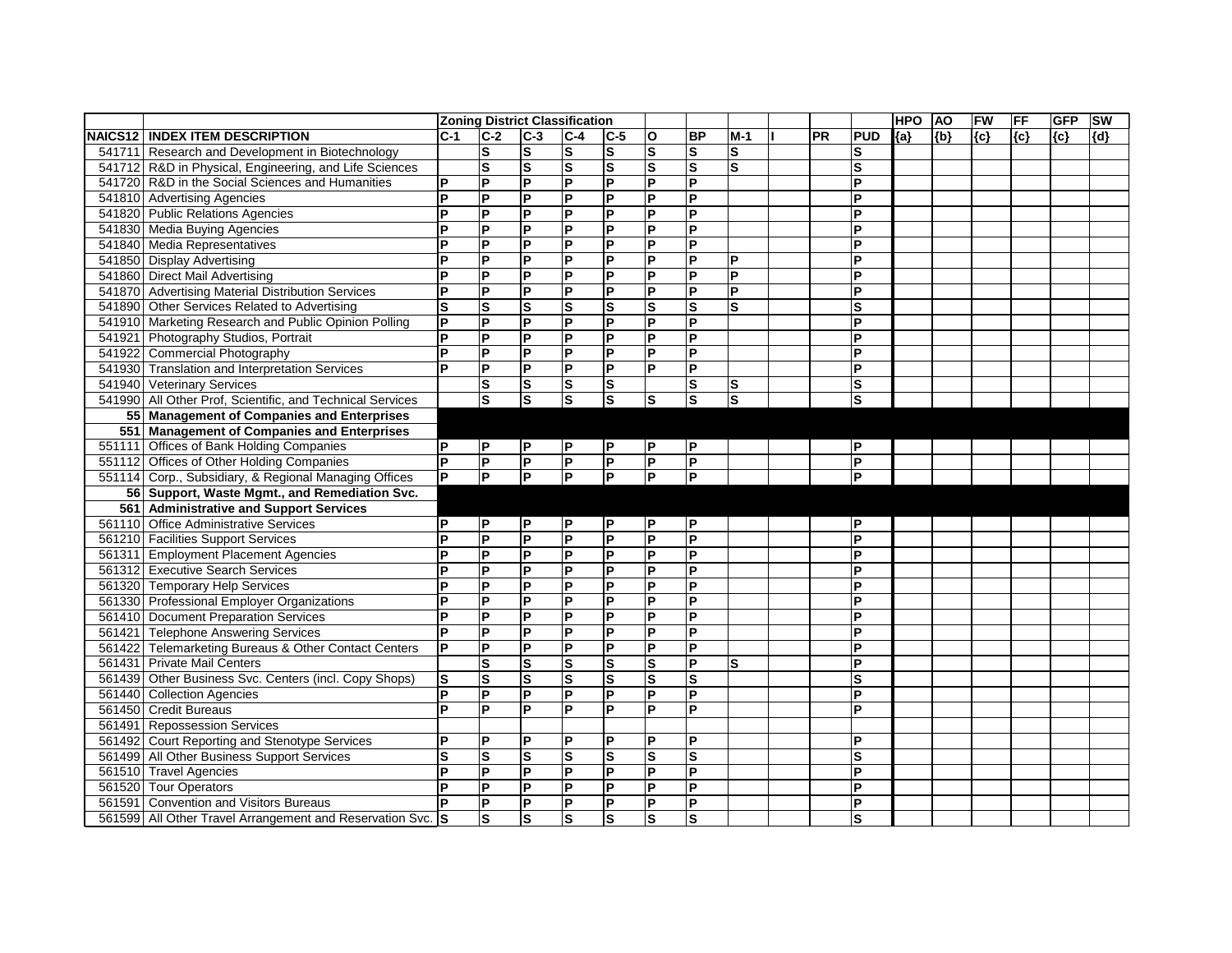|                |                                                         | <b>Zoning District Classification</b> |                         |                         |                         |                         |                         |                         |                         |              |           | <b>HPO</b>              | <b>AO</b> | FW    | <b>FF</b> | <b>GFP</b> | <b>SW</b> |       |
|----------------|---------------------------------------------------------|---------------------------------------|-------------------------|-------------------------|-------------------------|-------------------------|-------------------------|-------------------------|-------------------------|--------------|-----------|-------------------------|-----------|-------|-----------|------------|-----------|-------|
| <b>NAICS12</b> | <b>INDEX ITEM DESCRIPTION</b>                           | $C-1$                                 | $C-2$                   | $C-3$                   | $C-4$                   | $ C-5 $                 | $\mathbf{o}$            | <b>BP</b>               | $M-1$                   |              | <b>PR</b> | <b>PUD</b>              | ${a}$     | ${b}$ | ${c}$     | {c}        | ${c}$     | ${d}$ |
| 561611         | <b>Investigation Services</b>                           | P                                     | P                       | P                       | $\mathsf{P}$            | P                       | P                       | $\overline{P}$          |                         |              |           | P                       |           |       |           |            |           |       |
|                | 561612 Security Guards and Patrol Services              |                                       |                         |                         |                         |                         |                         | ls                      | ls                      |              |           | S                       |           |       |           |            |           |       |
|                | 561613 Armored Car Services                             |                                       |                         |                         |                         |                         |                         | $\mathbf{s}$            | S                       |              |           | S                       |           |       |           |            |           |       |
|                | 561621 Security Systems Services (except Locksmiths)    | P                                     | P                       | P                       | $\mathsf{P}$            | P                       |                         | E                       | $\overline{P}$          |              |           | Þ                       |           |       |           |            |           |       |
|                | 561622 Locksmiths                                       | IP                                    | P                       | P                       | Þ                       | P                       |                         | P                       | <b>P</b>                |              |           | D                       |           |       |           |            |           |       |
|                | 561710 Exterminating and Pest Control Services          |                                       |                         |                         |                         |                         |                         |                         | $\mathbf{s}$            |              |           | S                       |           |       |           |            |           |       |
|                | 561720 Janitorial Services                              |                                       | $\mathbf{s}$            | S                       | lS.                     | ${\bf S}$               |                         | lS                      | ls                      |              |           | $\mathbf{s}$            |           |       |           |            |           |       |
|                | 561730 Landscaping Services                             |                                       | $\mathbf{s}$            | $\mathbf s$             | Ω                       | $\mathbf{s}$            |                         | $\overline{\mathbf{s}}$ | ls                      |              |           | S                       |           |       |           |            |           |       |
|                | 561740 Carpet and Upholstery Cleaning Services          |                                       | $\mathbf{s}$            | $\mathbf s$             | $\vert$ S               | $\mathbf{s}$            |                         | $\overline{\mathbf{s}}$ | ls                      |              |           | S                       |           |       |           |            |           |       |
|                | 561790 Other Services to Buildings and Dwellings        |                                       | $\mathbf{s}$            | ${\mathbf S}$           | $\vert$ S               | $\mathbf{s}$            |                         | $\vert$ S               | ls                      |              |           | $\mathbf{s}$            |           |       |           |            |           |       |
|                | 561910 Packaging and Labeling Services                  |                                       | $\mathbf{s}$            | $\overline{\mathbf{s}}$ | $\overline{\mathbf{s}}$ | $\overline{\mathbf{s}}$ |                         | $\overline{\mathbf{s}}$ | S                       |              |           | $\mathbf{s}$            |           |       |           |            |           |       |
|                | 561920 Convention and Trade Show Organizers             |                                       | $\mathbf S$             | $\vert$ S               | S                       | S                       | S                       | ls                      | $\overline{\mathsf{s}}$ |              |           | S                       |           |       |           |            |           |       |
|                | 561990 All Other Support Services                       |                                       | $\mathbf S$             | $\vert$ S               | S                       | ls                      | $\overline{\mathbf{s}}$ | ls                      | ls                      |              |           | $\mathbf{s}$            |           |       |           |            |           |       |
| 562            | <b>Waste Management and Remediation Svc.</b>            |                                       |                         |                         |                         |                         |                         |                         |                         |              |           |                         |           |       |           |            |           |       |
|                | 562111 Solid Waste Collection                           |                                       |                         |                         |                         |                         |                         |                         |                         |              |           |                         |           |       |           |            |           |       |
|                | 562112 Hazardous Waste Collection                       |                                       |                         |                         |                         |                         |                         |                         |                         |              |           |                         |           |       |           |            |           |       |
|                | 562119 Other Waste Collection                           |                                       |                         |                         |                         |                         |                         |                         |                         |              |           |                         |           |       |           |            |           |       |
|                | 562211 Hazardous Waste Treatment and Disposal           |                                       |                         |                         |                         |                         |                         |                         |                         |              |           |                         |           |       |           |            |           |       |
|                | 562212 Solid Waste Landfill                             |                                       |                         |                         |                         |                         |                         |                         |                         |              |           |                         |           |       |           |            |           |       |
|                | 562213 Solid Waste Combustors and Incinerators          |                                       |                         |                         |                         |                         |                         |                         |                         |              |           |                         |           |       |           |            |           |       |
|                | 562219 Other Nonhazardous Waste Treatment/Disposal      |                                       |                         |                         |                         |                         |                         |                         |                         |              |           |                         |           |       |           |            |           |       |
|                | 562910 Remediation Services                             |                                       |                         |                         |                         |                         |                         |                         |                         |              |           |                         |           |       |           |            |           |       |
|                | 562920 Materials Recovery Facilities                    |                                       |                         |                         |                         |                         |                         |                         |                         |              |           |                         |           |       |           |            |           |       |
|                | 562991 Septic Tank and Related Services                 |                                       |                         |                         |                         |                         |                         |                         |                         |              |           |                         |           |       |           |            |           |       |
|                | 562998 All Other Misc. Waste Management Services        |                                       |                         |                         |                         |                         |                         |                         |                         |              |           |                         |           |       |           |            |           |       |
| 61             | <b>Educational Services</b>                             |                                       |                         |                         |                         |                         |                         |                         |                         |              |           |                         |           |       |           |            |           |       |
| 611            | <b>Educational Services</b>                             |                                       |                         |                         |                         |                         |                         |                         |                         |              |           |                         |           |       |           |            |           |       |
|                | 611110 Elementary and Secondary Schools                 |                                       |                         |                         |                         |                         |                         |                         |                         | $\mathsf{P}$ |           | ΙP                      |           |       |           |            |           |       |
|                | 611210 Junior Colleges                                  |                                       |                         |                         |                         |                         |                         |                         |                         | P            |           | Þ                       |           |       |           |            |           |       |
|                | 611310 Colleges, Universities, and Professional Schools |                                       | $\mathbf{s}$            |                         |                         |                         |                         |                         |                         | P            |           | P                       |           |       |           |            |           |       |
|                | 611410 Business and Secretarial Schools                 |                                       | $\mathbf{s}$            | $\mathbf s$             | ls                      | $\mathbf{s}$            |                         | $\overline{\mathsf{s}}$ |                         |              |           | P                       |           |       |           |            |           |       |
|                | 611420 Computer Training                                |                                       | $\mathbf S$             | ${\mathbf S}$           | Ω                       | $\mathbf{s}$            |                         | $\overline{\mathbf{s}}$ |                         |              |           | D                       |           |       |           |            |           |       |
|                | 611430 Professional and Mgmt. Development Training      |                                       | S                       | ${\mathbf S}$           | $\vert$ S               | ${\bf S}$               |                         | $\vert$ S               |                         |              |           | P                       |           |       |           |            |           |       |
|                | 611511 Cosmetology and Barber Schools                   |                                       | $\mathbf{s}$            | $\mathbf s$             | Ω                       | $\overline{\mathbf{s}}$ |                         | Ω                       |                         |              |           | P                       |           |       |           |            |           |       |
|                | 611512 Flight Training                                  |                                       | ${\bf S}$               | ls                      | ls                      | ls                      |                         | ls                      |                         |              |           | ΙP                      |           |       |           |            |           |       |
|                | 611513 Apprenticeship Training                          |                                       | $\mathbf{s}$            | Ø                       | $\overline{\mathbf{s}}$ | S                       |                         | $\overline{\mathbf{s}}$ |                         |              |           | P                       |           |       |           |            |           |       |
|                | 611519 Other Technical and Trade Schools                |                                       | $\overline{\mathbf{s}}$ | Ω                       | S                       | $\overline{\mathbf{s}}$ |                         | $\overline{\mathsf{s}}$ |                         |              |           | $\overline{\mathbf{s}}$ |           |       |           |            |           |       |
|                | 611610 Fine Arts Schools                                | D                                     | $\mathsf{P}$            | P                       | $\overline{P}$          | $\overline{\mathsf{P}}$ |                         | $\overline{\mathsf{P}}$ |                         |              |           | Þ                       |           |       |           |            |           |       |
|                | 611620 Sports and Recreation Instruction                |                                       | $\mathbf S$             | lS.                     | <b>S</b>                | S                       |                         | ls                      |                         |              |           | P                       |           |       |           |            |           |       |
|                | 611630 Language Schools                                 |                                       | P                       | P                       | P                       | P                       |                         | P                       |                         |              |           | P                       |           |       |           |            |           |       |
|                | 611691 Exam Preparation and Tutoring                    |                                       | P                       | P                       | L                       | P                       |                         | $\overline{\mathsf{P}}$ |                         |              |           | P                       |           |       |           |            |           |       |
|                | 611692 Automobile Driving Schools                       |                                       | P                       | P                       | $\mathsf{P}$            | $\overline{P}$          |                         | $\overline{\mathsf{P}}$ |                         |              |           | P                       |           |       |           |            |           |       |
|                | 611699 All Other Miscellaneous Schools and Instruction  |                                       | ${\bf S}$               | S                       | <b>S</b>                | <b>S</b>                |                         | ls                      |                         |              |           | lS                      |           |       |           |            |           |       |
|                | 611710 Educational Support Services                     | P                                     | $\overline{P}$          | E                       | $\overline{P}$          | $\overline{\mathsf{P}}$ | P                       | $\overline{\mathsf{P}}$ |                         |              |           | <b>P</b>                |           |       |           |            |           |       |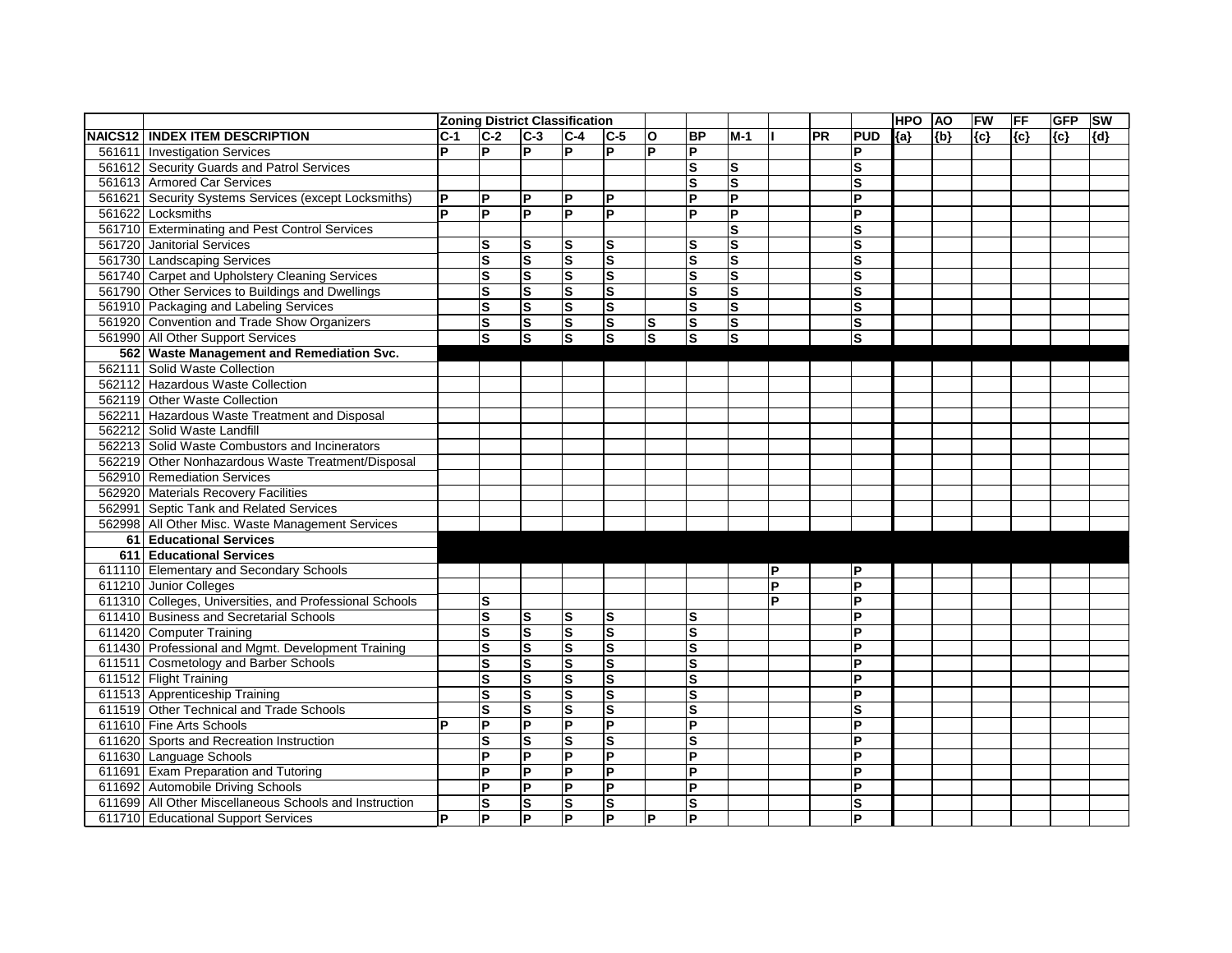|        |                                                         | <b>Zoning District Classification</b> |                |                         |                         |                         |                         |                         |       |                         |           |                | <b>HPO</b> | <b>AO</b> | FW    | <b>FF</b> | <b>GFP</b> | <b>SW</b> |
|--------|---------------------------------------------------------|---------------------------------------|----------------|-------------------------|-------------------------|-------------------------|-------------------------|-------------------------|-------|-------------------------|-----------|----------------|------------|-----------|-------|-----------|------------|-----------|
|        | <b>NAICS12   INDEX ITEM DESCRIPTION</b>                 | $C-1$                                 | $C-2$          | $ C-3 $ $ C-4 $         |                         | $C-5$                   | $ 0\rangle$             | <b>BP</b>               | $M-1$ |                         | <b>PR</b> | <b>PUD</b>     | ${a}$      | ${b}$     | ${c}$ | $\{c\}$   | ${c}$      | [{d}      |
|        | 62 Health Care and Social Assistance                    |                                       |                |                         |                         |                         |                         |                         |       |                         |           |                |            |           |       |           |            |           |
| 621    | <b>Ambulatory Health Care Services</b>                  |                                       |                |                         |                         |                         |                         |                         |       |                         |           |                |            |           |       |           |            |           |
|        | 621111 Offices of Physicians                            | S                                     | P              | P                       | P                       | $\mathsf{P}$            | P                       | P                       |       |                         |           | ΙP             |            |           |       |           |            |           |
| 621112 | Offices of Physicians, Mental Health Specialists        | $\mathbf{s}$                          | S              | $\overline{\mathbf{s}}$ | $\overline{\mathbf{s}}$ | $\overline{\mathbf{s}}$ | $\overline{\mathbf{s}}$ | $\overline{\mathbf{s}}$ |       |                         |           | $\mathbf{s}$   |            |           |       |           |            |           |
|        | 621210 Offices of Dentists                              | S                                     | $\overline{P}$ | E                       | $\overline{P}$          | P                       | $\overline{P}$          | $\overline{P}$          |       |                         |           | P              |            |           |       |           |            |           |
|        | 621310 Offices of Chiropractors                         | S                                     | $\mathsf{P}$   | $\overline{P}$          | P                       | P                       | P                       | P                       |       |                         |           | P              |            |           |       |           |            |           |
|        | 621320 Offices of Optometrists                          | S                                     | $\overline{P}$ | L                       | $\overline{P}$          | $\overline{\mathsf{P}}$ | $\overline{P}$          | $\overline{\mathsf{P}}$ |       |                         |           | P              |            |           |       |           |            |           |
|        | 621330 Offices of Mental Health Practitioners           | S                                     | ls             | Ω                       | $\overline{\mathbf{s}}$ | $\mathbf S$             | $\mathbf s$             | S                       |       |                         |           | S              |            |           |       |           |            |           |
|        | 621340 Offices of Physical, Occup, & Speech Therapists  | $\mathbf{s}$                          | <b>P</b>       | P                       | $\overline{P}$          | P                       | P                       | P                       |       |                         |           | P              |            |           |       |           |            |           |
| 621391 | <b>Offices of Podiatrists</b>                           | $\mathbf s$                           | <b>P</b>       | $\mathsf{P}$            | P                       | P                       | P                       | P                       |       |                         |           | P              |            |           |       |           |            |           |
|        | 621399 Offices of All Other Misc. Health Practitioners  | $\overline{\mathsf{P}}$               | <b>P</b>       | Ιd                      | P                       | P                       | P                       | P                       |       |                         |           | P              |            |           |       |           |            |           |
| 621399 | Offices of All Other Misc. Health Practitioners         | ${\bf S}$                             | S              | ls                      | $\mathbf{s}$            | ${\bf S}$               | $\mathbf{s}$            | S                       |       |                         |           | S              |            |           |       |           |            |           |
|        | 621410 Family Planning Centers                          | S                                     | <b>P</b>       | P                       | P                       | P                       | P                       | P                       |       |                         |           | P              |            |           |       |           |            |           |
|        | 621420 Outpatient Mental Health/Subst. Abuse Centers    |                                       |                |                         |                         |                         |                         |                         |       |                         |           |                |            |           |       |           |            |           |
|        | 621491 HMO Medical Centers                              | S                                     | P              | P                       | P                       | P                       | P                       | P                       |       |                         |           | ΙP             |            |           |       |           |            |           |
|        | 621492 Kidney Dialysis Centers                          | S                                     | <b>P</b>       | P                       | P                       | P                       | P                       | P                       |       |                         |           | Þ              |            |           |       |           |            |           |
|        |                                                         |                                       |                |                         |                         |                         |                         |                         |       |                         |           |                |            |           |       |           |            |           |
|        | 621493 Freestanding Ambulatory Surgical/Emer. Centers   |                                       | ls             | ls                      | ls                      | lS.                     |                         |                         |       |                         |           | ΙP             |            |           |       |           |            |           |
|        | 621498 All Other Outpatient Care Centers                | S                                     | $\mathsf{P}$   | $\mathsf{P}$            | $\overline{P}$          | P                       | P                       | P                       |       |                         |           | P              |            |           |       |           |            |           |
|        | 621511 Medical Laboratories                             | $\overline{\mathbf{s}}$               | $\overline{P}$ | Δ                       | $\overline{P}$          | P                       | $\overline{P}$          | P                       |       |                         |           | P              |            |           |       |           |            |           |
|        | 621512 Diagnostic Imaging Centers                       | $\overline{\mathbf{s}}$               | $\overline{P}$ | E                       | $\overline{P}$          | $\overline{P}$          | $\overline{P}$          | $\overline{P}$          |       |                         |           | P              |            |           |       |           |            |           |
|        | 621610 Home Health Care Services                        | S                                     | <b>P</b>       | P                       | P                       | P                       | P                       | P                       |       |                         |           | P              |            |           |       |           |            |           |
|        | 621910 Ambulance Services                               |                                       |                |                         |                         |                         |                         |                         |       |                         |           |                |            |           |       |           |            |           |
|        | 621991 Blood and Organ Banks                            |                                       |                |                         | $\mathbf{s}$            | S                       |                         |                         |       |                         |           |                |            |           |       |           |            |           |
|        | 621999 All Other Misc. Ambulatory Health Care Services  | S                                     | <b>S</b>       | ls                      | Ω                       | Ω                       | <b>S</b>                | ${\bf S}$               |       |                         |           | ls             |            |           |       |           |            |           |
|        | 622 Hospitals                                           |                                       |                |                         |                         |                         |                         |                         |       |                         |           |                |            |           |       |           |            |           |
|        | 622110 General Medical and Surgical Hospitals           |                                       |                |                         | P                       | P                       |                         | P                       |       |                         |           | ΙP             |            |           |       |           |            |           |
|        | 622210 Psychiatric and Substance Abuse Hospitals        |                                       |                |                         |                         |                         |                         | S                       |       |                         |           | İΡ             |            |           |       |           |            |           |
|        | 622310 Speciality Hospitals (exc. Psych./Subst. Abuse)  |                                       |                |                         |                         |                         |                         | S                       |       |                         |           | l P            |            |           |       |           |            |           |
|        | 623 Nursing and Residential Care Facilities             |                                       |                |                         |                         |                         |                         |                         |       |                         |           |                |            |           |       |           |            |           |
|        | 623110 Nursing Care Facilities                          |                                       |                |                         |                         |                         |                         |                         |       | P                       |           | ΙP             |            |           |       |           |            |           |
|        | 623210 Residential Mental Retardation Facilities        |                                       |                |                         |                         |                         |                         |                         |       |                         |           | ΙP             |            |           |       |           |            |           |
|        | 623220 Res. Mental Health/Substance Abuse Facilities    |                                       |                |                         |                         |                         |                         |                         |       |                         |           | l P            |            |           |       |           |            |           |
|        | 623311 Continuing Care Retirement Communities           |                                       |                |                         |                         |                         |                         |                         |       | D                       |           | lp             |            |           |       |           |            |           |
|        | 623312 Homes for the Elderly                            |                                       |                |                         |                         |                         |                         |                         |       | $\overline{P}$          |           | lP.            |            |           |       |           |            |           |
|        | 623990 Other Residential Care Facilities                |                                       |                |                         |                         |                         |                         |                         |       |                         |           |                |            |           |       |           |            |           |
|        | 624 Social Assistance                                   |                                       |                |                         |                         |                         |                         |                         |       |                         |           |                |            |           |       |           |            |           |
|        | 624110 Child and Youth Services                         |                                       | <b>S</b>       | ls                      | <b>S</b>                | S                       | ls                      | S                       |       |                         |           | ΙP             |            |           |       |           |            |           |
|        | 624120 Services for Elderly & Persons with Disabilities |                                       | S              | $\overline{\mathsf{s}}$ | $\overline{\mathbf{s}}$ | Ω                       | ls                      | S                       |       |                         |           | <b>P</b>       |            |           |       |           |            |           |
|        | 624190 Other Individual and Family Services             |                                       | <b>S</b>       | Ω                       | S                       | $\vert$ S               | <b>S</b>                | S                       |       | S                       |           | ls             |            |           |       |           |            |           |
|        | 624210 Community Food Services                          |                                       | ΙS             | Ω                       | $\overline{\mathbf{s}}$ | Ø                       | $\mathbf{s}$            | $\mathbf s$             |       | $\overline{\mathbf{s}}$ |           | ΙP             |            |           |       |           |            |           |
|        | 624221 Temporary Shelters                               |                                       |                |                         |                         |                         |                         |                         |       |                         |           | ΙP             |            |           |       |           |            |           |
|        | 624229 Other Community Housing Services                 |                                       |                |                         |                         |                         |                         |                         |       |                         |           | ls             |            |           |       |           |            |           |
|        | 624230 Emergency and Other Relief Services              |                                       |                |                         |                         |                         |                         | S                       | ls.   |                         |           | $\overline{P}$ |            |           |       |           |            |           |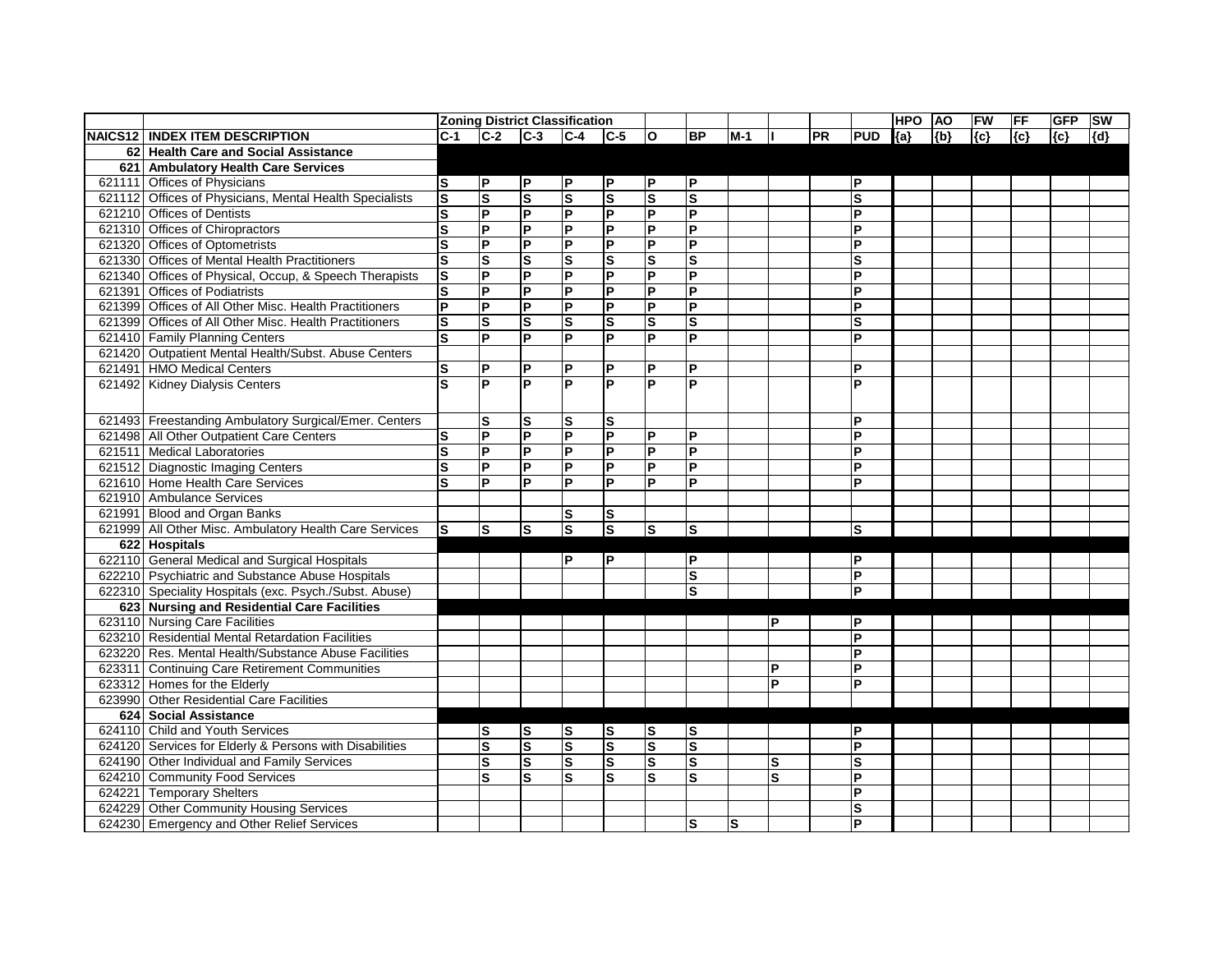|                                                          | <b>Zoning District Classification</b> |                         |                         |                         |                         |                         |                         |              |    |              |                         | <b>HPO</b> | <b>AO</b> | FW    | <b>FF</b> | <b>GFP</b> | <b>SW</b> |
|----------------------------------------------------------|---------------------------------------|-------------------------|-------------------------|-------------------------|-------------------------|-------------------------|-------------------------|--------------|----|--------------|-------------------------|------------|-----------|-------|-----------|------------|-----------|
| <b>INAICS12 INDEX ITEM DESCRIPTION</b>                   | $C-1$                                 | $C-2$                   | $C-3$                   | $C-4$                   | $C-5$                   | lo.                     | <b>BP</b>               | $M-1$        |    | <b>PR</b>    | <b>PUD</b>              | ${a}$      | ${b}$     | ${c}$ | {c}       | ${c}$      | ${d}$     |
| 624310 Vocational Rehabilitation Services                |                                       | $\vert$ S               | <b>S</b>                | $\vert$ S               | <b>S</b>                | $ \mathsf{s} $          | $\vert$ S               | ls           |    |              | ls                      |            |           |       |           |            |           |
| 624410 Child Day Care Services                           |                                       | ls                      | S                       | $\overline{s}$          | $\overline{s}$          | ls                      | $\overline{\mathbf{s}}$ | डि           | ls |              | lP.                     |            |           |       |           |            |           |
| 71 Arts, Entertainment, and Recreation                   |                                       |                         |                         |                         |                         |                         |                         |              |    |              |                         |            |           |       |           |            |           |
| 711 Perf Arts/Sepctator Sports/Related Industries        |                                       |                         |                         |                         |                         |                         |                         |              |    |              |                         |            |           |       |           |            |           |
| 711110 Theater Companies and Dinner Theaters             |                                       | lS                      | S                       | S                       | lS                      |                         | lS                      |              |    |              | ΙP                      |            |           |       |           |            |           |
| 711120 Dance Companies                                   |                                       | $\overline{\mathbf{s}}$ | <b>S</b>                | Ω                       | $\mathbf{s}$            |                         | $\mathbf{s}$            |              |    |              | P                       |            |           |       |           |            |           |
| 711130 Musical Groups and Artists                        |                                       | Ω                       | ${\bf S}$               | Ω                       | $\overline{\mathbf{s}}$ |                         | $\mathbf s$             |              |    |              | l P                     |            |           |       |           |            |           |
| 711190 Other Performing Arts Companies                   |                                       | $\overline{\mathbf{s}}$ | $\overline{\mathbf{s}}$ | $\overline{\mathsf{s}}$ | $\overline{\mathbf{s}}$ |                         | $\overline{\mathbf{s}}$ |              |    |              | $\overline{\mathbf{s}}$ |            |           |       |           |            |           |
| 711211 Sports Teams and Clubs                            |                                       |                         |                         |                         |                         |                         |                         |              |    |              | S                       |            |           |       |           |            |           |
| 711212 Racetracks                                        |                                       |                         |                         |                         |                         |                         |                         |              |    |              |                         |            |           |       |           |            |           |
| 711219 Other Spectator Sports                            |                                       |                         |                         |                         |                         |                         |                         |              |    |              |                         |            |           |       |           |            |           |
| 711310 Promoters of Performing Arts/Sports w/Facilities  |                                       |                         |                         |                         |                         |                         |                         |              |    |              |                         |            |           |       |           |            |           |
| 711320 Promoters of Perf. Arts/Sports without Facilities | P                                     | $\mathsf{P}$            | P                       | P                       | P                       | ΙP                      | P                       |              |    |              | P                       |            |           |       |           |            |           |
| 711410 Agents and Managers for Misc. Public Figures      | $\overline{\mathsf{P}}$               | l<br>A                  | P                       | P                       | P                       | E                       | P                       |              |    |              | l P                     |            |           |       |           |            |           |
| 711510 Independent Artists, Writers, and Performers      | $\overline{P}$                        | $\overline{P}$          | $\overline{P}$          | Δ                       | <b>P</b>                | $\overline{\mathsf{P}}$ | ΙA                      |              |    |              | l p                     |            |           |       |           |            |           |
| 712 Museums/Historical Sites/Similar Institutions        |                                       |                         |                         |                         |                         |                         |                         |              |    |              |                         |            |           |       |           |            |           |
| 712110 Museums                                           |                                       | lS                      | S                       | S                       | S                       |                         | $\vert$ S               |              |    |              | S                       |            |           |       |           |            |           |
| 712120 Historical Sites                                  |                                       |                         |                         |                         |                         |                         |                         |              | P  |              |                         |            |           |       |           |            |           |
| 712130 Zoos and Botanical Gardens                        |                                       |                         |                         |                         |                         |                         |                         |              |    | $\mathsf{P}$ |                         |            |           |       |           |            |           |
| 712190 Nature Parks and Other Similar Institutions       |                                       |                         |                         |                         |                         |                         |                         |              |    | Þ            |                         |            |           |       |           |            |           |
| 713 Amusement/Gambling/Recreation Industries             |                                       |                         |                         |                         |                         |                         |                         |              |    |              |                         |            |           |       |           |            |           |
| 713110 Amusement and Theme Parks                         |                                       |                         |                         |                         |                         |                         |                         |              |    |              | S                       |            |           |       |           |            |           |
| 713120 Amusement Arcades                                 |                                       |                         |                         |                         |                         |                         |                         |              |    |              | $\mathbf{s}$            |            |           |       |           |            |           |
| 713210 Casinos (except Casino Hotels)                    |                                       |                         |                         |                         |                         |                         |                         |              |    |              | $\mathbf{s}$            |            |           |       |           |            |           |
| 713290 Other Gambling Industries                         |                                       |                         |                         |                         |                         |                         |                         |              |    |              | S                       |            |           |       |           |            |           |
| 713910 Golf Courses and Country Clubs                    |                                       |                         |                         |                         |                         |                         |                         |              |    | P            |                         |            |           |       |           |            |           |
| 713920 Skiing Facilities                                 |                                       |                         |                         |                         |                         |                         |                         |              |    |              |                         |            |           |       |           |            |           |
| 713930 Marinas                                           |                                       |                         |                         |                         |                         |                         |                         |              |    |              |                         |            |           |       |           |            |           |
| 713940 Fitness and Recreational Sports Centers           | lS                                    | $\vert$ S               | $\mathbf{s}$            | lS.                     | ${\bf S}$               |                         | S                       | ls           | ls |              | S                       |            |           |       |           |            |           |
| 713950 Bowling Centers                                   |                                       | $\vert s$               | ${\bf S}$               | $\vert$ S               | $\mathbf{s}$            |                         | $\mathbf{s}$            | $\mathbf{s}$ |    |              | $\mathbf{s}$            |            |           |       |           |            |           |
| 713990 All Other Amuse. & Rec. Ind                       |                                       | $\vert$ S               | ${\bf S}$               | $\vert$ S               | S                       |                         | $\mathbf{s}$            | ls           |    |              | $\mathbf{s}$            |            |           |       |           |            |           |
| 713990 All Other Amuse. & Rec. Ind.-Shooting clubs,      |                                       |                         |                         | lS.                     | $\mathbf{s}$            |                         |                         | ls           |    |              |                         |            |           |       |           |            |           |
| 72 Accommodation and Food Services                       |                                       |                         |                         |                         |                         |                         |                         |              |    |              |                         |            |           |       |           |            |           |
| 721 Accommodation                                        |                                       |                         |                         |                         |                         |                         |                         |              |    |              |                         |            |           |       |           |            |           |
| 721110 Hotels (except Casino Hotels) and Motels          |                                       | $\vert$ S               | ls                      | ls                      | ls                      |                         | ls                      |              |    |              | lS.                     |            |           |       |           |            |           |
| 721120 Casino Hotels                                     |                                       | Ø                       | $\overline{\mathbf{s}}$ | $\overline{\mathbf{s}}$ | $\mathbf{s}$            |                         | $\overline{s}$          |              |    |              | S                       |            |           |       |           |            |           |
| 721191 Bed-and-Breakfast Inns                            | lS.                                   | $\vert$ S               |                         |                         |                         |                         |                         |              |    |              |                         |            |           |       |           |            |           |
| 721199 All Other Traveler Accommodation                  |                                       |                         |                         |                         |                         |                         |                         |              |    |              |                         |            |           |       |           |            |           |
| 721211 RV (Recreational Vehicle) Parks & Campgrounds     |                                       |                         |                         |                         |                         |                         |                         |              |    |              |                         |            |           |       |           |            |           |
| 721214 Recreational/Vacation Camps (x. Campgrounds)      |                                       |                         |                         |                         |                         |                         |                         |              |    |              |                         |            |           |       |           |            |           |
| 721310 Rooming and Boarding Houses                       |                                       |                         |                         |                         |                         |                         |                         |              |    |              |                         |            |           |       |           |            |           |
| 722 Food Services and Drinking Places                    |                                       |                         |                         |                         |                         |                         |                         |              |    |              |                         |            |           |       |           |            |           |
| 722310 Food Service Contractors                          |                                       | $\vert$ S               | S                       | S                       | $\overline{\mathbf{s}}$ |                         | ls                      |              |    |              | ls                      |            |           |       |           |            |           |
| 722320 Caterers                                          |                                       | $\overline{\mathbf{s}}$ | S                       | $\overline{\mathbf{s}}$ | $\overline{s}$          |                         | $\overline{\mathbf{s}}$ |              |    |              | S                       |            |           |       |           |            |           |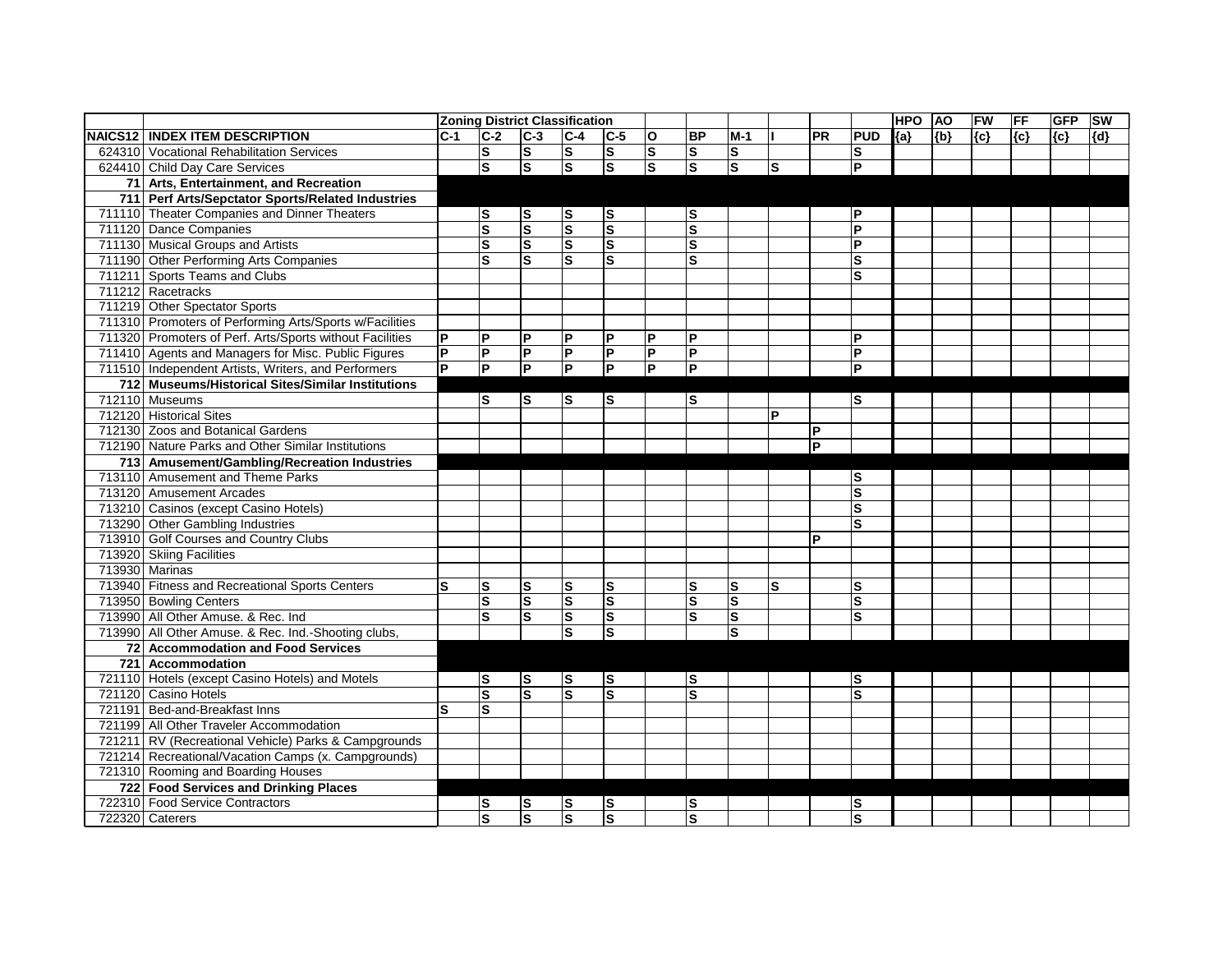|        |                                                          |                         | <b>Zoning District Classification</b> |                         |                         |                  |                |                         |                         |    |    |                | <b>HPO</b> | <b>AO</b>          | FW    | FF  | <b>GFP</b> | <b>SW</b> |
|--------|----------------------------------------------------------|-------------------------|---------------------------------------|-------------------------|-------------------------|------------------|----------------|-------------------------|-------------------------|----|----|----------------|------------|--------------------|-------|-----|------------|-----------|
|        | <b>NAICS12 INDEX ITEM DESCRIPTION</b>                    | $C-1$                   | $\overline{C-2}$                      | $\overline{C-3}$        | $C-4$                   | $\overline{C-5}$ | lo             | B <sub>P</sub>          | $M-1$                   |    | PR | <b>PUD</b>     | ${a}$      | $\overline{\{b\}}$ | ${c}$ | (c) | ${c}$      | {d}       |
|        | 722330 Mobile Food Services                              |                         | ls                                    | <b>S</b>                | Ω                       | S                |                | ${\sf S}$               |                         |    |    | S              |            |                    |       |     |            |           |
|        | 722410 Drinking Places (Alcoholic Beverages)             |                         | Ω                                     | S                       | $\overline{\mathbf{s}}$ | S                |                | $\overline{\mathbf{s}}$ |                         |    |    | $\mathbf{s}$   |            |                    |       |     |            |           |
|        | 722511 Full-Service Restaurants                          |                         | $\vert$ S                             | S                       | $\overline{\mathbf{s}}$ | S                |                | $\overline{\mathbf{s}}$ |                         |    |    | $\mathbf s$    |            |                    |       |     |            |           |
|        | 722513 Limited-Service Restaurants                       |                         | ls                                    | $\overline{s}$          | $\overline{\mathbf{s}}$ | S                |                | $\overline{\mathbf{s}}$ |                         |    |    | $\mathbf{s}$   |            |                    |       |     |            |           |
|        | 722514 Cafeterias, Grill Buffets, and Buffets            |                         | $\overline{\mathbf{s}}$               | $ \overline{s} $        | $\overline{\mathbf{s}}$ | $\mathbf{s}$     |                | $\overline{\mathbf{s}}$ |                         |    |    | ${\bf S}$      |            |                    |       |     |            |           |
|        | 722515 Snack and Nonalcoholic Beverage Bars              |                         | ls                                    | $\overline{s}$          | $\overline{\mathbf{s}}$ | $\overline{s}$   |                | $\overline{\mathbf{s}}$ |                         |    |    | s              |            |                    |       |     |            |           |
|        | 81 Other Services (exc. Public Administration)           |                         |                                       |                         |                         |                  |                |                         |                         |    |    |                |            |                    |       |     |            |           |
|        | 811 Repair and Maintenance                               |                         |                                       |                         |                         |                  |                |                         |                         |    |    |                |            |                    |       |     |            |           |
|        | 811111 General Automotive Repair                         |                         | ls                                    | ls                      | $\boldsymbol{s}$        |                  |                |                         | ls                      |    |    |                |            |                    |       |     |            |           |
|        | 811112 Automotive Exhaust System Repair                  |                         | $\overline{\mathbf{s}}$               | $\overline{s}$          | s                       |                  |                |                         | $\overline{\mathbf{s}}$ |    |    |                |            |                    |       |     |            |           |
|        | 811113 Automotive Transmission Repair                    |                         | ls                                    | S                       | Ω                       |                  |                |                         | $\mathbf{s}$            |    |    |                |            |                    |       |     |            |           |
|        | 811118 Other Auto Mech./Elec. Repair and Maintenance     |                         | ls                                    | Ω                       | $\overline{\mathbf{s}}$ |                  |                |                         | S                       |    |    |                |            |                    |       |     |            |           |
|        | 811121 Auto Body, Paint, & Interior Repair/Maintenance   |                         | Ø                                     | S                       | $\overline{\mathbf{s}}$ |                  |                |                         | $\overline{\mathbf{s}}$ |    |    |                |            |                    |       |     |            |           |
|        | 811122 Automotive Glass Replacement Shops                |                         | ່ທ                                    | S                       | $\overline{\mathbf{s}}$ |                  |                |                         | $\overline{\mathbf{s}}$ |    |    |                |            |                    |       |     |            |           |
|        | 811191 Automotive Oil Change and Lubrication Shops       |                         | $\overline{\mathbf{s}}$               | $\overline{\mathbf{s}}$ | $\overline{\mathbf{s}}$ |                  |                |                         | $\overline{\mathbf{s}}$ |    |    |                |            |                    |       |     |            |           |
|        | 811192 Car Washes                                        |                         | $\vert$ S                             | <b>S</b>                | $\vert$ S               |                  |                |                         | $\mathbf s$             |    |    |                |            |                    |       |     |            |           |
|        | 811198 All Other Automotive Repair and Maintenance       |                         | ls                                    | S                       | $\overline{\mathbf{s}}$ |                  |                |                         | $\overline{\mathbf{s}}$ |    |    |                |            |                    |       |     |            |           |
|        | 811211 Consumer Electronics Repair and Maintenance       | $\overline{\mathbf{s}}$ | ls                                    | S                       | $\overline{\mathbf{s}}$ |                  |                |                         | $\mathbf s$             |    |    |                |            |                    |       |     |            |           |
|        | 811212 Computer/Office Machine Repair & Maintenance      | $\overline{P}$          | $\overline{P}$                        | $\overline{P}$          | $\overline{P}$          | P                | P              | P                       | $\overline{P}$          |    |    | P              |            |                    |       |     |            |           |
|        | 811213 Communication Equipment Repair/Maintenance        | $\overline{\mathsf{P}}$ | $\overline{\mathsf{P}}$               | $\overline{P}$          | $\overline{P}$          | $\overline{P}$   | $\overline{P}$ | $\overline{P}$          | $\overline{P}$          |    |    | $\overline{P}$ |            |                    |       |     |            |           |
|        | 811219 Other Elec./Precision Equipment Repair & Main.    | $\overline{\mathbf{s}}$ | ۱s                                    | lS                      | Ω                       | $\mathbf{s}$     | Ω              | $\overline{s}$          | $\overline{\mathbf{s}}$ |    |    | $\mathbf{s}$   |            |                    |       |     |            |           |
|        | 811310 Comm./Indust. Machinery/Equip. Repair & Main.     |                         |                                       |                         |                         |                  |                | $\overline{\mathsf{s}}$ | $\overline{\mathbf{s}}$ |    |    | S              |            |                    |       |     |            |           |
|        | 811411 Home and Garden Equip. Repair & Maintenance       | P                       | P                                     | <b>P</b>                | $\mathsf{P}$            | P                |                | $\overline{\mathsf{P}}$ | $\overline{\mathsf{P}}$ |    |    | P              |            |                    |       |     |            |           |
|        | 811412 Appliance Repair and Maintenance                  | $\overline{\mathsf{P}}$ | $\overline{P}$                        | $\overline{P}$          | $\overline{P}$          | $\overline{P}$   |                | $\overline{P}$          | $\overline{P}$          |    |    | $\overline{P}$ |            |                    |       |     |            |           |
|        | 811420 Reupholster and Furniture Repair                  | P                       | $\overline{\mathsf{P}}$               | $\overline{P}$          | $\overline{\mathsf{d}}$ | $\overline{P}$   |                | P                       | P                       |    |    | P              |            |                    |       |     |            |           |
|        | 811430 Footwear and Leather Goods Repair                 | Þ                       | $\overline{P}$                        | $\overline{P}$          | lд                      | $\overline{P}$   |                | $\overline{P}$          | $\overline{P}$          |    |    | P              |            |                    |       |     |            |           |
|        | 811490 Other Personal/Household Goods Repair & Main.     | $\mathbf s$             | ls                                    | S                       | Ω                       | $\mathbf{s}$     |                | S                       | $\mathbf{s}$            |    |    | S              |            |                    |       |     |            |           |
|        | 812 Personal and Laundry Services                        |                         |                                       |                         |                         |                  |                |                         |                         |    |    |                |            |                    |       |     |            |           |
|        | 812111 Barber Shops                                      | Þ                       | ΙP                                    | <b>P</b>                | $\mathsf{P}$            | P                |                |                         |                         |    |    | P              |            |                    |       |     |            |           |
|        | 812112 Beauty Salons                                     | P                       | $\overline{\mathsf{P}}$               | $\overline{P}$          | E                       | $\overline{P}$   |                |                         |                         |    |    | P              |            |                    |       |     |            |           |
|        | 812113 Nail Salons                                       | P                       | $\overline{P}$                        | P                       | $\overline{P}$          | $\overline{P}$   |                |                         |                         |    |    | P              |            |                    |       |     |            |           |
| 812191 | Diet and Weight Reducing Centers                         | $\overline{P}$          | $\overline{\mathsf{P}}$               | $\overline{P}$          | $\overline{\mathsf{P}}$ | $\overline{P}$   |                | P                       |                         |    |    | P              |            |                    |       |     |            |           |
|        | 812199 Other Pers Care Serv (*Baths, steam or Turkish;   | $\overline{\mathsf{s}}$ | $ \mathsf{s} $                        | $\overline{\mathbf{s}}$ | $\overline{\mathbf{s}}$ | Ω                |                | $\overline{\mathsf{s}}$ | S                       |    |    | $\overline{s}$ |            |                    |       |     |            |           |
|        | 812199 Other Pers Care Serv (*Color consulting services; | $\overline{\mathsf{P}}$ | $\overline{\mathsf{P}}$               | $\overline{P}$          | $\overline{P}$          | $\overline{P}$   |                | $\overline{\mathsf{P}}$ | $\overline{\mathsf{P}}$ |    |    | P              |            |                    |       |     |            |           |
|        | 812199 Other Pers Care Serv- All Others                  | S                       | S                                     | $ \mathsf{s} $          | Ω                       | S                |                | S                       |                         |    |    | ${\mathbf S}$  |            |                    |       |     |            |           |
|        | 812210 Funeral Homes and Funeral Services                | $\overline{\mathsf{s}}$ | Ω                                     | $\overline{\mathbf{s}}$ | Ω                       | $\mathbf{s}$     |                |                         |                         |    |    | S              |            |                    |       |     |            |           |
|        | 812220 Cemeteries and Crematories                        |                         |                                       |                         |                         |                  |                |                         |                         | ls |    |                |            |                    |       |     |            |           |
|        |                                                          |                         |                                       |                         |                         |                  |                |                         |                         |    |    |                |            |                    |       |     |            |           |
|        |                                                          |                         |                                       |                         |                         |                  |                |                         |                         |    |    |                |            |                    |       |     |            |           |
|        |                                                          |                         |                                       |                         |                         |                  |                |                         |                         |    |    |                |            |                    |       |     |            |           |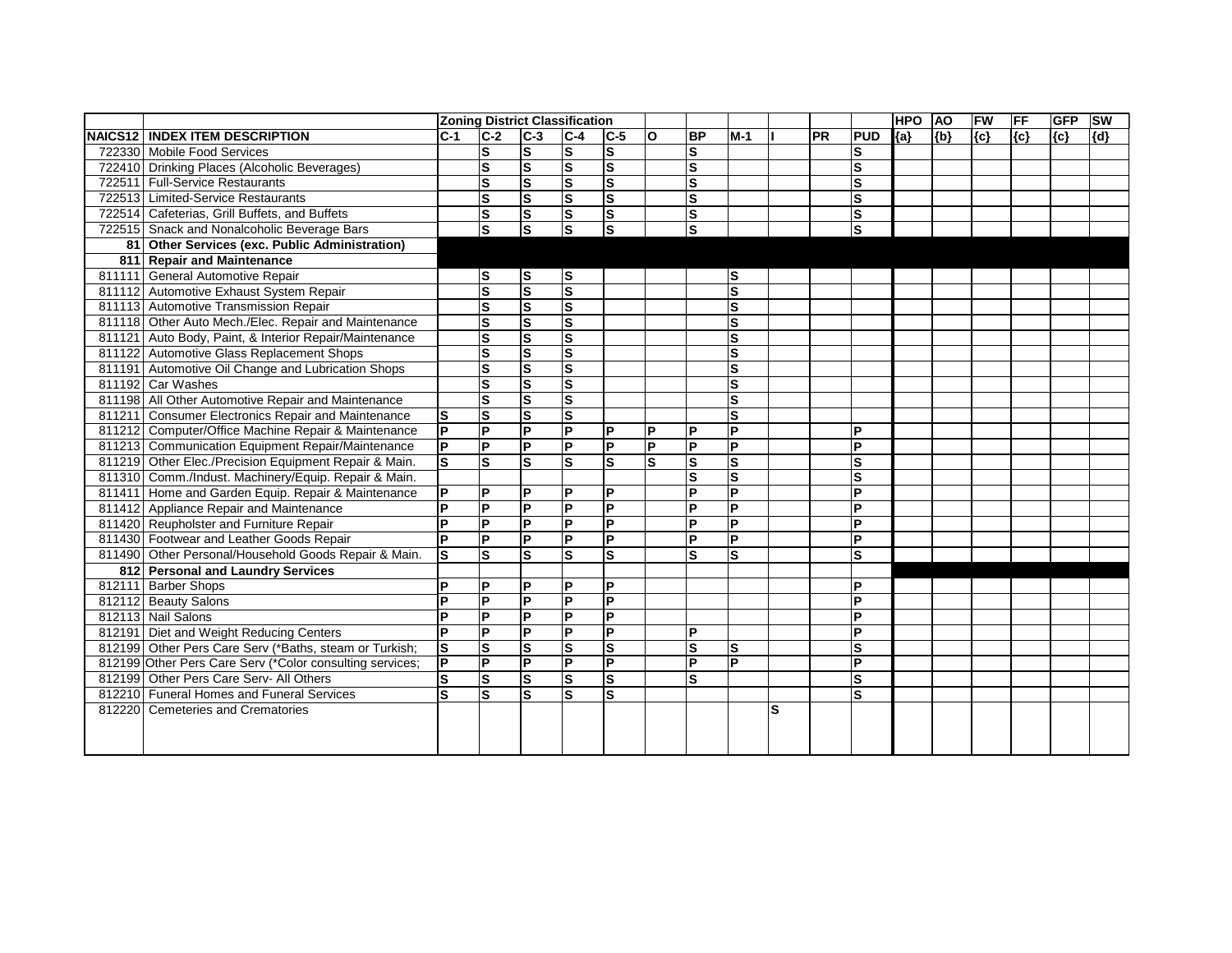|               |                                                         |                | <b>Zoning District Classification</b> |                         |                         |                |                         |                |             |                         |    |             | <b>HPO</b> | <b>AO</b> | FW    | FF      | <b>GFP</b> | <b>SW</b> |
|---------------|---------------------------------------------------------|----------------|---------------------------------------|-------------------------|-------------------------|----------------|-------------------------|----------------|-------------|-------------------------|----|-------------|------------|-----------|-------|---------|------------|-----------|
|               | NAICS12   INDEX ITEM DESCRIPTION                        | $C-1$          | $ C-2 $                               | $ C-3 $                 | $C-4$                   | $ C-5 $        | $\overline{1}$          | B <sub>P</sub> | $M-1$       |                         | PR | <b>PUD</b>  | ${a}$      | ${b}$     | ${c}$ | $\{c\}$ | ${c}$      | $\{d\}$   |
|               | 812310 Coin-Operated Laundries and Drycleaners          | S              | ls                                    | ls                      | ls.                     | S              |                         | S              | S           | ls                      |    | S           |            |           |       |         |            |           |
|               |                                                         |                |                                       |                         |                         |                |                         |                |             |                         |    |             |            |           |       |         |            |           |
|               |                                                         |                |                                       |                         |                         |                |                         |                |             |                         |    |             |            |           |       |         |            |           |
|               |                                                         |                |                                       |                         |                         |                |                         |                |             |                         |    |             |            |           |       |         |            |           |
|               |                                                         |                |                                       |                         |                         |                |                         |                |             |                         |    |             |            |           |       |         |            |           |
|               |                                                         |                |                                       |                         |                         |                |                         |                |             |                         |    |             |            |           |       |         |            |           |
|               | 812320 Dry-cleaning/Laundry Services (x. Coin-Operated) | IP.            | lP.                                   | <b>P</b>                | $\mathsf{P}$            | P              |                         |                |             |                         |    | ls          |            |           |       |         |            |           |
|               | 812331 Linen Supply                                     |                |                                       |                         |                         |                |                         |                | S           |                         |    | S           |            |           |       |         |            |           |
|               | 812332 Industrial Launderers                            |                |                                       |                         |                         |                |                         |                | ${\bf S}$   |                         |    | S           |            |           |       |         |            |           |
|               | 812910 Pet Care (except Veterinary) Services            |                | $\vert$ S                             | ls                      | lS.                     | ls             |                         | S              | $\mathbf s$ |                         |    | $\mathbf s$ |            |           |       |         |            |           |
|               | 812921 Photofinishing Laboratories (except One-Hour)    |                |                                       |                         |                         | P              |                         |                | P           |                         |    | P           |            |           |       |         |            |           |
|               | 812922 One-Hour Photofinishing                          | D              | l P                                   | <b>P</b>                | P                       | P              |                         |                |             |                         |    | P           |            |           |       |         |            |           |
|               | 812930 Parking Lots and Garages                         |                |                                       |                         |                         |                |                         |                |             |                         |    |             |            |           |       |         |            |           |
|               | 812990 All Other Personal Services                      | ls             | $ \overline{s} $                      | $ \mathsf{s} $          | $ \mathsf{s} $          | $ \mathsf{s} $ | $\overline{\mathsf{s}}$ | ls             |             |                         |    | ls.         |            |           |       |         |            |           |
|               | 813 Relig., Grantm., Civic, Prof., & Similar Orgs.      |                |                                       |                         |                         |                |                         |                |             |                         |    |             |            |           |       |         |            |           |
|               | 813110 Religious Organizations                          |                |                                       |                         |                         |                |                         |                |             | P                       |    |             |            |           |       |         |            |           |
|               | 813211 Grant making Foundations                         | D              | P                                     | <b>P</b>                | P                       | P              | P                       | P              |             |                         |    | P           |            |           |       |         |            |           |
|               | 813212 Voluntary Health Organizations                   | D              | lP.                                   | <b>P</b>                | $\overline{P}$          | P              | $\mathsf{P}$            | P              |             |                         |    | P           |            |           |       |         |            |           |
|               | 813219 Other Grant making and Giving Services           | P              | lP.                                   | <b>P</b>                | $\mathsf{P}$            | P              | P                       | P              |             |                         |    | P           |            |           |       |         |            |           |
|               | 813311 Human Rights Organizations                       | P              | $\overline{\mathsf{P}}$               | $\overline{\mathsf{P}}$ | Δ                       | $\overline{P}$ | Δ                       | $\overline{P}$ |             |                         |    | P           |            |           |       |         |            |           |
|               | 813312 Environment/Conservation/Wildlife Organizations  | P              | lP.                                   | <b>P</b>                | $\mathsf{P}$            | P              | P                       | P              |             |                         |    | P           |            |           |       |         |            |           |
|               | 813319 Other Social Advocacy Organizations              | S              | ls                                    | lS                      | $\vert$ S               | ${\bf S}$      | $\vert$ S               | S              |             |                         |    | S           |            |           |       |         |            |           |
|               | 813410 Civic and Social Organizations                   | P              | $\overline{\mathsf{P}}$               | $\overline{P}$          | L                       | P              | L                       | $\overline{P}$ |             |                         |    | P           |            |           |       |         |            |           |
|               | 813910 Business Associations                            | P              | P                                     | $\overline{P}$          | L                       | $\mathsf{P}$   | P                       | $\overline{P}$ |             |                         |    | P           |            |           |       |         |            |           |
|               | 813920 Professional Organizations                       | P              | lP.                                   | $\overline{P}$          | E                       | P              | <b>P</b>                | $\overline{P}$ |             |                         |    | P           |            |           |       |         |            |           |
|               | 813930 Labor Unions and Similar Labor Organizations     | P              | P                                     | $\overline{P}$          | L                       | P              | $\mathsf{P}$            | P              |             |                         |    | P           |            |           |       |         |            |           |
|               | 813940 Political Organizations                          | $\overline{P}$ | $\overline{\mathsf{P}}$               | $\overline{P}$          | $\overline{\mathsf{P}}$ | P              | İР.                     | $\vert s$      |             |                         |    | P           |            |           |       |         |            |           |
| 813990        | Other Similar Orgs. (x. Bus., Prof., Labor, Polit.)     | Ø              | ls                                    | ls                      | ່ທ                      | ls             | ls                      | Ω              |             |                         |    | ls          |            |           |       |         |            |           |
|               | 814 Private Households                                  |                |                                       |                         |                         |                |                         |                |             |                         |    |             |            |           |       |         |            |           |
|               | 814110 Private Households                               |                |                                       |                         |                         |                |                         |                |             |                         |    |             |            |           |       |         |            |           |
|               | 92 Public Administration                                |                |                                       |                         |                         |                |                         |                |             |                         |    |             |            |           |       |         |            |           |
|               | 921 Exec., Legis., & Other General Gov. Support         |                |                                       |                         |                         |                |                         |                |             |                         |    |             |            |           |       |         |            |           |
|               | 921110 Executive Offices                                |                |                                       |                         |                         |                |                         |                |             | P                       |    |             |            |           |       |         |            |           |
|               | 921120 Legislative Bodies                               |                |                                       |                         |                         |                |                         |                |             | $\overline{\mathsf{P}}$ |    |             |            |           |       |         |            |           |
|               | 921130 Public Finance Activities                        | D              | l P                                   | l P                     | P                       | P              | lP.                     | P              |             | Δ                       |    | IP.         |            |           |       |         |            |           |
|               | 921140 Executive and Legislative Offices, Combined      |                |                                       |                         |                         |                |                         |                |             | $\mathsf{P}$            |    |             |            |           |       |         |            |           |
|               | 921150 American Indian and Alaska Native Tribal Govts.  |                |                                       |                         |                         |                |                         |                |             | P                       |    |             |            |           |       |         |            |           |
|               | 921190 Other General Government Support                 |                |                                       |                         |                         |                |                         |                |             | $\overline{P}$          |    |             |            |           |       |         |            |           |
|               | 922 Justice, Public Order, and Safety Activists         |                |                                       |                         |                         |                |                         |                |             |                         |    |             |            |           |       |         |            |           |
| 922110 Courts |                                                         |                |                                       |                         |                         |                |                         |                |             | P                       |    |             |            |           |       |         |            |           |
|               | 922120 Police Protection                                |                |                                       |                         |                         |                |                         |                |             | P                       |    |             |            |           |       |         |            |           |
|               | 922130 Legal Counsel and Prosecution                    |                |                                       |                         |                         |                |                         |                |             | P                       |    |             |            |           |       |         |            |           |
|               | 922140 Correctional Institutions                        |                |                                       |                         |                         |                |                         |                |             |                         |    |             |            |           |       |         |            |           |
|               | 922150 Parole Offices and Probation Offices             |                |                                       |                         |                         |                |                         |                |             | <b>P</b>                |    |             |            |           |       |         |            |           |